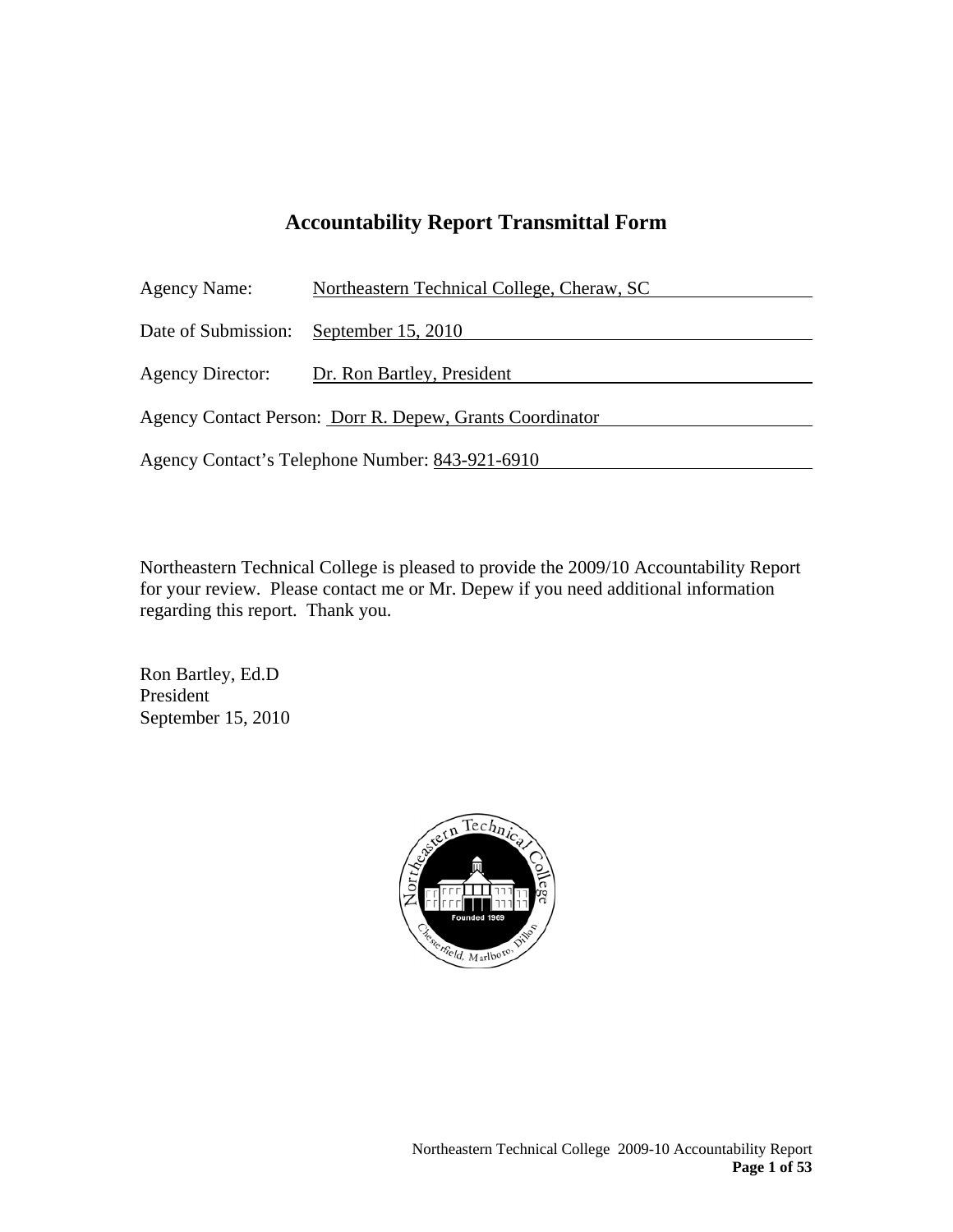#### **Section I - Executive Summary**

#### **1. Organization's stated purpose, mission, and values.**

#### **NETC's Mission Focus**

*The mission of Northeastern Technical College is to prepare the workforce of Chesterfield, Marlboro and Dillon Counties through education and training.* 

#### **NETC's Detailed Mission Statement**

Northeastern Technical College provides occupational, technical, college transfer, basic academic skills, and continuing education programs with appropriate support services to meet the needs of the individuals, businesses, and industries in a rural service area composed of Chesterfield, Marlboro, and Dillon Counties. Within this focus, the College contributes to economic growth by enhancing the employability of service area residents in technology, business, health, arts, and sciences.

The College is dedicated to providing quality instructional programs which remain accessible to both traditional and nontraditional students through open admissions, reasonable costs, counseling, advisement, educational technology, financial assistance and career development services. NETC also provides personal growth and enrichment opportunities through community services, continuing education, and social and cultural activities.

Northeastern Technical College, a member of the South Carolina Technical and Comprehensive Education System, is an accredited post-secondary institution which grants associate degrees, diplomas, and certificates and is supported by county, state, federal, and student revenues. NETC enrolls approximately 2,700 - 2,800 college credit students and 3,700 - 5,500 continuing education students annually.

The format and content of this detailed mission statement are stipulated by the S.C. Commission on Higher Education.

#### **2. Major achievements from past year**

Northeastern Technical College continued to provide strong and effective education and training programs for the citizens of Chesterfield, Marlboro and Dillon Counties during Fiscal Year 2009-10 despite poor economic conditions. The college experienced steady enrollment growth, especially in the areas of online courses and dual enrollment opportunities for high school students.

The college has been involved in three successful apprenticeship programs this year. One of these was established more than 15 years ago with a major metalworking company. Two others were established this year; one was the first healthcare apprenticeship program in the state of South Carolina, and the other involves a manufacturing company. NETC completed construction of new classroom and lab space in Bennettsville with the opening of the Marian Wright Edelman Library. The new facility was developed in partnership with Marlboro County and includes an NETC instructional wing. NETC also completed renovation of nursing classroom and lab facilities on the Cheraw campus.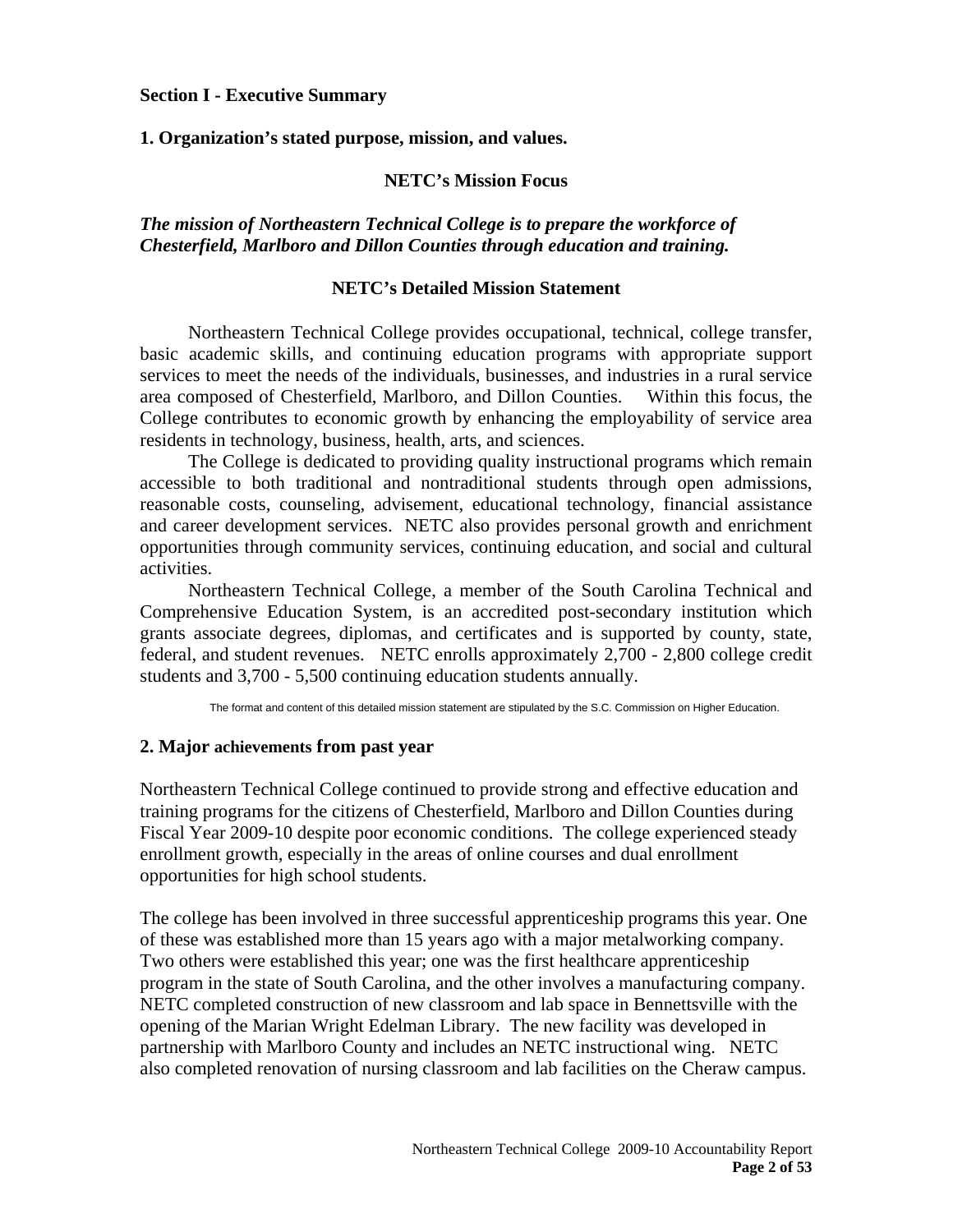Collaboration with another technical college resulted in two major grant awards, one supporting the electric power industry, the other focusing on increasing community access to computer resources.

Bridge programs were also developed this year with several online universities, making it easier for NETC students to continue their education at the bachelor's or higher levels. Responsive workforce training continues to be a mainstay of NETC's programming, with a number of very successful short-term programs providing job training for area residents in power technology, heavy equipment operation, and other fields.

NETC has continued to be actively involved in the economic development of Chesterfield, Marlboro and Dillon Counties through ongoing workforce development programs as well as industry-specific instruction. Workforce development is especially important in times of change in the job market and the economy, and NETC is working closely with the Workforce Investment Board and other agencies to respond to these changing needs.

# **3. Key strategic goals for the present and future years,**

## **Strategic Goals**

- 1. To effectively administer the fiscal resources of the college.
- 2. To provide quality credit and non-credit educational opportunities and support services.
- 3. To provide a broad range of student services to enable students to achieve their educational objectives.
- 4. To promote a qualified and diversified workforce for the college.
- 5. To manage and maintain physical resources for college operations.
- 6. To support the growth and operation of the college through resource development, external relations, and institutional support services.

## **Strategic Priorities**

1. Acquire resources to achieve NETC's mission. Enhance NETC's operating processes. Maximize the impact of NETC on the communities we serve.

#### **4. Opportunities and barriers that may affect the organization's success in fulfilling its mission and achieving its strategic goals**

• Program Development and Support -- Northeastern Technical College must continue to develop new instructional programs and improve existing ones in order to remain competitive and effective. For example, the nursing program, mentioned above, will require funds for faculty, as well as specialized equipment. Likewise, machine tool technology (one of NETC's strongest programs) requires updated equipment to reflect workplace requirements. Additional faculty members are needed as programs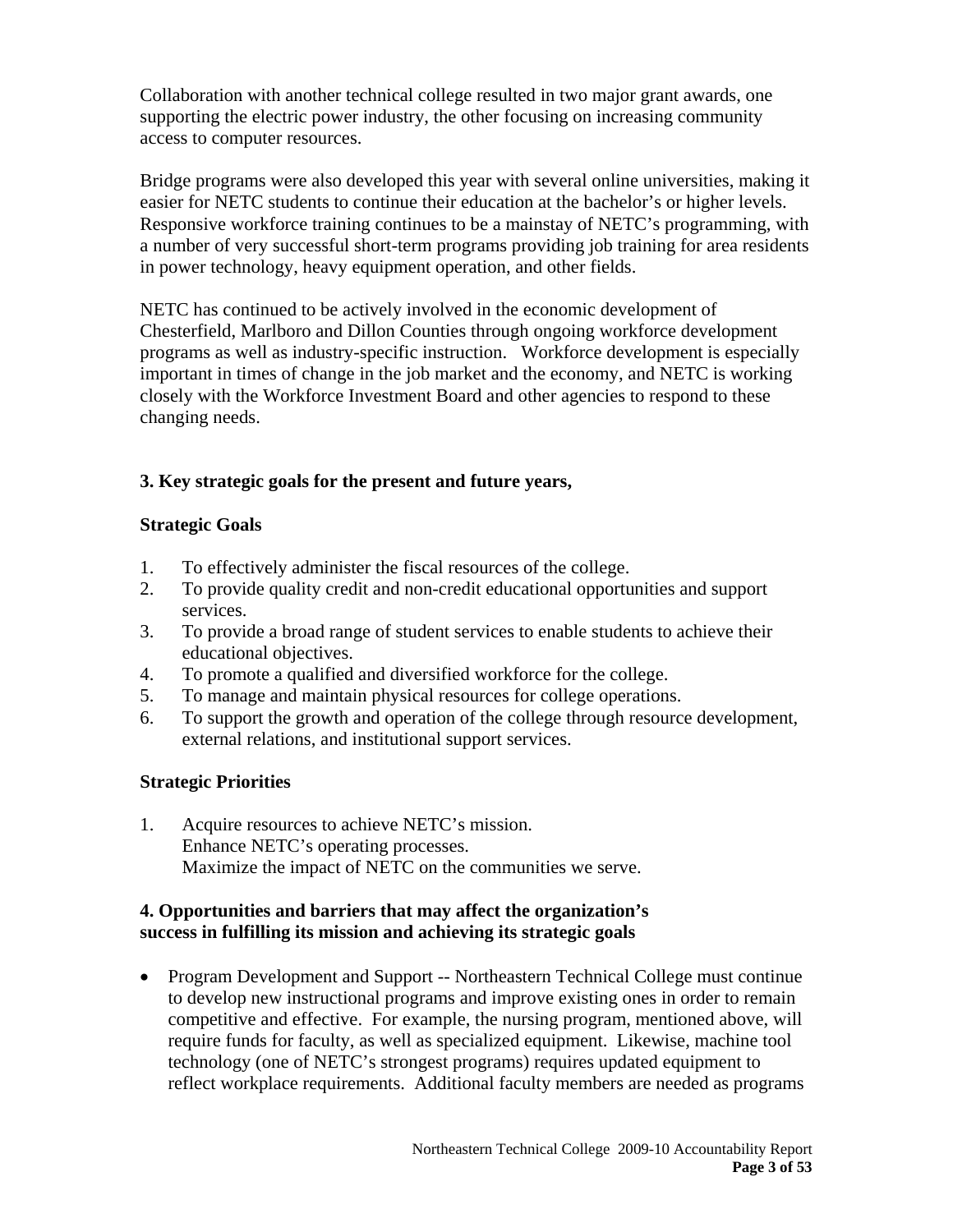expand. Instructional technology is also needed for effective delivery of educational programming.

- Funding Reductions in state funding have severely impacted the college's ability to deliver programs and services. The college continues to pursue nontraditional funding (e.g., grants and gifts) in order to minimize tuition increases.
- NETC has opportunities to expand service in communities away from its Cheraw campus. New instructional space is available in Bennettsville, as a result of grant funding and a partnership with Marlboro County; this space has allowed the college to offer more instruction in Marlboro County. The college's instructional programs in Dillon continue to grow as well, with additional classroom space to be constructed during 2010/2011 (also through grant funding).
- As the economy improves, the college will be responsive to opportunities for workforce development.

#### **5. How the accountability report is used to improve organizational performance.**

The Accountability Report provides a "capstone" for the ongoing program of planning, evaluation, and institutional effectiveness assessment in place at Northeastern Technical College. The report includes data from these existing elements, but analyzes them in a comprehensive, outcome-oriented format. This format provides a unique perspective for the administration of Northeastern Technical College to examine progress, identify obstacles, and chart the course for improvements.

Northeastern Technical College welcomes the opportunity to be involved in this valuable process of analysis and reporting.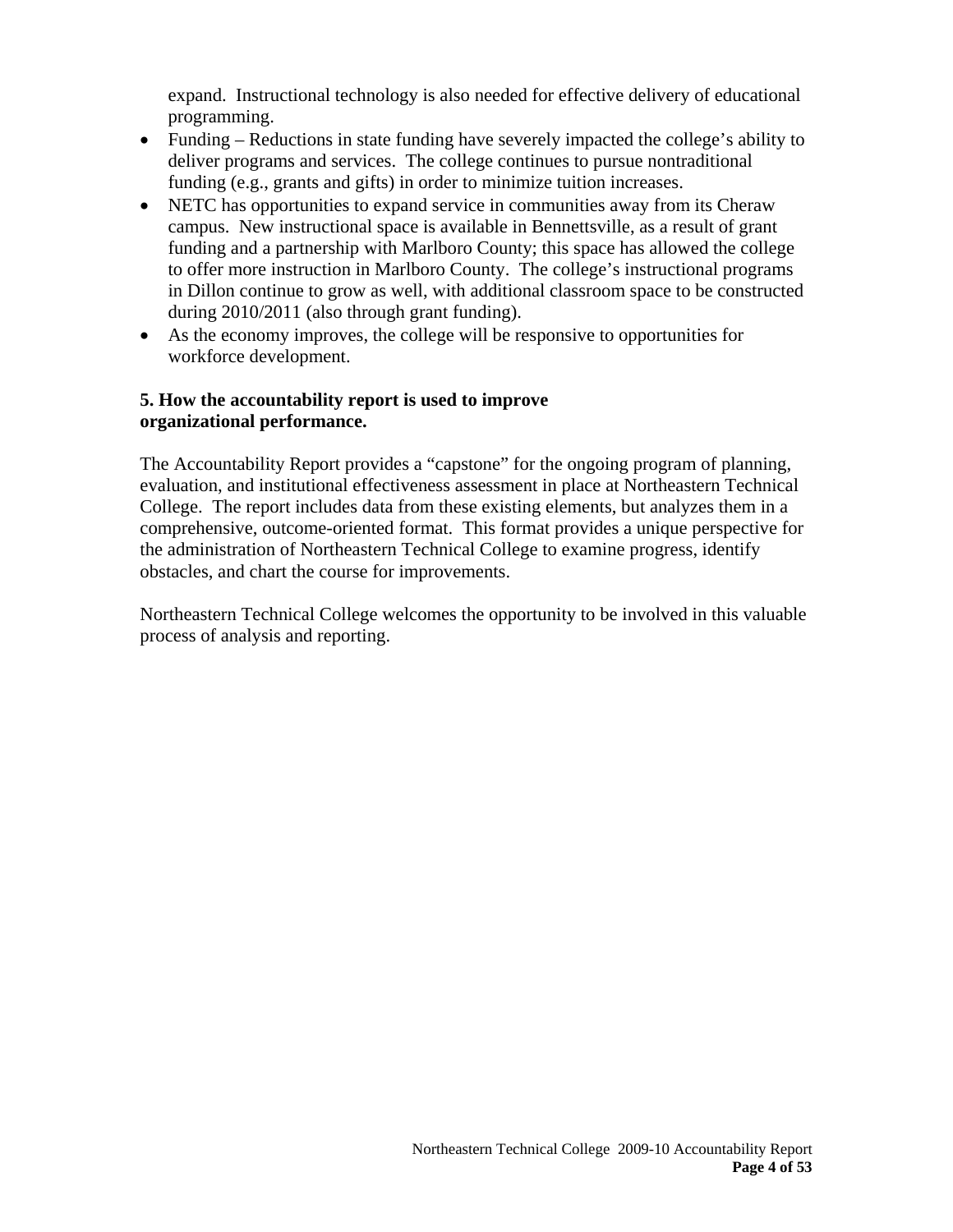### **Section II – Organizational Profile**

#### **1. Northeastern Technical College's main educational programs, offerings, and services and the primary methods by which these are delivered:**

Northeastern Technical College offers academic and occupational programs which are diversified and comprehensive. The program of study includes associate degree programs which prepare students for employment or for transfer to senior institutions for further study. In addition, the college offers a number of diploma programs for specialized training for occupational preparation. Certificate programs are designed for students who need limited, specialized access to an area of study. Continuing education and workforce development services provide short-term, non-credit occupational advancement or personal interest studies. Associate degree programs include Associate in Arts, Associate in Science, Associate in Nursing, Business/Management, Computer Technology, General Technology, Industrial Electronics, Machine Tool Technology, and Office Systems Technology. Diplomas are available in Automated Office, Industrial Electricity, Machine Tool and Practical Nursing. Certificate programs are offered in Accounting, Networking, Computer-Assisted Drafting, Criminal Justice, Computer Numerical Controls, Data Processing, Early Childhood, Electronics, health Careers, Industrial Plant Mechanics, Legal Office Assistant, Machine Operator, Management and Supervision, Drafting, Medical Office Assistant, Motor Controls, Nurse Preparation, Residential Wiring, Web Mastery, Web Page Development, Welding Practices and Word Processing.

Instruction is delivered using conventional classroom and lab methods, as well as distance learning. NETC offers instruction on four campuses: Cheraw (main), Pageland, Bennettsville and Dillon, as well as at community and workplace sites.

#### **2. NETC's key student segments, stakeholder groups, and market segments, as appropriate, and their key requirements/ expectations**

Recent High School Graduates – Members of this group are preparing for initial employment or planning to continue their education at a senior college or university. They usually make the decision to attend NETC within one or two years of high school graduation and are more likely than other student groups to attend classes full-time.

Adult Students – Because of South Carolina's rapidly changing job market, mid-career adults make up a significant stakeholder group. Some of these individuals entered the workforce immediately after high school; for this group, NETC is their first experience with postsecondary education. Others may have completed some college courses, or (in many cases) a full degree earlier in their lives and need additional education for job upgrading. Adult students come to NETC with widely varying educational backgrounds and may need remediation and/or special support services to maximize educational benefit.

Employers – Employers of all types make up an overarching stakeholder group for Northeastern Technical College. At any level of education, job market requirements play a critical role in curriculum content, and the performance of graduates on the job is a major evaluation criterion. Employers expect NETC to offer up-to-date instructional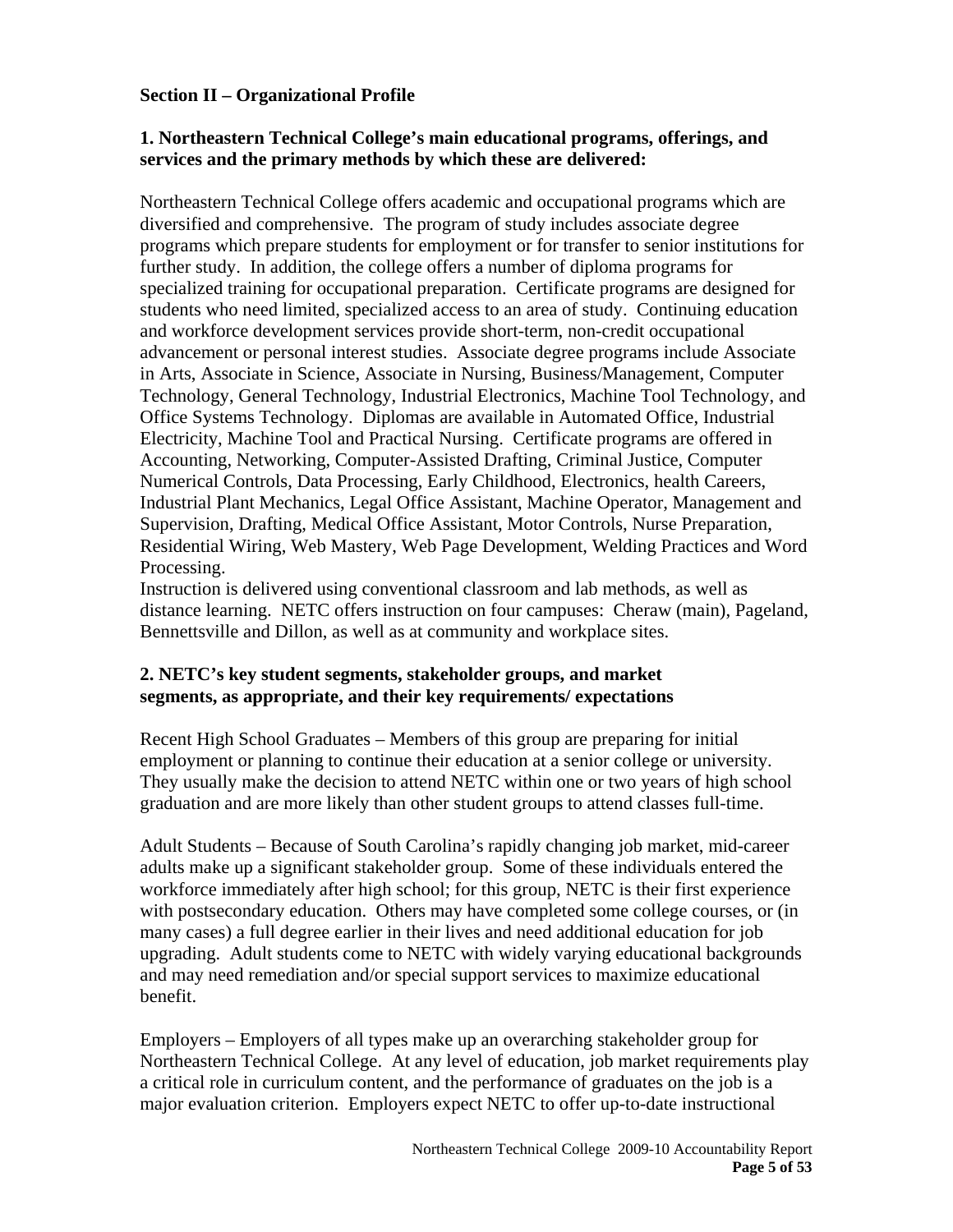programs, whether in a medical field, manufacturing, business, or college transfer. They expect NETC's instructors to be current in their field of expertise, and they expect the equipment and techniques used in the classrooms and labs to mirror those found in the workplace.

**3. Operating locations**: Northeastern Technical College's statutory service area is comprised of Chesterfield, Marlboro and Dillon Counties. The College operates four campuses. The main campus is located in Cheraw, and small community campuses are located in Dillon, Bennettsville and Pageland.

**4. Number of employees:** Northeastern Technical College employs 30 full-time faculty and 59 full-time staff, along with 57 part-time faculty and 36 part-time staff (part-time figures are shown for a typical semester).

**5. Regulatory environment**: Northeastern Technical College is a unit of the South Carolina Technical College System, as authorized by Section 59.53.10 of the South Carolina Code. The South Carolina Commission on Higher Education reviews regulatory compliance and assesses performance against established criteria using Performance Indicators.

**6. Governance system:** Governance is provided by a local Area Commission made up of individuals representing Chesterfield, Marlboro and Dillon Counties, appointed by the Governor. Oversight at the state level is provided by the State Board for Technical and Comprehensive Education.

**7. Key suppliers and partners:** The majority of NETC's educational services are locally generated, using approved curriculum models. However, in the global educational arena of the  $21<sup>st</sup>$  century, NETC also utilizes courses provided by approved external suppliers via the Internet and/or through contractual arrangements. The college actively partners with community agencies and employers to maximize delivery of services to its constituents.

**8. Key competitors:** The main competitors in providing services to NETC's constituents include Internet-based education providers and, to a lesser degree, nearby colleges and universities which offer specialized or unique instructional programs.

**9. Principal factors that determine competitive success:** At Northeastern Technical College, the main factors for competitive success are similar to those of any organization: deliver the product the student or client needs, at an affordable price, in the right location, and at a convenient time. NETC and other technical colleges have specialized in this flexible delivery process for many years, but the Internet has "globalized" the playing field. This has prompted the college to focus on the advantages of small size and personalized instruction to provide a competitive edge.

**10. Key strategic challenges:** The key strategic challenge facing Northeastern Technical College for the next five to 10 years is preparing workers to enter a technologically advanced workforce. This preparation must be done in a cost-effective manner; yet, the costs for equipment and for skilled instructors continue to increase. This challenge is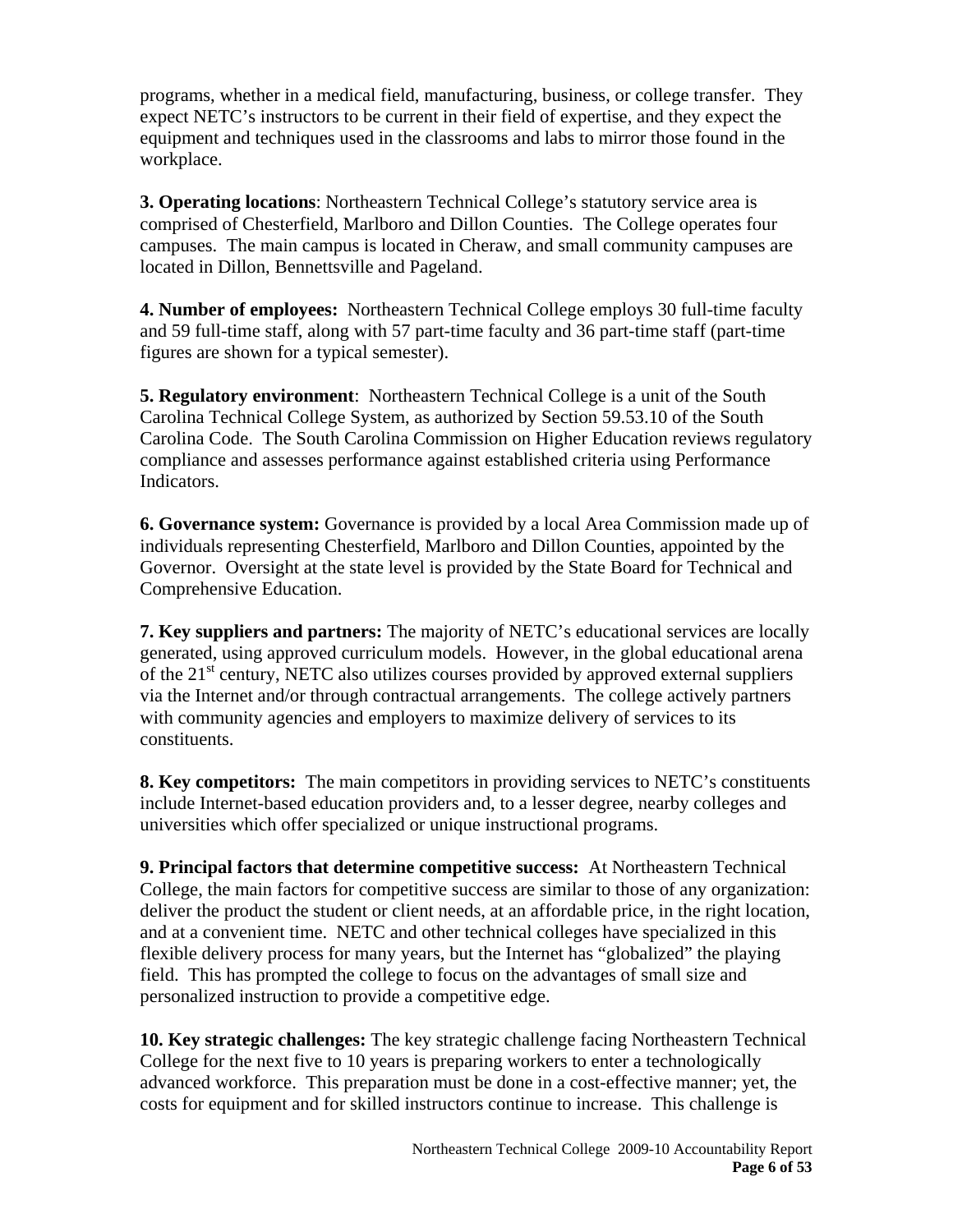certainly not unique to Northeastern Technical College; it is faced by the entire State of South Carolina. NETC has found that partnerships with business and industry are one effective means of meeting this strategic challenge. Another challenge facing the college is the impending exodus of long-time faculty and staff members due to retirements. Internal professional development programs are being implemented to address this challenge. See strategic planning chart for additional details.

**11. Performance improvement systems:** Northeastern Technical College assesses its performance internally using a comprehensive Institutional Effectiveness system based on annual objectives and outcome measures. This system is "unit-based," with objectives being developed, and performance assessed, at the departmental and division levels. In addition, the college is assessed through state-level Institutional Effectiveness and Performance Indicator system overseen by the S.C. Commission on Higher Education (per Legislative Acts 255 and 359).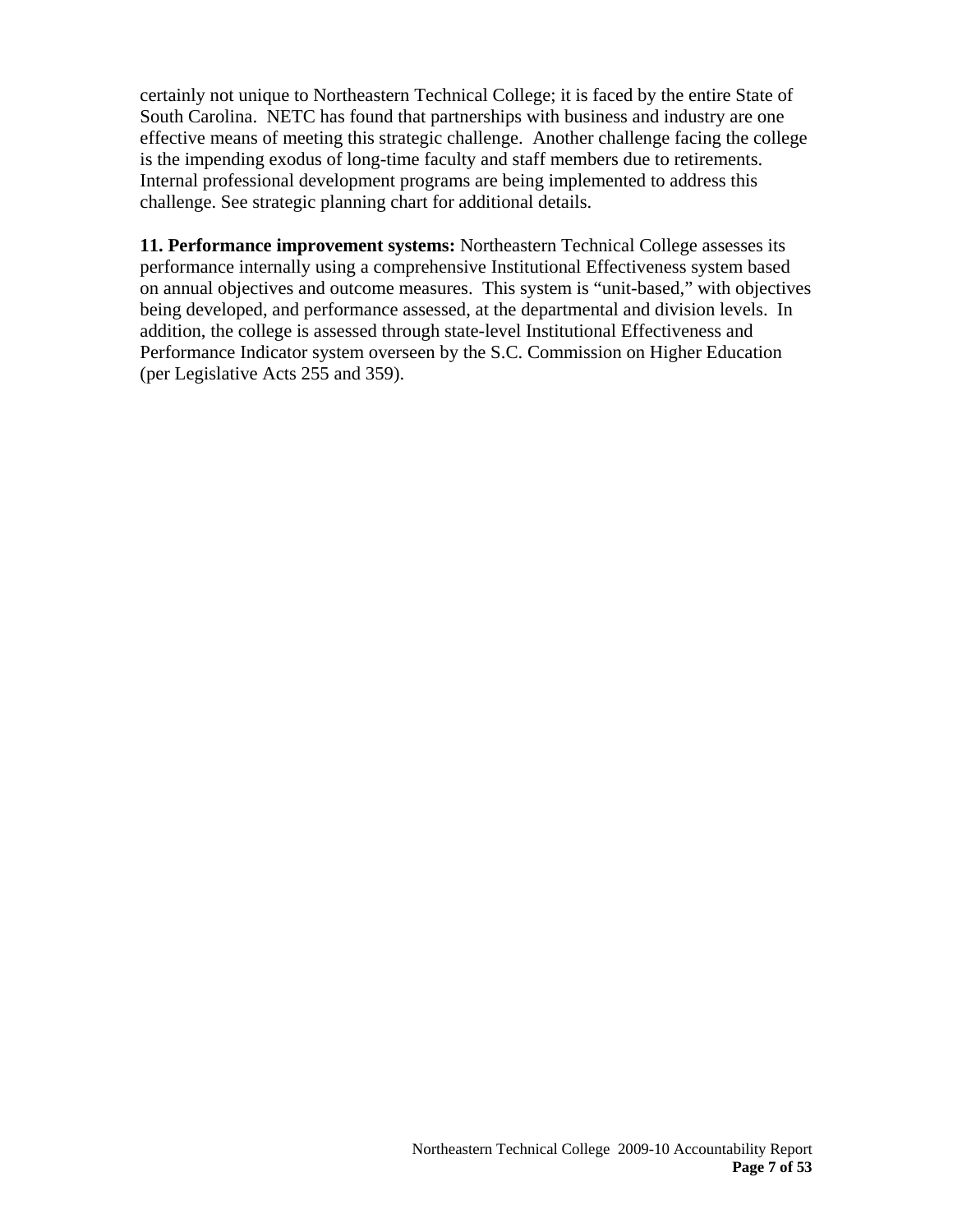#### **12. Organizational structure**



- 13. Your **Expenditures/Appropriations Chart** see chart on following pages
- 14. Your **Major Program Areas Chart** see chart on following pages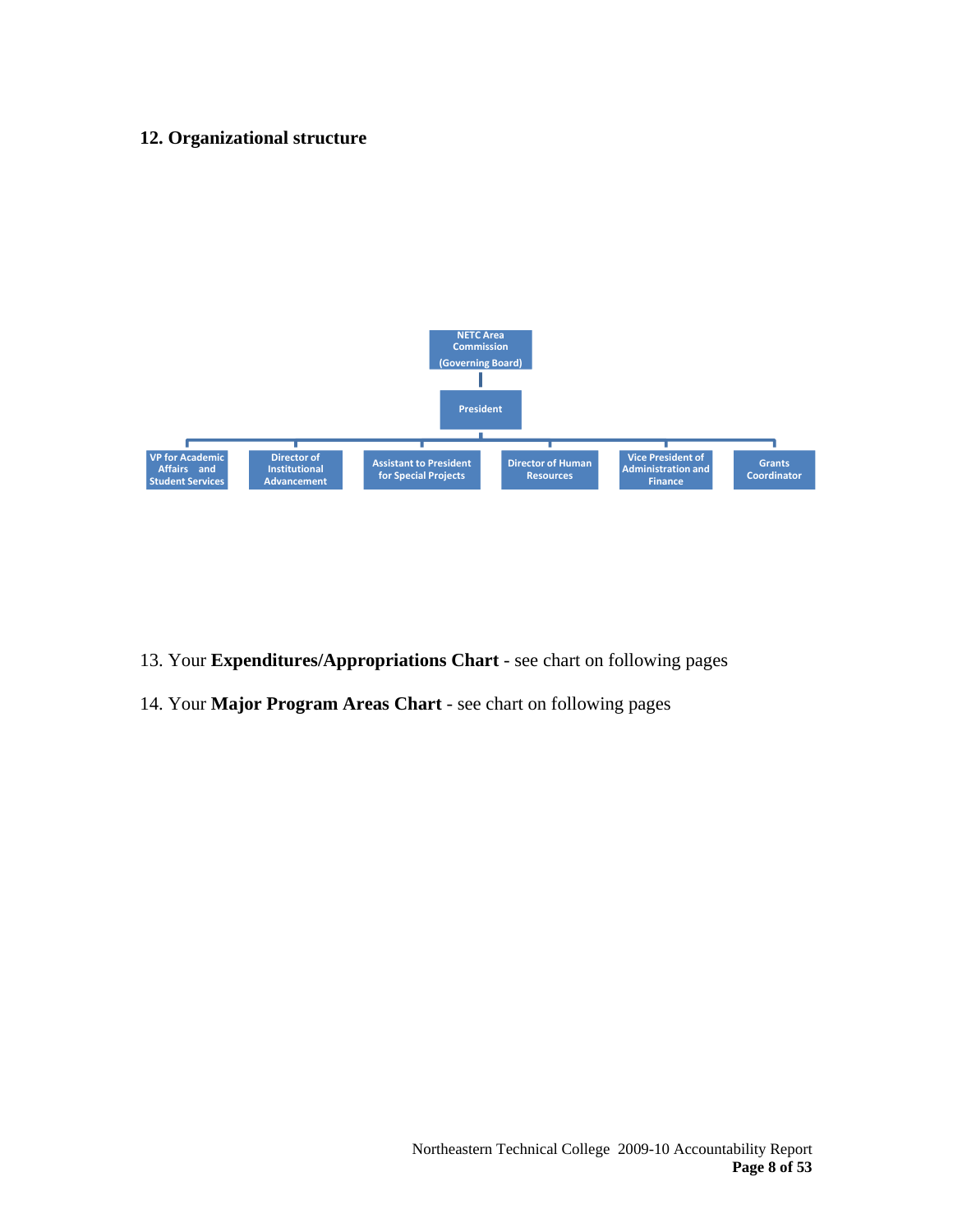#### **Accountability Report Appropriations/Expenditures Chart**

#### **Base Budget Expenditures and Appropriations**

|                                          | FY 08-09 Actual Expenditures |                         | FY 09-10 Actual Expenditures |      |                         | FY 10-11 Appropriations Act |                         |
|------------------------------------------|------------------------------|-------------------------|------------------------------|------|-------------------------|-----------------------------|-------------------------|
| <b>Major Budget</b><br><b>Categories</b> | <b>Total Funds</b>           | General<br><b>Funds</b> | <b>Total Funds</b>           |      | General<br><b>Funds</b> | <b>Total Funds</b>          | General<br><b>Funds</b> |
| <b>Personal Service</b>                  | \$<br>$4,370,513$ \$         | 1,617,829 \$            | 4,481,511                    | l \$ | 1,427,786 \$            | $4,481,511$ \$              | 1,108,842               |
| <b>Other Operating</b>                   | \$<br>2,537,701              |                         | \$<br>3,756,172              |      |                         | \$<br>3,756,172             |                         |
| Special Items                            | \$<br>790,859 \$             | 479,154 \$              | 1,462,481 \$                 |      | $86,204$ \$             | 1,462,481                   |                         |
| Permanent<br>Improvements                |                              |                         |                              |      |                         |                             |                         |
| <b>Case Services</b>                     |                              |                         |                              |      |                         |                             |                         |
| Distributions to<br>Subdivisions         |                              |                         |                              |      |                         |                             |                         |
| <b>Fringe Benefits</b>                   | \$<br>$1,251,746$ \$         | 465,276 \$              | 1,293,232                    | \$   | 408,928 \$              | $1,293,232$ \$              | 384,528                 |
| Non-recurring                            |                              |                         |                              |      |                         |                             |                         |
| Total                                    | \$<br>$8,950,819$ \$         | $2,562,259$ \$          | $10,993,396$ \ \ \$          |      | $1,922,918$ \$          |                             | 1,493,370               |

#### **Other Expenditures**

| Sources of                   | FY 08-09 Actual     | FY 09-10 Actual     |
|------------------------------|---------------------|---------------------|
| <b>Funds</b>                 | <b>Expenditures</b> | <b>Expenditures</b> |
|                              |                     |                     |
| Supplemental Bills           |                     |                     |
|                              |                     |                     |
| <b>Capital Reserve Funds</b> |                     |                     |
|                              |                     |                     |
| <b>Bonds</b>                 |                     |                     |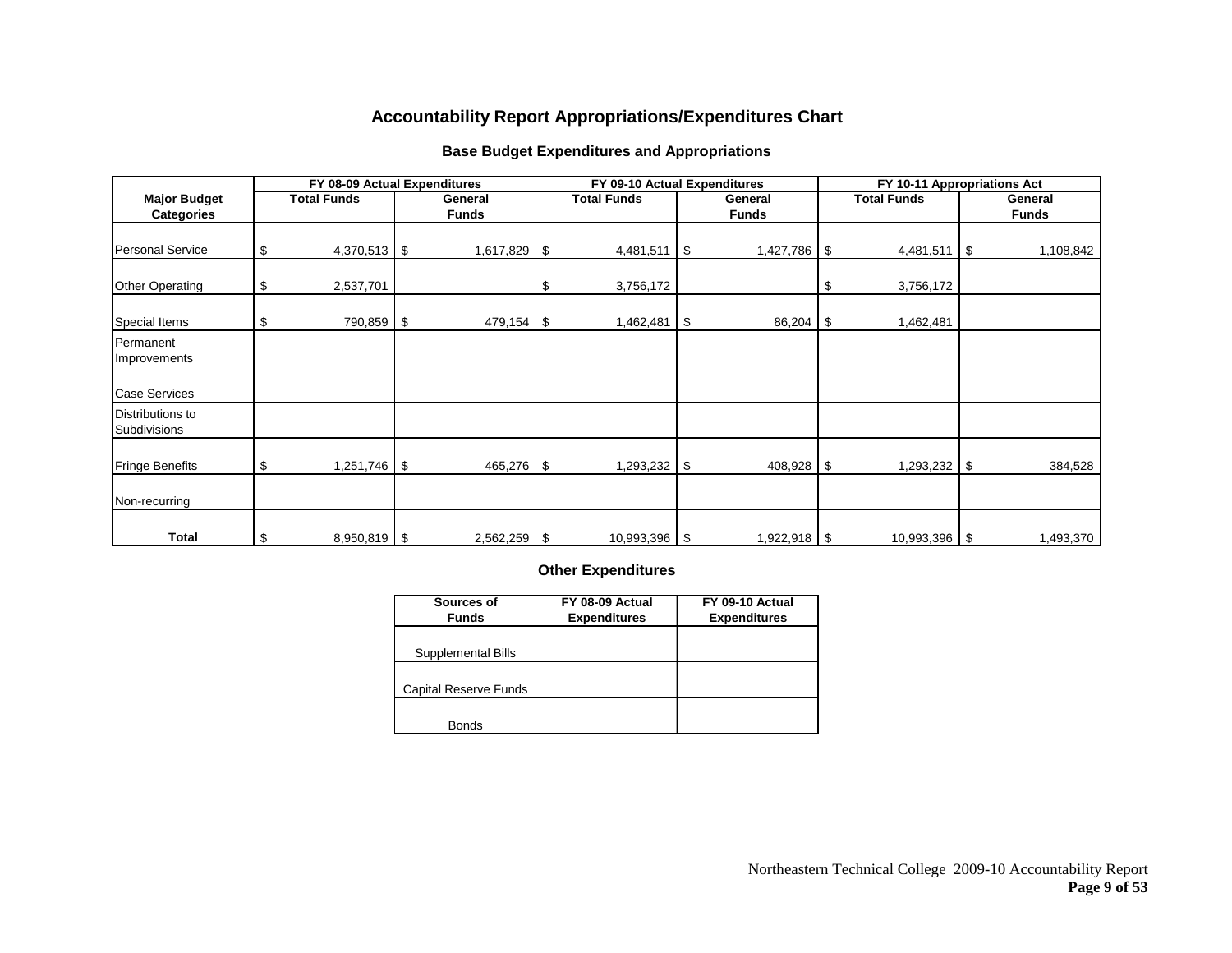#### **Major Program Areas**

| Program       | <b>Major Program Area</b>                | FY 08-09                   |      | FY 09-10                   |      | <b>Key Cross</b>          |
|---------------|------------------------------------------|----------------------------|------|----------------------------|------|---------------------------|
| <b>Number</b> | <b>Purpose</b>                           | <b>Budget Expenditures</b> |      | <b>Budget Expenditures</b> |      | <b>References for</b>     |
| and Title     | (Brief)                                  |                            |      |                            |      | <b>Financial Results*</b> |
|               | The technical colleges provide           | 2,562,259.00<br>State:     |      | State:<br>1,922,918.00     |      |                           |
| II. A., B., & | opportunities for individuals to acquire | Federal:                   |      | Federal:                   |      |                           |
| IE.           | the knowledge and skills necessary for   | Other:                     |      | Other:                     |      |                           |
| Instructional | employment, transfer to senior colleges  | Total:<br>8,950,819.00     |      | Total:<br>10,993,396.00    |      |                           |
| Programs      | and universities, or graduation with an  |                            |      |                            |      |                           |
|               | Associate Degree, Diploma, or            |                            |      |                            |      |                           |
|               | Certificate.                             | % of Total Budget:         | 100% | % of Total Budget:         | 100% |                           |
|               |                                          | State:                     |      | State:                     |      |                           |
|               |                                          | Federal:                   |      | Federal:                   |      |                           |
|               |                                          | Other:                     |      | Other:                     |      |                           |
|               |                                          | Total:                     |      | Total:                     |      |                           |
|               |                                          | % of Total Budget:         |      | % of Total Budget:         |      |                           |
|               |                                          | State:                     |      | State:                     |      |                           |
|               |                                          | Federal:                   |      | Federal:                   |      |                           |
|               |                                          | Other:                     |      | Other:                     |      |                           |
|               |                                          | Total:                     |      | Total:                     |      |                           |
|               |                                          | % of Total Budget:         |      | % of Total Budget:         |      |                           |
|               |                                          | State:                     |      | State:                     |      |                           |
|               |                                          | Federal:                   |      | Federal:                   |      |                           |
|               |                                          | Other:                     |      | Other:                     |      |                           |
|               |                                          | Total:                     |      | Total:                     |      |                           |
|               |                                          | % of Total Budget:         |      | % of Total Budget:         |      |                           |
|               |                                          | State:                     |      | State:                     |      |                           |
|               |                                          | Federal:                   |      | Federal:                   |      |                           |
|               |                                          | Other:                     |      | Other:                     |      |                           |
|               |                                          | <b>Total:</b>              |      | Total:                     |      |                           |
|               |                                          | % of Total Budget:         |      | % of Total Budget:         |      |                           |

**Below: List any programs not included above and show the remainder of expenditures by source of funds.**

| <b>Remainder of Expenditures:</b> | <b>State:</b>      | <b>State:</b>      |
|-----------------------------------|--------------------|--------------------|
|                                   | <b>IFederal:</b>   | <b>IFederal:</b>   |
|                                   | lOther:            | <b>Other:</b>      |
|                                   | Total:             | <b>Total:</b>      |
|                                   | % of Total Budget: | % of Total Budget: |

\* Key Cross-References are a link to the Category 7 - Business Results. These References provide a Chart number that is included in the 7th section of this document.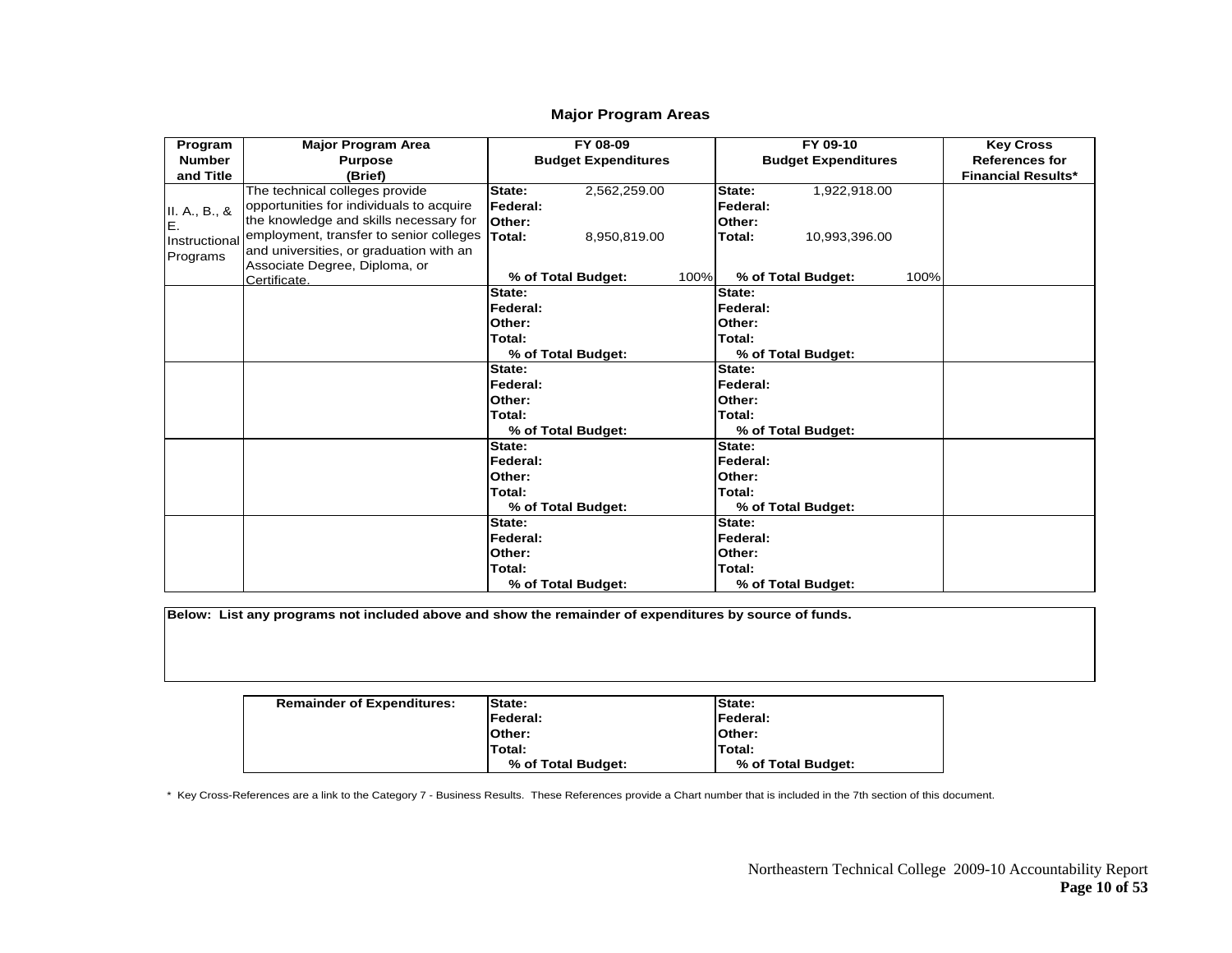#### **Section III – Elements of Malcolm Baldrige Award Criteria**

**Category 1 – Senior Leadership, Governance, and Social Responsibility** 

### **1. How do senior leaders develop and deploy their organization's vision and values throughout the leadership system, to the workforce, to key suppliers and partners, and to students and stakeholders, as appropriate? How do their personal actions reflect a commitment to the organizational values**

Northeastern Technical College's ongoing process of strategic planning is driven by the vision and values of the organization. Senior leaders of the college engage employees at all levels of the organization in the process of identifying goals and priorities based on vision and values, and implementing objectives and strategies to carry them out. Senior leaders demonstrate their commitment to the college's values through engagement in community service as well as statewide task forces designed to strengthen education for the citizens of South Carolina. The vision and values are regularly communicated through various communication channels, i.e., college-wide meetings, divisional and departmental meetings, etc. The annual planning process, which engages employees at all levels as well as the board of trustees, provides another avenue for deployment of vision and values.

#### **2. How do senior leaders create a sustainable organization with a focus on action to accomplish the organization's mission, strategic objectives, improve performance and attain your vision?**

The NETC strategic and operational planning documents form the basis for activities which accomplish the college's objectives. These documents contain objectives, outcomes and timeframes which are used to monitor performance at all levels, from institutional to individual employee performance.

# **3. How do senior leaders personally promote and support an environment that fosters and requires: legal and ethical behavior; and, fiscal, legal and regulatory accountability? How are these monitored??**

The senior administrators of Northeastern Technical College emphasize ethical practices as part of the core values of the institution. This emphasis extends through all levels of the organization. The college Policies and Procedures Manual provides the overall structure for monitoring and assessing accountability and ethics throughout the organization. Employees receive training and orientation regarding policies and procedures on a regular basis. Key fiscal and administrative functions at the college are audited on a regular basis. All senior administrators file Economic Interest statements with the State Ethics Commission on an annual basis.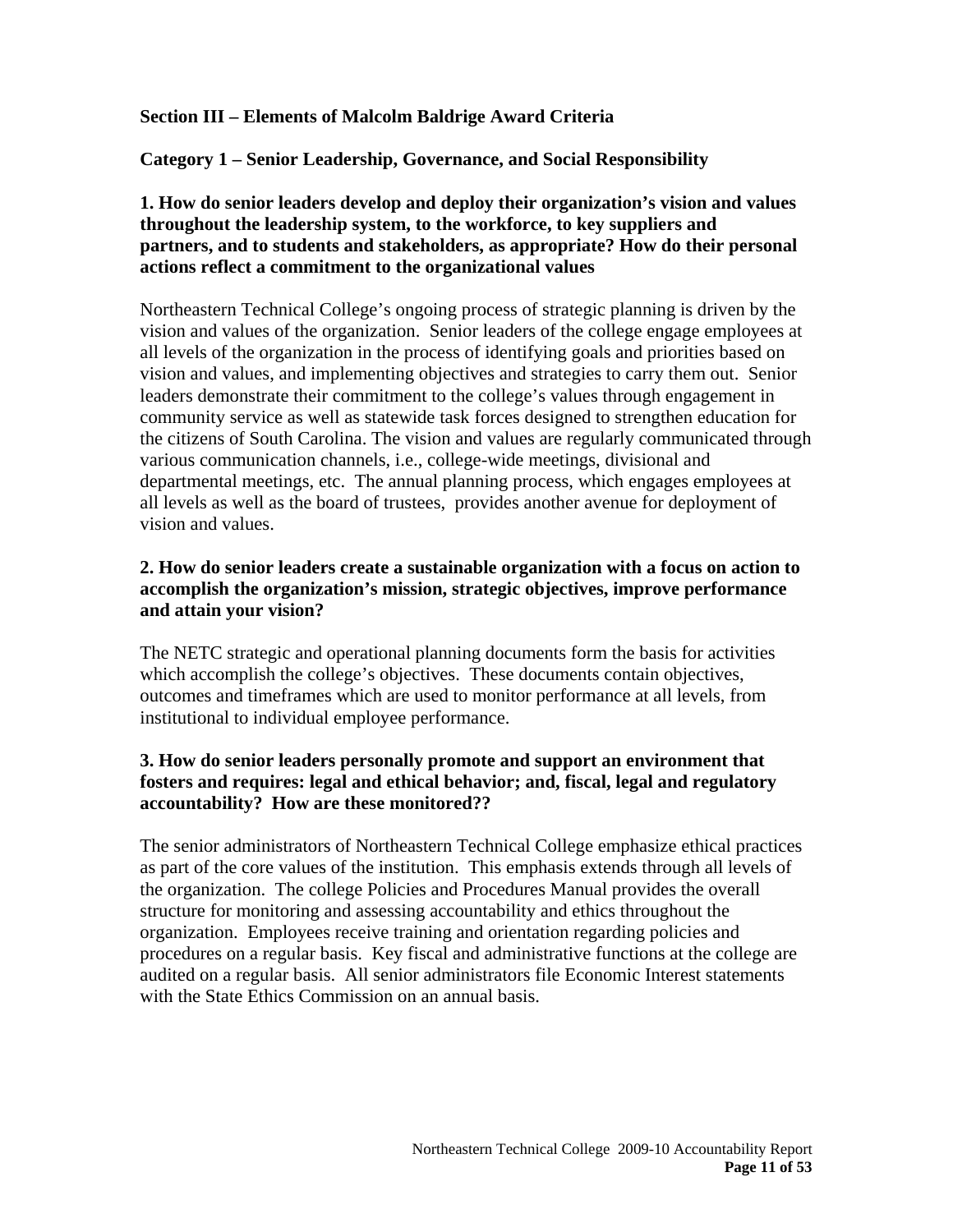## **4. How do senior leaders create an environment for organizational and workforce learning?**

The college conducts an ongoing professional development program which includes institution-wide, divisional, and individual opportunities for learning. An internal committee administers this program to ensure consistency and equal access.

# **5. How do senior leaders promote and personally participate in succession planning and the development of future organizational leaders?**

The president of the college selects individuals each year to participate in state-level leadership development programs, with the objective of preparing these individuals for future leadership positions at the college. These programs are described elsewhere in this report. A list of pending retirements is also maintained so that emphasis is placed on cross-training and employee preparation to fill replacement positions on a priority basis. Senior leaders encourage current employees to apply for these positions. Annual employee evaluation conferences are utilized to promote learning and potential leadership development on an individual level.

## **6. How do senior leaders communicate with, engage, empower, and motivate the entire workforce throughout the organization? How do senior leaders take an active role in faculty and staff reward and recognition processes to reinforce high performance throughout the organization?**

NETC leaders emphasize service and performance among employees in their respective operational areas through the ongoing performance evaluation process, objective-setting, and assessment. There is a consistent emphasis on serving the needs of the students and the community. Employees realize that high performance and dedication are key factors in their being considered for promotion when vacancies occur at higher levels of responsibility. Outstanding employees are recognized annually in three categories: instructor, administrator/manager, and support personnel. These three individuals are selected by their peers. Employee service and accomplishments are also recognized at inservice sessions and board meetings, as well as in the college newsletter.

# **7. How does your organization evaluate the performance of your senior leaders, including the head of the organization, and the governance board/policy making body? How do senior leaders use these performance reviews to improve their own leadership effectiveness and that of the board and leadership system, as appropriate?**

The performance of the president of the college is evaluated annually by the area commission (governing board). All members of the governing board have input into this annual process, as well as going over the results with the president and setting new and revised performance goals for the next year. Other senior leaders (vice presidents and directors) are reviewed by the president using the Employee Performance Management System (EPMS). The college's institutional effectiveness and planning processes reference the performance objectives of senior leadership and evaluate them in the total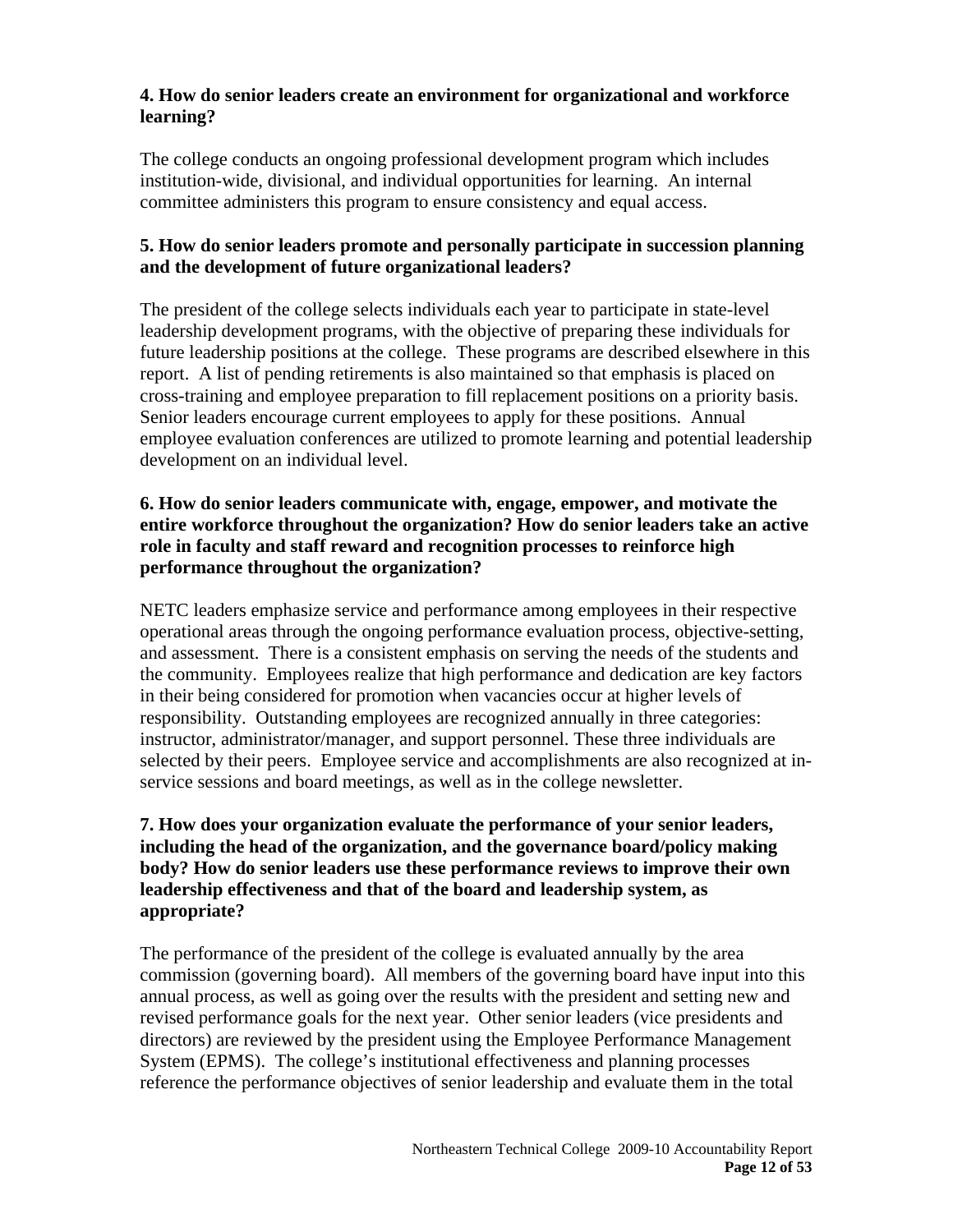college context. The executive committee of the area commission leads the board in periodic reviews of its own structure and performance.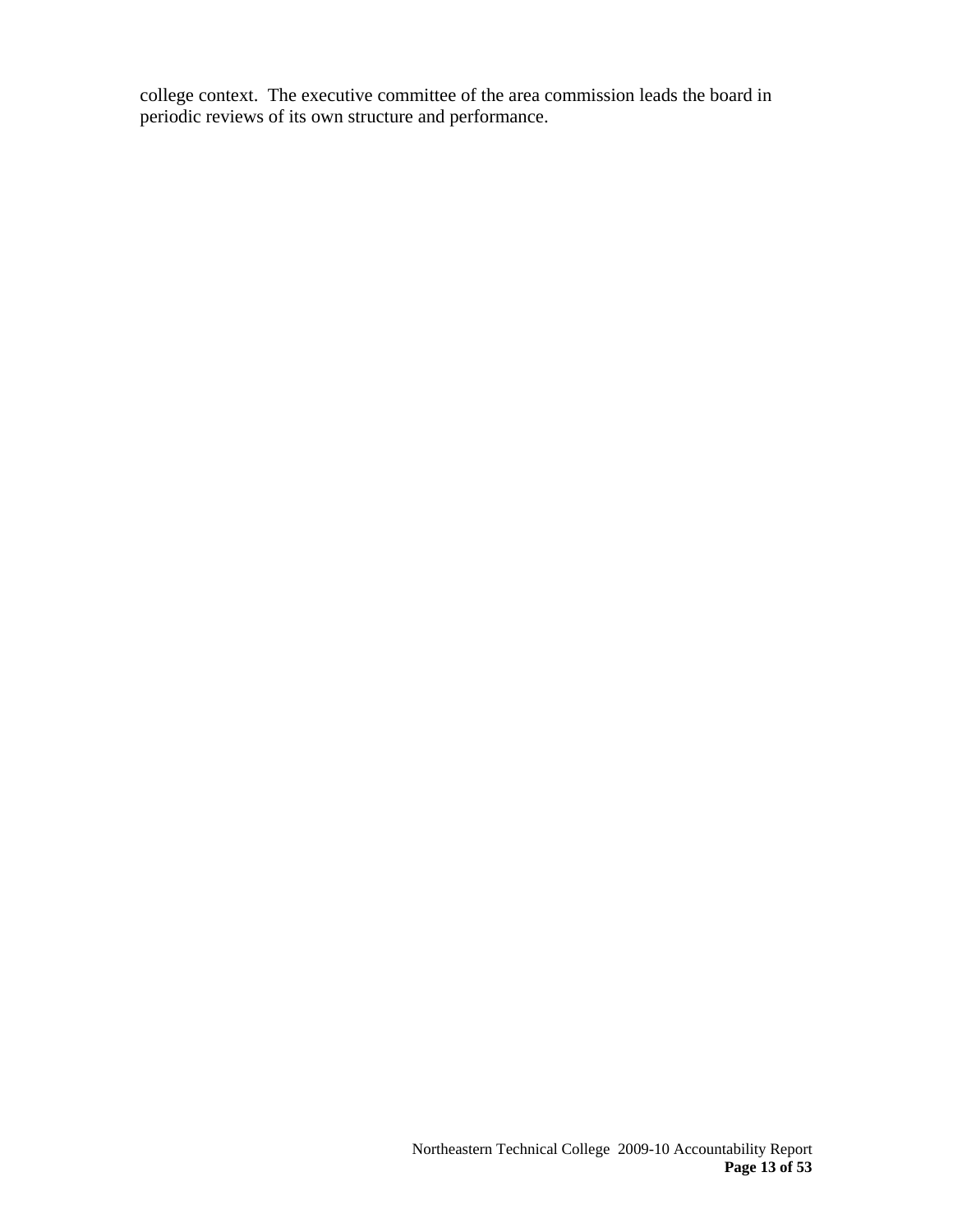#### **8. What performance measures do senior leaders regularly review to inform them on needed actions?**

NETC's planning objectives and its ongoing Institutional Effectiveness process provide the overall structure for data-driven management by NETC's senior leaders. This process helps to identify efficiencies which are needed to move the college ahead, as well as to assess the effectiveness of various programs (for example, retention rates are monitored as a means of developing strategies to improve the quality of programs and services.) As previously noted, each operating unit of the college maintains measurable objectives and performance indicators which provide quantifiable data for monitoring progress and assessing the need for action. These objectives and indicators are the primary set of performance measures utilized by NETC leaders to identify needed actions.

Senior leaders also review enrollment reports and budgetary statistics on a monthly basis and formulate action plans at all operational levels to address issues identified through these statistics.

#### **9. How does your organization address and anticipate any adverse impacts of its programs, offerings, services, and operations? What are the key compliance related processes, goals, and measures? (Actual results should be reported in Category 7).**

Before offering any program or service, NETC ensures that the item in question complies with the regulations of the State Technical College System and the S.C. Commission on Higher Education, as well as the Commission on Colleges of the Southern Association of Colleges and Schools (SACS). On a regional level, focus groups and advisory committees are utilized to gather and review information about program impacts. Once a program is operational, it is subject to the college's institutional effectiveness review. Key compliance-related processes include institutional effectiveness review, employee and student surveys, accreditation review, and performance indicators. Results from these measures are referenced at various points in Category 7.

#### **10. How do senior leaders actively support and strengthen the communities in which your organization operates? Include how senior leaders determine areas of emphasis for organizational involvement and support, and how senior leaders, the workforce, and the organization's students contribute to improving these communities.**

Northeastern Technical College's leaders are integrally involved in community service in Chesterfield, Marlboro and Dillon Counties. This involvement includes the following major areas:

- Economic development Serving on economic development boards, and assisting these organizations in planning and implementing job development initiatives. Examples include senior administrative representation on economic development bodies in Chesterfield, Marlboro and Dillon Counties and the Town of Cheraw.
- Community planning and development Partnering with county and municipal governments to utilize resources, develop facilities and plan services. An excellent example is the Marian Wright Edelman Library, which was recently completed in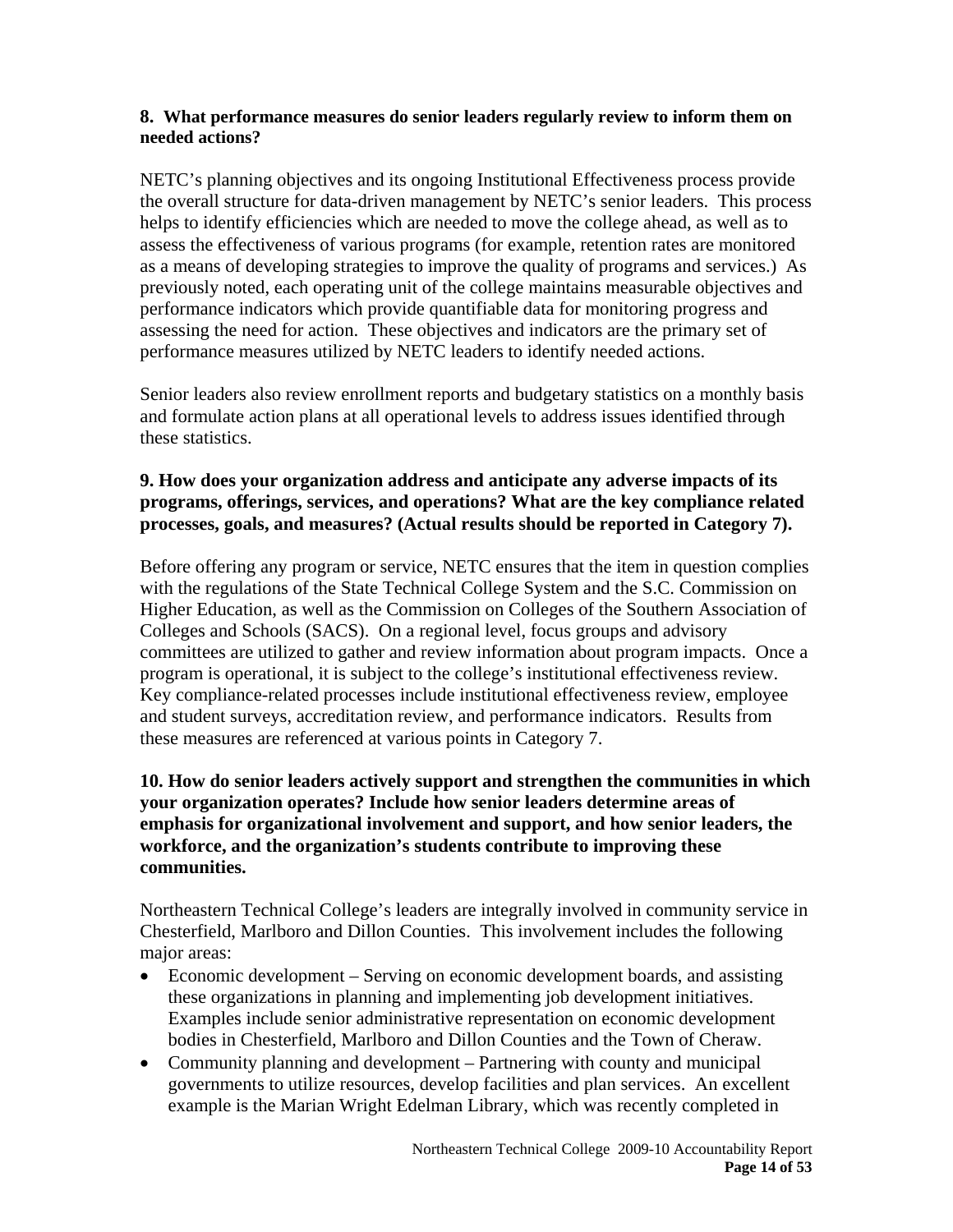Marlboro County. NETC partnered with the library committee to develop a shareduse facility.

- Educational programs and services for under-served populations Working with community action agencies, the Workforce Investment Act, and public education, NETC's leaders help plan and implement special programs to meet the needs of these population groups. The college has also developed support services for minority students through a federal grant funds received through the Predominantly Black Institutions program.
- Workforce development In a related initiative, NETC's senior leaders are actively involved in creating and implementing innovative workforce development programs. These, too, are partnerships, because no single agency can accomplish workforce development on its own. For example, NETC works with adult education offices, as well as with DSS and local employers to improve workforce development.
- Community service NETC leaders, employees and students volunteer their time and talents for a variety of community service activities, such as Relay for Life, as well as civic and faith-based organizations promoting community service. Other examples include the following: involvement in a local bicycle race and youth recreation league sponsorship, participation in the "Healthy Women" program, working with the Chesterfield County Coordinating Council, and involvement with the Northeastern Rural Health Network. The college president serves on the board of Chesterfield General Hospital, is president of the Cheraw Rotary Club (2010), and is an officer on the Cheraw Chamber of Commerce Board.

.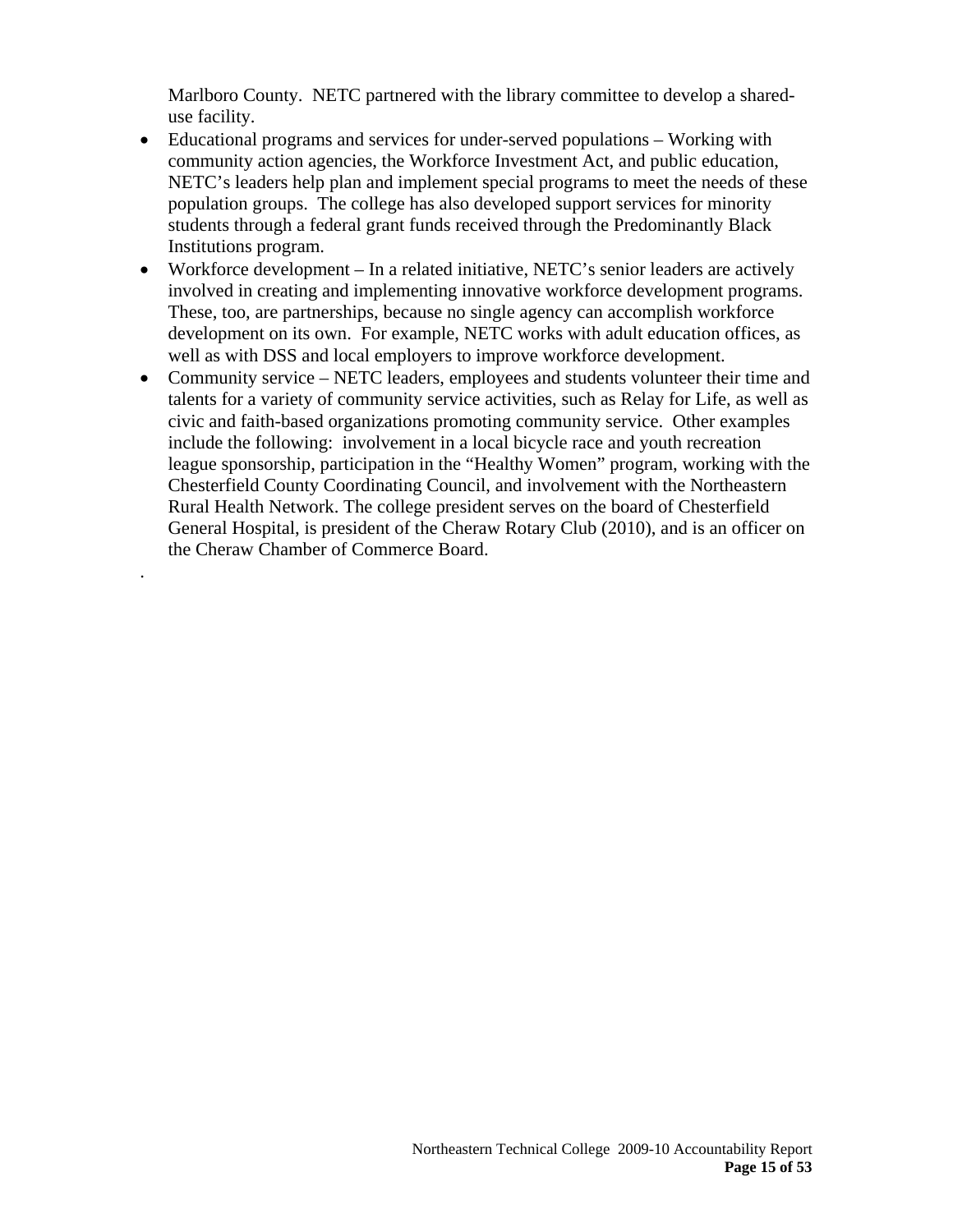|  | <b>Category 2 -- Strategic Planning</b> |
|--|-----------------------------------------|
|--|-----------------------------------------|

|                                                | <b>Supported</b>                                                                     |                                                                                                                    |                              |
|------------------------------------------------|--------------------------------------------------------------------------------------|--------------------------------------------------------------------------------------------------------------------|------------------------------|
| Program                                        | Organization                                                                         | <b>Related FY 09-10</b>                                                                                            | <b>Key Cross</b>             |
| <b>Number</b>                                  | <b>Strategic Planning</b>                                                            | <b>Key</b>                                                                                                         | <b>References for</b>        |
| and Title                                      | Goal/Objective                                                                       | <b>Action Plan/Initiative(s)</b>                                                                                   | <b>Performance Measures*</b> |
|                                                |                                                                                      | Work with the NETC Foundation to develop and implement<br>friend-raising and fund-raising activities.              | 7.3.1                        |
|                                                |                                                                                      | Upgrade equipment to support instructional and administrative<br>processes, as feasible and fundable               |                              |
|                                                | <b>Develop</b>                                                                       | Continue to review utilization of college facilities; determine<br>needed modifications and implement as feasible. | 7.3.3, 7.3.4                 |
| resources to<br>1<br>achieve NETC's<br>mission | Continue to maintain workforce diversity in all operational<br>areas of the college. | 7.3.3                                                                                                              |                              |
|                                                |                                                                                      |                                                                                                                    | 7.4.2, 7.5.2, 7.6.3          |
|                                                |                                                                                      | Implement employee development programs to provide a<br>qualified workforce for the college.                       |                              |
|                                                |                                                                                      |                                                                                                                    | 7.4.1, 7.4.2, 7.6.5          |
|                                                |                                                                                      | Implement other strategies to secure resources                                                                     |                              |
|                                                |                                                                                      |                                                                                                                    | 7.3.3                        |
|                                                |                                                                                      | Investigate a variety of methods for providing distance<br>learning courses and implement as feasible.             |                              |
| $\overline{2}$                                 | <b>Enhance NETC's</b><br>operating                                                   |                                                                                                                    | 7.2.2                        |
|                                                | processes                                                                            | Update and implement academic program review process.                                                              |                              |
|                                                |                                                                                      |                                                                                                                    | 7.1.1, 7.1.2, 7.1.5, 7.2.3   |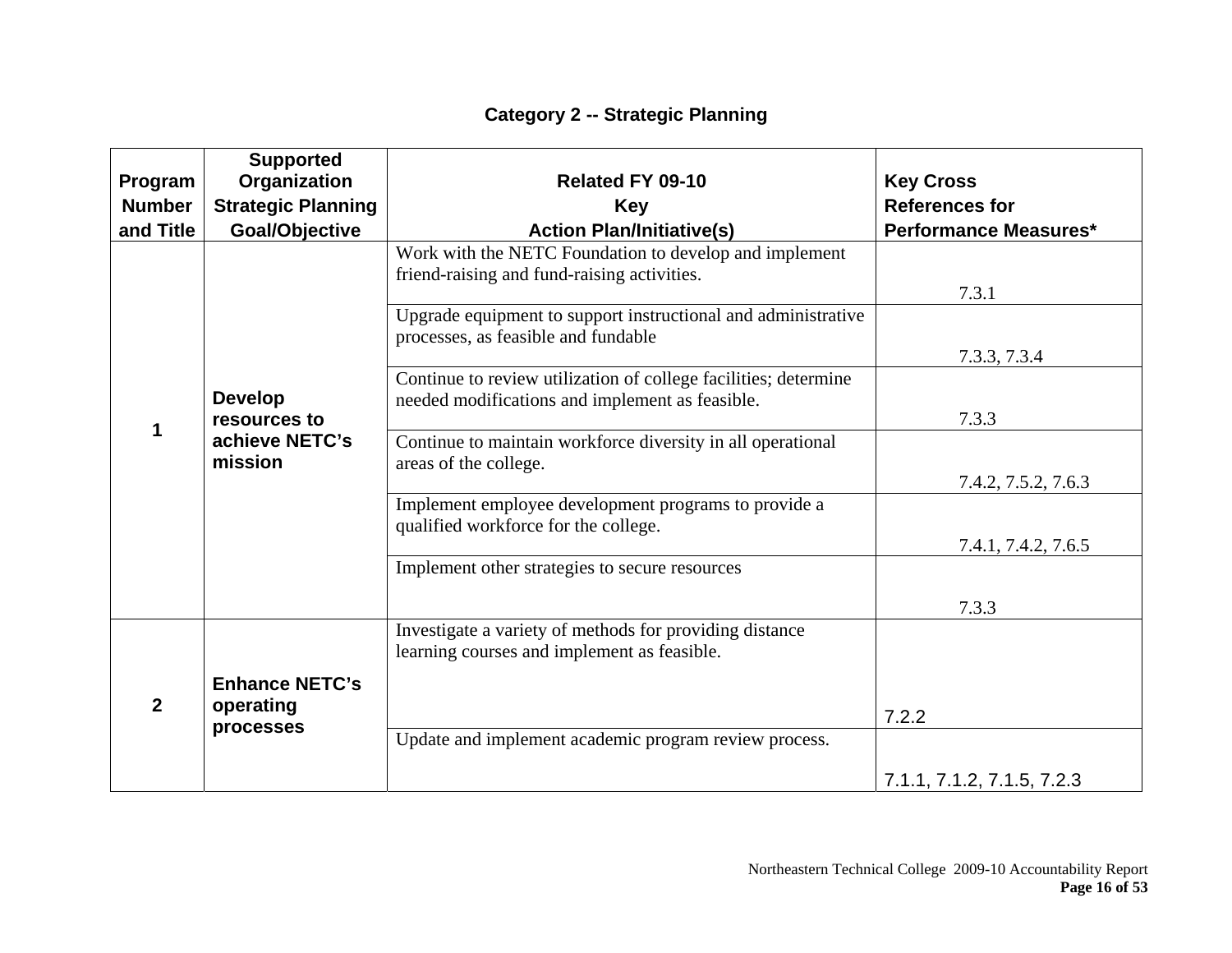|                     |                | Update and implement Institutional Effectiveness processes.                          |                                   |
|---------------------|----------------|--------------------------------------------------------------------------------------|-----------------------------------|
|                     |                |                                                                                      | 7.1.2, 7.1.3, 7.2.3               |
|                     |                | Pilot-test revised intake and registration processes; update as<br>needed.           |                                   |
|                     |                |                                                                                      | 7.5.1, 7.5.3, 7.5.4, 7.5.5        |
|                     |                | Implement other strategies to enhance operating processes                            |                                   |
|                     |                |                                                                                      | 7.5.7, 7.6.1                      |
|                     |                | Gather community input for program development.                                      |                                   |
|                     |                |                                                                                      | 7.2.1, 7.2.2, 7.2.3               |
|                     |                | Utilize results of economic impact study to promote the<br>college.                  |                                   |
|                     |                |                                                                                      | 7.3.1                             |
| <b>Maximize the</b> |                | Develop and implement workforce development activities for<br>the NETC service area. |                                   |
|                     |                | 7.2.1, 7.2.2, 7.4.2, 7.5.1                                                           |                                   |
|                     | impact of NETC | Develop educational support services for NETC students and<br>implement as feasible. |                                   |
| 3                   | on the         |                                                                                      | 7.1.4, 7.1.5, 7.5.3, 7.5.4, 7.5.5 |
|                     | communities we | Implement other strategies to maximize impact                                        |                                   |
|                     | serve          |                                                                                      | 7.6.2                             |
|                     |                |                                                                                      |                                   |
|                     |                |                                                                                      |                                   |
|                     |                |                                                                                      |                                   |
|                     |                |                                                                                      |                                   |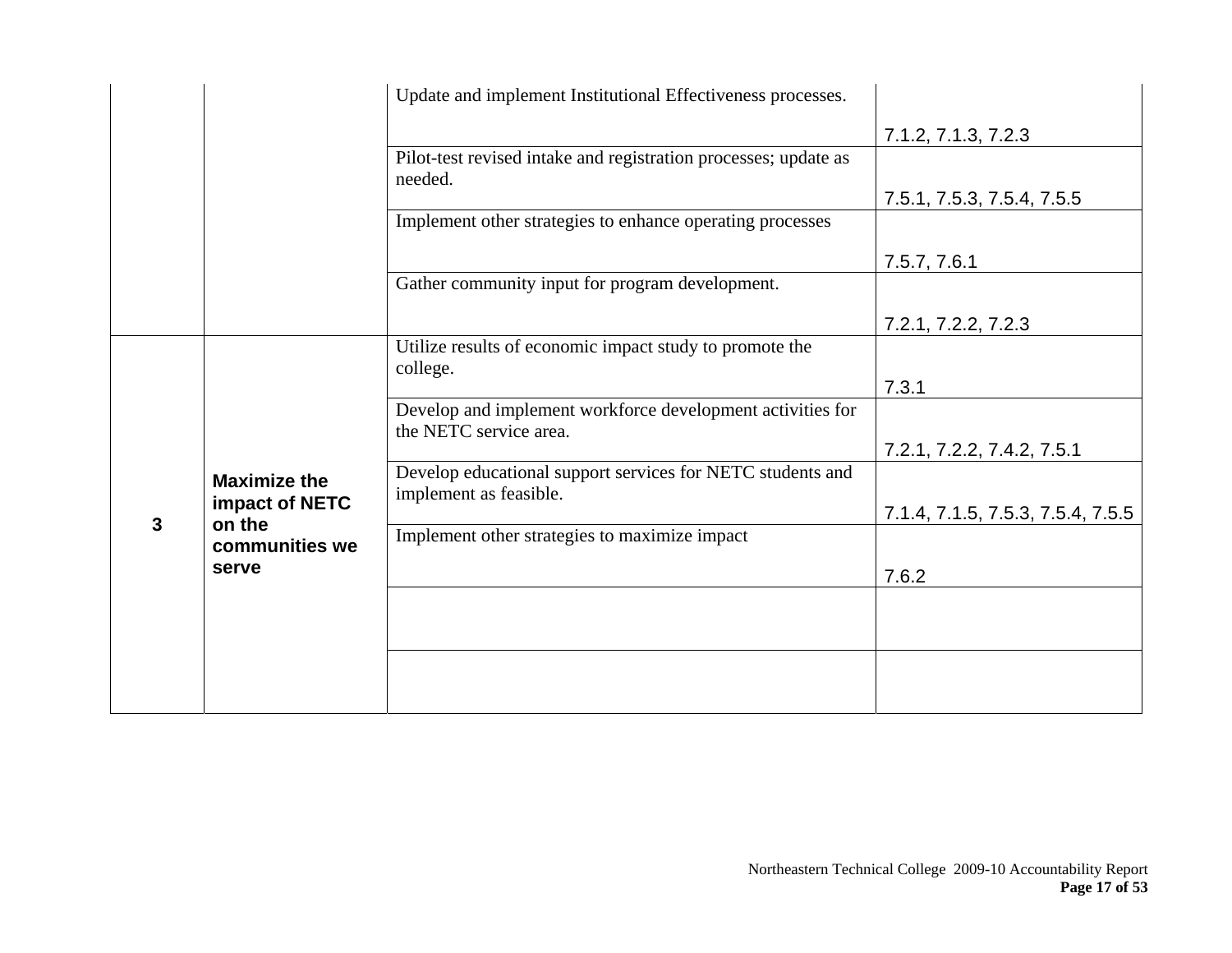#### **Category 2 – Strategic Planning**

**The Strategic Planning Category examines how your organization develops strategic objectives and action plans. It also examines how your strategic objectives and action plans are deployed, changed if circumstances require, and how progress is measured.** 

#### **1. What is your Strategic Planning process, including key participants, and how does it address:**

#### **a. Your organizations' strengths, weaknesses, opportunities and threats**

NETC utilizes environmental scanning techniques as well as surveys to assess internal and external strengths, weaknesses, opportunities and threats. Some of the elements involved in the annual environmental scan include demographic data, changing employment patterns (for example, emerging technological needs in the local workplace), economic trends, and process changes made by partners (including K-12 schools, senior colleges, etc.) that affect student preparation and transition. On a regular basis, the college conducts a "SWOT" analysis, surveying employees, board members, and students concerning strengths, weaknesses, opportunities and threats. Information from both of these processes is fed into the annual planning process. A five-year "moving window" is maintained for strategic planning.

#### **b. Financial, regulatory, and other potential risks**

The college closely monitors its financial status, including such factors as financial aid, student tuition revenues, and enrollment trends, and feeds this information into the planning process. For example, the implementation of lottery tuition assistance several years ago was anticipated and processes set in place to prepare for it. Regulatory changes at the federal and state level are also monitored. Most of these changes at the Federal level affect grants and student aid, while most at the state level affect program offerings and large-scale administrative processes.

NETC faces a number of significant risks resulting from the volatile economic climate of recent years. For example, we must continually identify, monitor and respond to financial risks at the state and local levels, including reduced state funding levels, as well as threatened reductions at the local level.

#### **c. Shifts in technology, student and community demographics, markets, student and stakeholder preferences, and competition**

Each year, the college planning team examines environmental factors, including technology, demographics, markets and competition and determines long- and short-term actions necessary to address these shifts. An example would be the emergence of metalworking as a key technology in Chesterfield County. As this technology began to emerge (with new jobs and plant expansion), the college addressed it through partnering with employers, acquiring equipment, and developing new programs to prepare students for this new opportunity. More recently, healthcare has emerged as a strong area of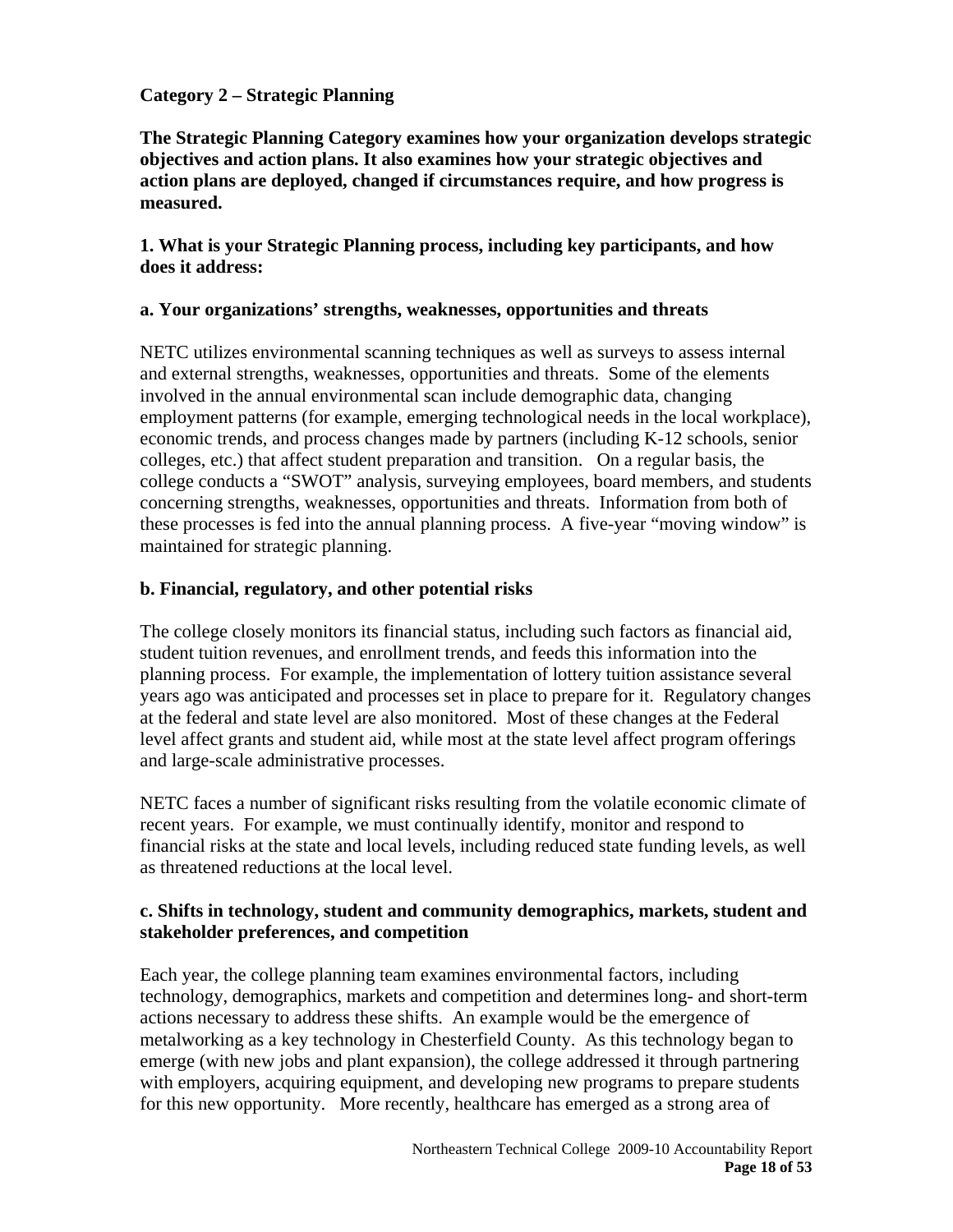growth and demand, and the college has moved to implement a variety of allied health programs, subject to the availability of funding. Other examples include growth in apprenticeship programs, rapid response to job training needs through continuing education and other programs, implementation of the QuickJobs program, and implementation of energy efficiency measures.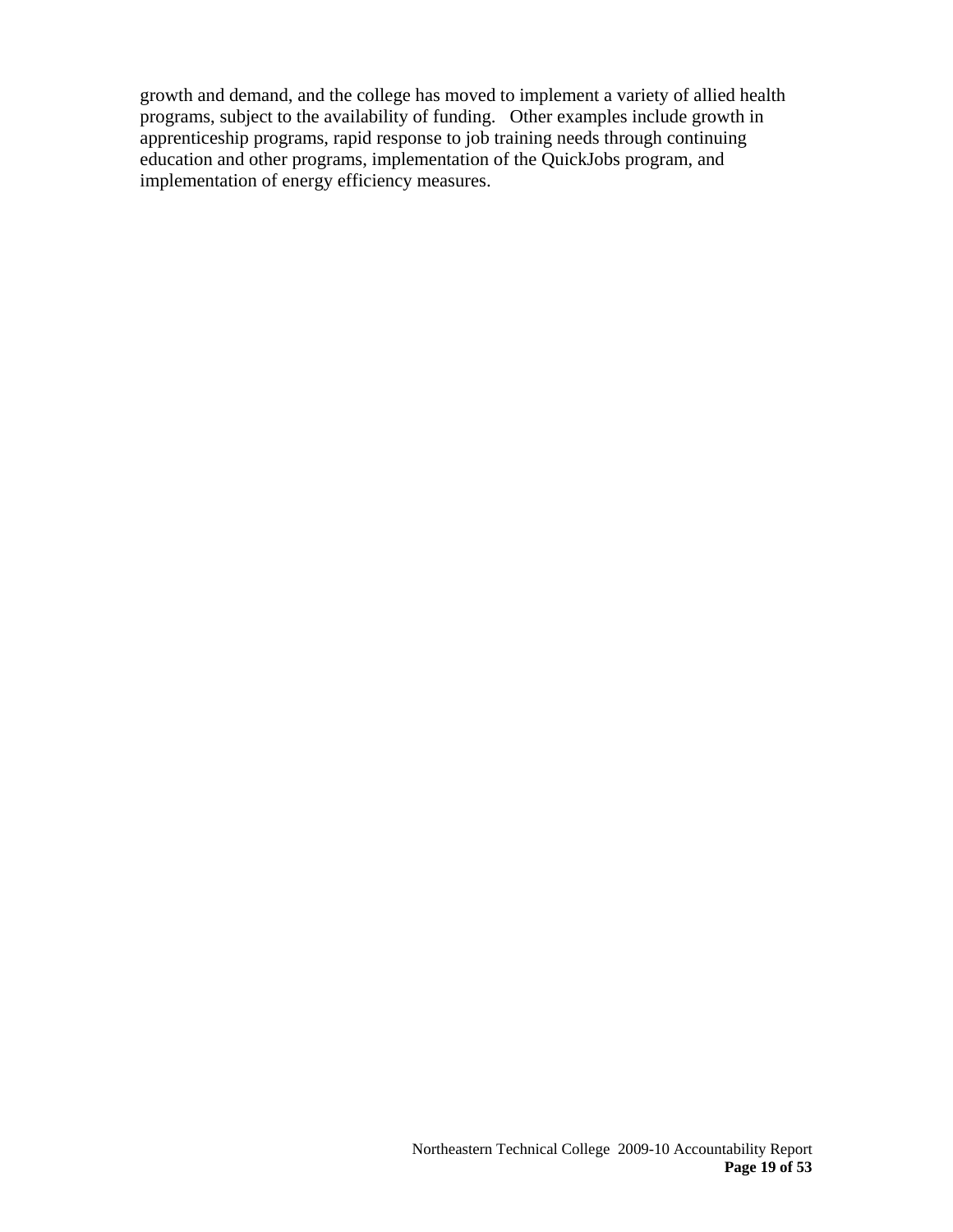# **d. Workforce capabilities and needs**

During the planning process each year, the planning team reviews workforce needs in relation to the goals and objectives which have been identified for the planning period. These needs are documented based on the objectives for the college as a whole as well as various units, and this information is fed into the budgetary and HR process for the coming fiscal year.

#### **e. Long-term organizational sustainability and organizational continuity in emergencies**

The college conducts professional development and cross-training to ensure long-term sustainability in key functional areas. NETC also works with the State Technical College System regarding business continuity, and is currently developing an updated business continuity plan.

## **f. Your ability to execute the strategic plan**

The planning process is integrated into the top management of the college, ensuring that all administrators have input and ownership. Combined with the link to the college's budgeting process, this structure ensures that the college has administrative impetus and direction for execution, as well as allocating available resources to address strategic priorities.

# **2. How do your strategic objectives address the strategic challenges you identified in your Executive Summary (Section I, Question 4)?**

Program development is an ongoing focus of NETC's planning process, since instructional programs are a key part of the college's mission. Service area needs and trends are analyzed and factored into the programmatic changes which are planned for each year. Likewise, the college must have adequate facilities in which to operate, subject to available funding. The planning cycle analyzes available facilities as compared to the needs of the college, and this information is fed into grant development, Permanent Improvement Plans, and other facilities planning processes. The issue of workforce succession (due to retirements, TERI, etc.) has been analyzed, area-by-area, in each planning cycle, with cross-training and related activities implemented on an ongoing basis, budget permitting. This process has resulted in a successful organizational restructuring during FY 2009-10. There has also been an emphasis on securing grants and gifts to address the growing need for resources, as well as a continuing effort to increase student enrollment, with resultant increases in revenues.

## **3. How do you evaluate and improve your strategic planning process?**

The college evaluates the strategic planning process based on results of each planning cycle, as described above, as well as periodic surveys and focus groups including administrators, staff, faculty and board members to gather input. For example, the college previously used a *static* five-year window for strategic planning. As a result, many strategic factors were outdated during the latter years of the five-year cycle. Based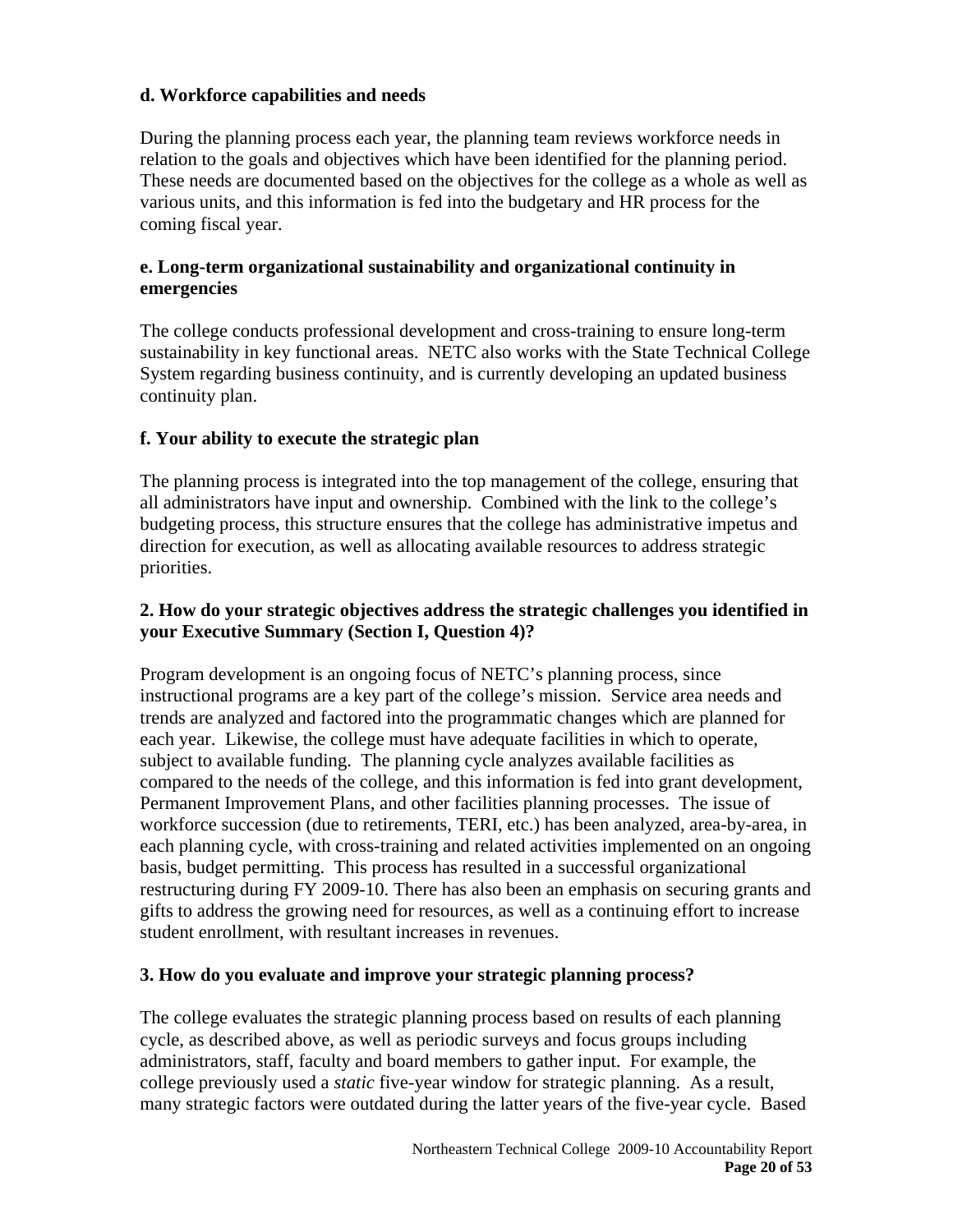on evaluation of the process, the planning team now uses a *moving* five-year window. Subsequent evaluations have been very positive.

## **4. How do you develop and track action plans that address your key strategic objectives? Include how you allocate resources to ensure the accomplishment of your action plans.**

NETC's principal planning document consists of two parts, a five-year "strategic window" addressing strategic objectives, followed by a one-year operational plan with action plans for each major operational area of the institution. By unifying the strategic and operational segments of the planning process, NETC ensures that all operational action plans directly support one or more strategic objectives. The college directly ties development of the annual budget to the objectives and action plans set forth in the planning document. All requests for new or increased funding must be tied to one of the action plans in order to be approved.

# **5. How do you communicate and deploy your strategic objectives, action plans and related performance measures?**

The strategic and operational plans are distributed directly to all employees of the college via e-mail and paper copy. Administrators in each area review the approved plan with their employees and provide clarification as needed. In addition, a PDF copy of the planning document is available to all employees on an internal server. The director of institutional advancement conducts meetings with various groups throughout the organization to discuss objectives and action plans.

# **6. How do you measure progress on your action plans?**

Each action plan objective contains an outcome statement and a time frame, both designed to facilitate the measurement of progress. A formal assessment is conducted at the divisional level at the end of each planning cycle. During this assessment, each division reports the status of applicable objectives. In broad terms, status can include the following: completed, partially completed, completed in modified form, and/or carried forward.

In addition, the NETC Institutional Effectiveness process assesses the college's operational objectives at the departmental, or "unit," level. These unit-level objectives are derived from more comprehensive, divisional objectives in the operational plan. Assessment methodologies are determined at the beginning of each annual institutional effectiveness cycle, and these methodologies (both qualitative and quantitative) are utilized to assess progress at the conclusion of the cycle. The results of both assessment processes are "fed back" into the planning process to be addressed in the following cycle.

# **7. If the organization's strategic plan is available to the public through the organization's Internet homepage, please provide an address for that plan on the website.**

At this time, NETC's strategic plan is not available through the website.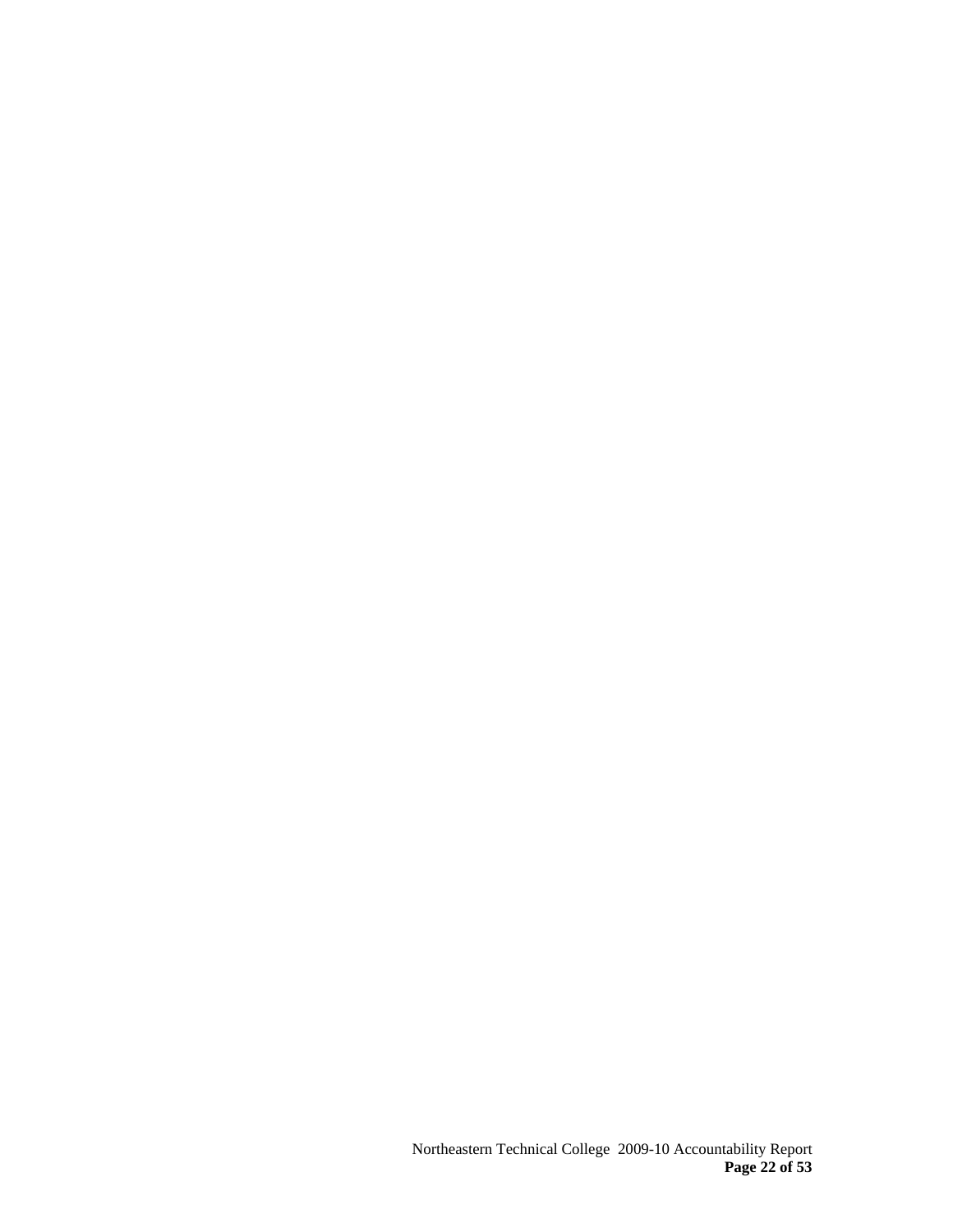# **Category 3 – Student, Stakeholder, and Market Focus**

### **1. How do you identify the student and market segments your educational programs will address? How do you determine which student and market segments to pursue for current and future educational programs, offerings, and services?**

Primary student and market segments are identified through ongoing monitoring of community needs. This monitoring is done in partnership with area economic development organizations, public schools and employers. Student segments are categorized according to educational level and job readiness and can generally be categorized as (a) traditional students (i.e., recent high school graduates), and (b) nontraditional students (those who are returning to the classroom five or more years following high school.) Both of these overall groups contain a dynamic mix of subgroups. For example, the traditional student pool includes students seeking short-term educational programs for direct job preparation, as well as those who wish to continue their education at a senior college or university. NETC monitors these trends and addresses these changing needs in programming. Nontraditional students are more likely to reflect specific job market needs, because their primary educational goal is usually related to upgrading skills for advancement, or re-training due to job displacement. It is here that employer advisory committees play a very important role in assisting the college in monitoring changing needs.

Market segments are monitored in a similar manner. Student market approaches are formulated based on the monitoring information described above. Employers are the other major market segment addressed by the college. Employer surveys and focus groups provide updated information about this key market segments.

## **2. How do you keep your listening and learning methods current with changing student and stakeholder needs and expectations (including educational programs, offerings, and service features)? How do you determine the relative importance of the expectations to these groups' decisions related to enrollment?**

Surveys of current and former students provide very useful information about needs and expectations of students and stakeholders. In the same way, employer surveys and focus groups, as well as advisory committees, create a body of information that is very useful to the college in reviewing needs and expectations. The college has also implemented a process to gather stakeholder feedback from the NETC Web site as well as through Facebook and other social media. Graduate employment statistics are also utilized for this purpose. Relative importance is gauged on a quantitative basis using survey results.

## **3. How do you use information and feedback from current, former, and future students and stakeholders to keep services and programs relevant, and provide for continuous improvement?**

Using the same intake and monitoring processes described above, the college monitors information from current and former students and stakeholders regarding program relevance. Of particular interest are the perceptions of the alumni cohort two and three years following completion. This information is integrated into the institutional planning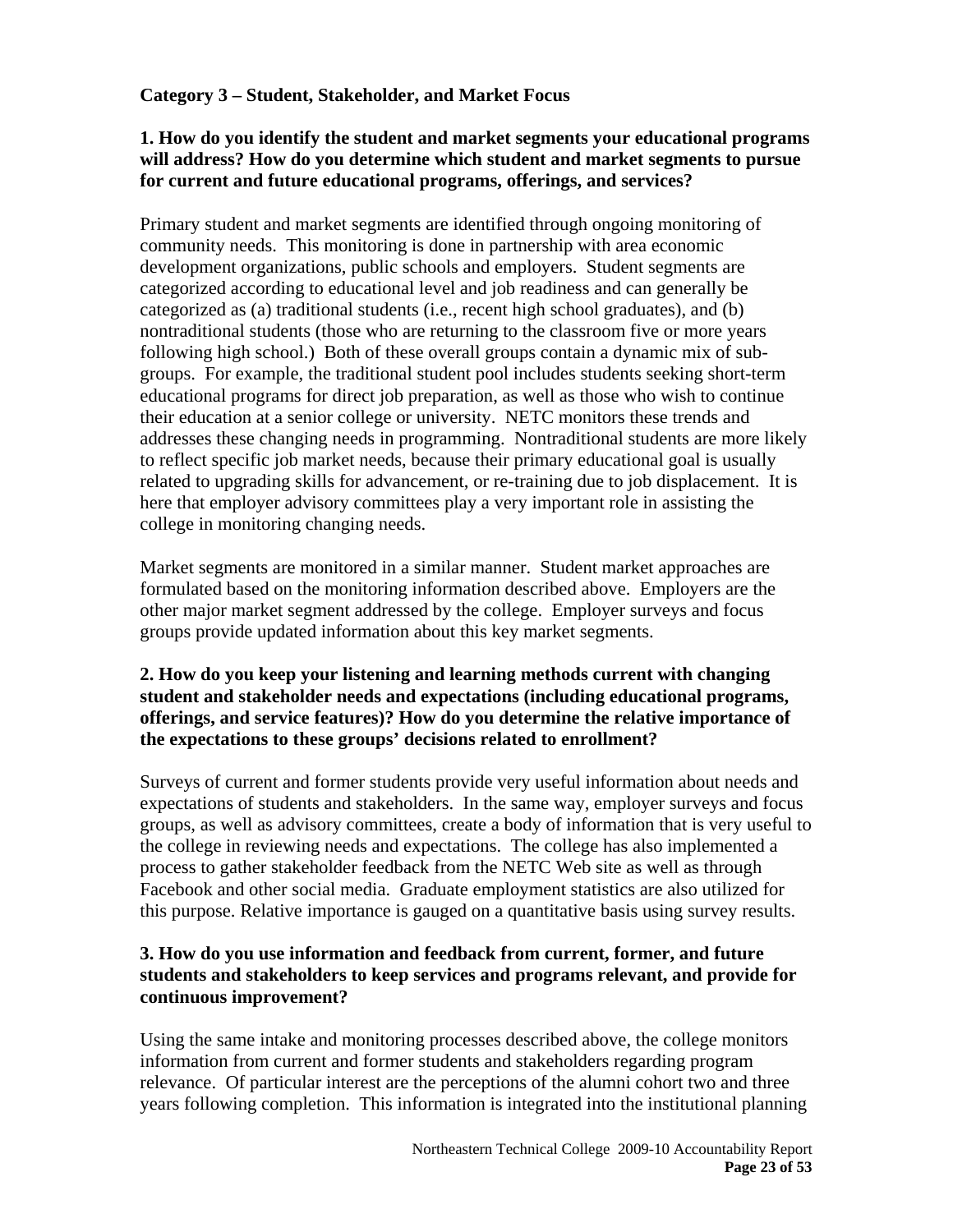process on an annual basis, along with results of employer surveys. The needs of *future* students are more difficult to assess; this information is primarily gathered from one-onone meetings with prospective students as well as employer and advisory committee feedback about changing job market needs. In addition, the college is engaged in numerous organizations which monitor trends affecting students and other stakeholders, including the American Association of Community Colleges, the Southern Association of Colleges and Schools, the National Association for Community College Entrepreneurship, the S.C. Technical Education Association, and the South Carolina Technical College System.

#### **4. How do you determine student and stakeholder satisfaction and dissatisfaction and use this information to improve?**

Focus groups and surveys, detailed above, are the principal means of monitoring student and stakeholder satisfaction, along with input from area advisory committees, pass rates on certification exams (e.g., for nursing graduates), and the ongoing SACS accreditation process. Senior administrators regularly review these results and use them to modify programs and services as needed.

## **5. How do you build positive relationships to attract and retain students and stakeholders, to enhance student performance, and to meet and exceed their expectations for learning? Indicate any key distinctions between different student and stakeholder groups.**

The college engages in an ongoing process of relationship-building which begins at the secondary level (for traditional students) or the workplace (for many non-traditional students) and extends throughout their career at NETC. College staff members work closely with advisors, counselors and teachers in secondary and middle schools, to provide information and coordinate programs and services which make the overall educational experience more effective. The implementation of the Education and Economic Development Act (EEDA) has provided structure and resources for collaboration in this key area. In the case of non-traditional students, the college works directly with employers, sometimes using apprenticeships and similar programs to ensure that there is an effective partnership and that the educational programs and services reflect workplace needs. Student focus groups are critically important to identify retention-related issues so that they can be addressed. (An example of measures initiated to address retention is the "TRUMPET" program, a grant-funded initiative aimed at helping minority male students succeed. Advisory committees also provide critically important information about educational content as well as delivery methodologies.

#### **6. How does your student and stakeholder complaint management process ensure that complaints are resolved promptly and effectively?**

Northeastern Technical College responds promptly and effectively to all concerns or complaints received from students and stakeholders. Complaints from students are processed according to the guidelines set forth in the *Student Code and Grievance Procedure* of the SC Technical College System, which describes a step-by-step process of complaint submission, hearings, appeals and resolution. Complaints from stakeholders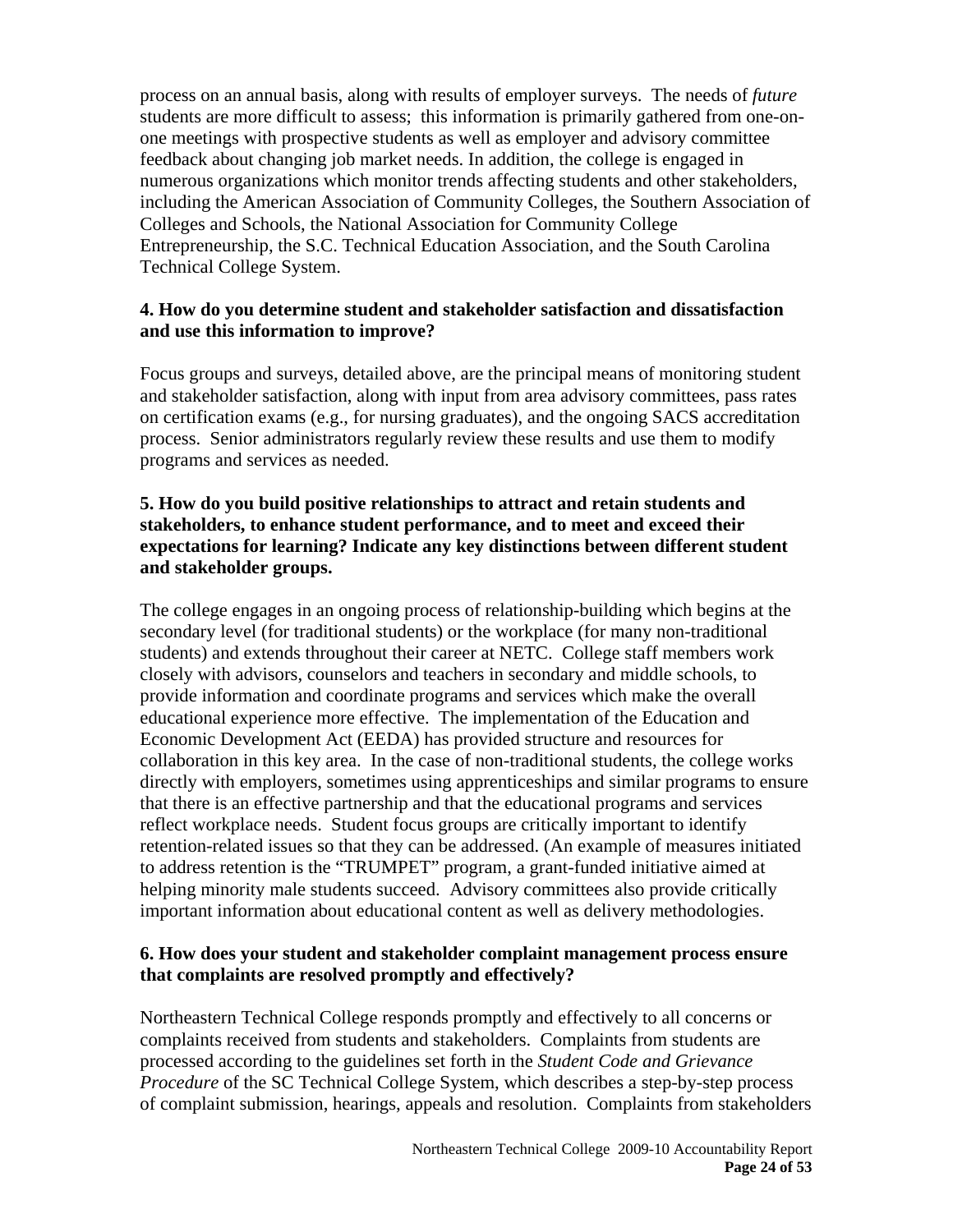(i.e., employers or other community members) are handled through the appropriate department, with final resolution resting with the college president where required. It should be noted that complaints, from either students or stakeholders, are extremely rare.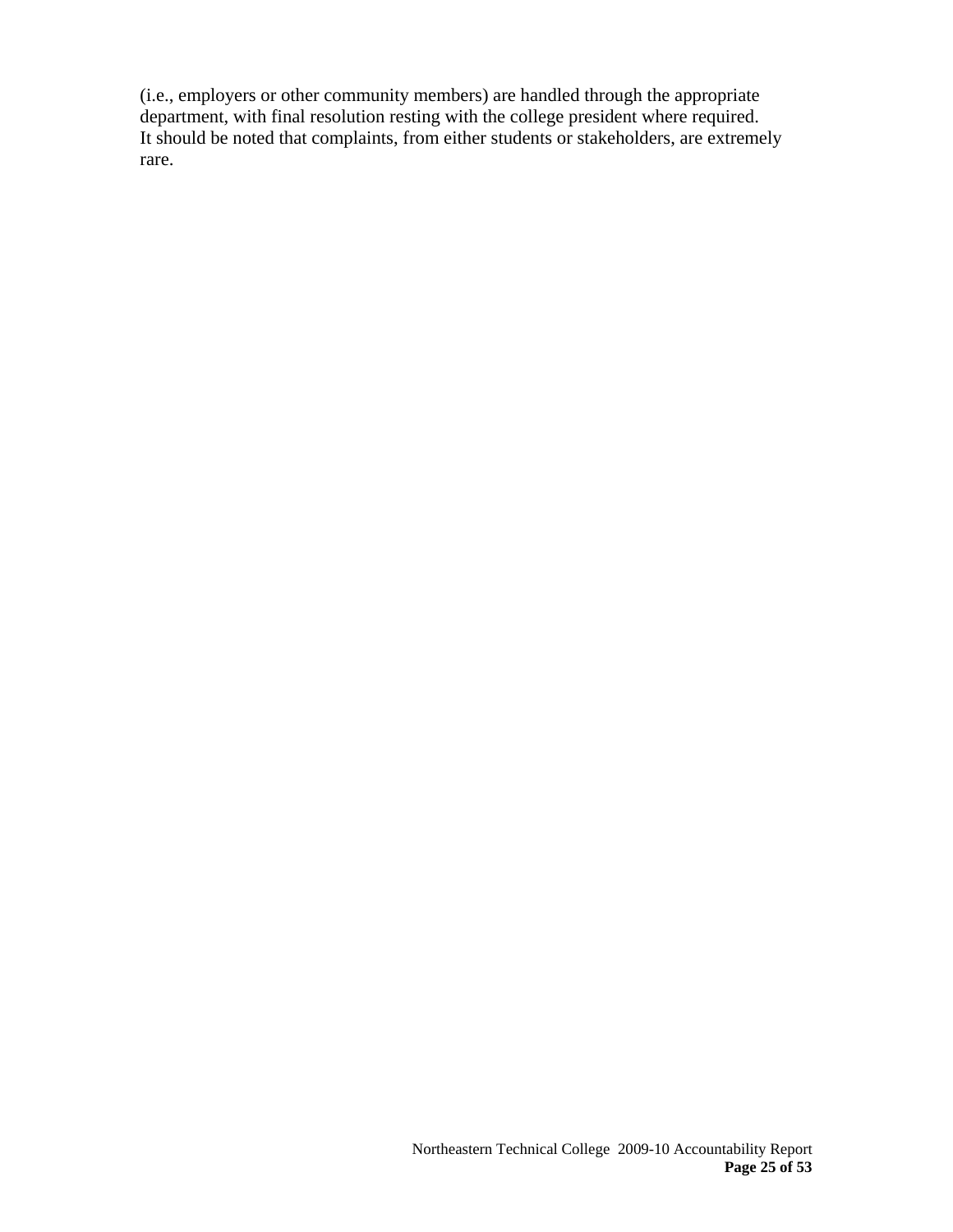#### **Category 4 – Measurement, Analysis, and Knowledge Management**

#### **1. How do you select which operations, processes and systems to measure to determine student learning, and for tracking organizational performance, including progress relative to strategic objectives and action plans?**

Northeastern Technical College's Institutional Effectiveness (IE) process is the principal mechanism which is used to assess student learning and track organizational performance. The IE process utilizes a set of annual objectives and outcome measures for each operational unit, including both instructional and administrative functions of the college. Each operational unit establishes objectives for the upcoming assessment cycle, along with outcomes and methods of assessment. These elements are reviewed by a campus-wide Institutional Effectiveness Committee and modified as needed prior to final approval. Key operations, processes and systems are selected for assessment based on their centrality to the college's mission and include these overall categories: Instruction, Student Services, Fiscal Operations, Administrative Services, Institutional Advancement, and Human Resources. The assessment criteria for the *instructional* units are based on the *student learning outcomes* established for the program(s) being assessed. Likewise, assessment criteria for *administrative and educational support* units reflect the stated objectives and outcomes for those respective units. In all cases, assessment is based on a combination of qualitative and quantitative data, which are collected and maintained at the unit and institutional levels.

#### **2. How do you select, collect, align and integrate data/information analysis to provide effective support for decision making and innovation throughout your organization?**

Northeastern Technical College analyzes data across all operational units and at several levels to support both strategic and tactical decision making. The college's administrative software system provides information about enrollment trends (including programs, demographics, etc.), as well as financial data for budgetary decision-making. These internal data are key for day-to-day operational decisions. At the strategic level, the college analyzes external demographics about its service area, including educational levels, high-school graduation rates, and economic development trends (e.g., emergence of new technical skill requirements). In addition, the college relies on surveys of employers and alumni to guide decision-making about programs and services. A recent example of the use of internal and external trend data concerns the development of an Associate Degree Nursing program. Internal data showed a high level of enrollment in "pre-nursing" courses and a high demand among students for the associate degree. Likewise, surveys of area health care providers indicated a severe shortage of RNs. This data analysis not only prompted the college to begin developing the new program, which has recently been implemented, but has also provided objective data for grants and other resource development opportunities based on documented need.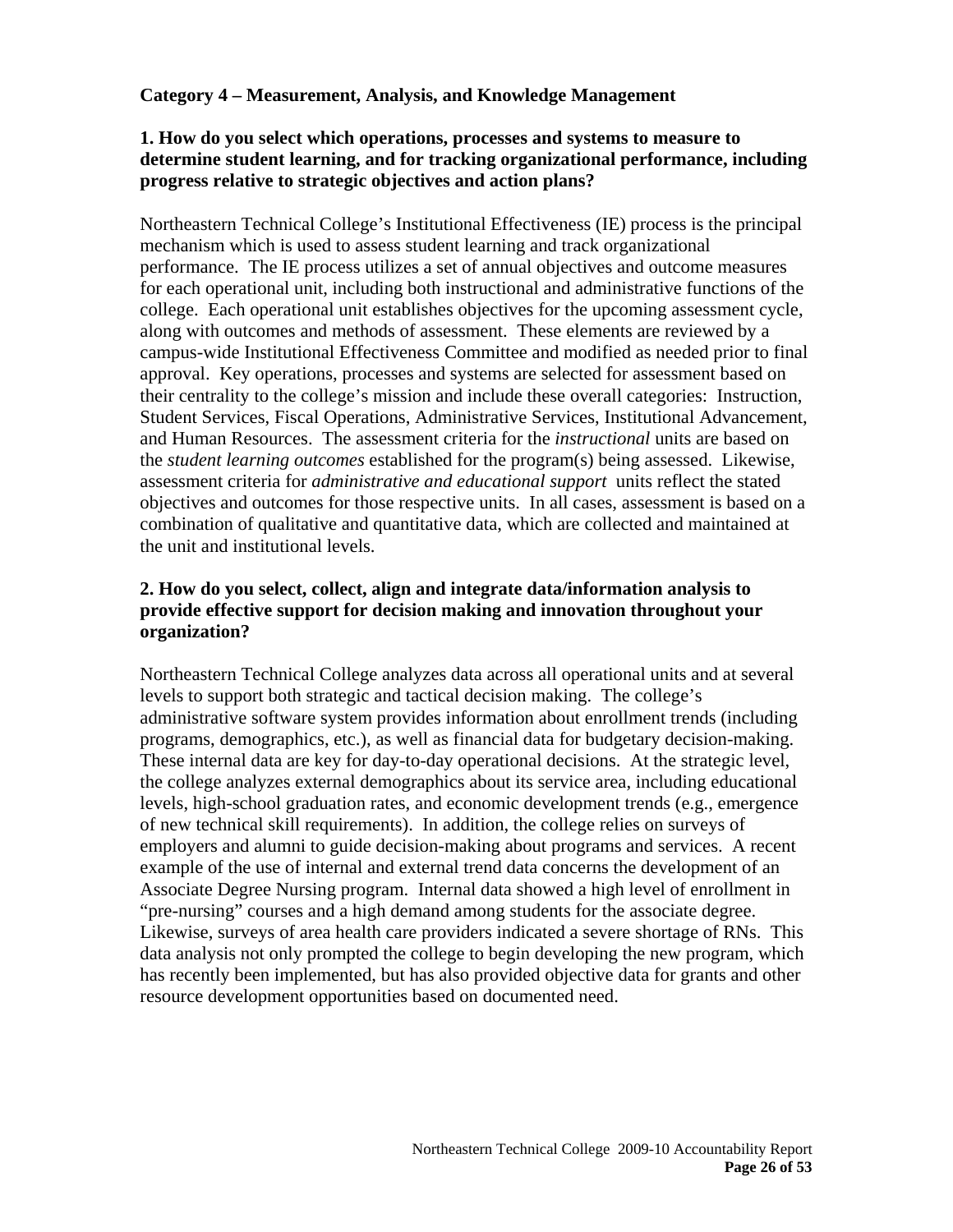## **3. How do you keep your measures current with educational service needs and directions?**

Key measures regarding instructional programs are (a) learning outcomes assessment and (b) job placement rate following graduation. Outcomes assessment is addressed above in the Institutional Effectiveness section. Placement rate is assessed via student surveys conducted within a certain time interval of graduation. The learning outcomes for each program are reviewed on a cyclical basis, ensuring that each program reflects current skills and competencies based on external constituencies (e.g., employers and senior institutions); advisory committee input is utilized in this review, along with the DACUM (Developing A Curriculum) process. For administrative and educational support services, the key measures include attainment of the outcomes stated for each area in the Institutional Effectiveness Plan; these are reviewed annually as part of the IE process. Student and external stakeholder input, through surveys and focus groups, is used for this review.

## **4. How do you select and use key comparative data and information from within and outside the academic community to support operational and strategic decision making?**

The criteria of the Southern Association of Colleges and Schools and the Southern Regional Education Board are key sources of comparative data for NETC's decisionmaking process. The college also utilizes data compiled by the South Carolina Technical College System. The Integrated Post-Secondary Data System (IPEDS) operated by the U.S. Department of Education also provides a peer comparison function which is very useful for establishing reference points based on similar institutions.

# **5. How do you make needed data and information available? How do you make them accessible to your workforce, students, and stakeholders?**

The college uses both print and electronic means to make information available to students, employees and the community at large. Printed publications, such as the NETC Catalog, various informational brochures, and specialized information flyers, are used, along with advertisements in the local print media (newspapers). The college's Web site is used increasingly to make a wide range of information available to constituents. In addition, the college has implemented a "student portal" which will provide a single access point for NETC students to obtain information about the college and its programs, as well as to register for courses and obtain college services. A quarterly college newsletter is also distributed throughout the college service area.

## **6. How do you ensure data integrity, timeliness, accuracy, security and availability for decision making?**

The college's Information Technology (IT) department has overall responsibility for these key elements regarding decision-making data. Data integrity and security are ensured through the use of passwords which restrict access to student and financial databases to those employees with clearance for that particular area, as well as firewalls which prevent external database manipulation. The colleges' administrative software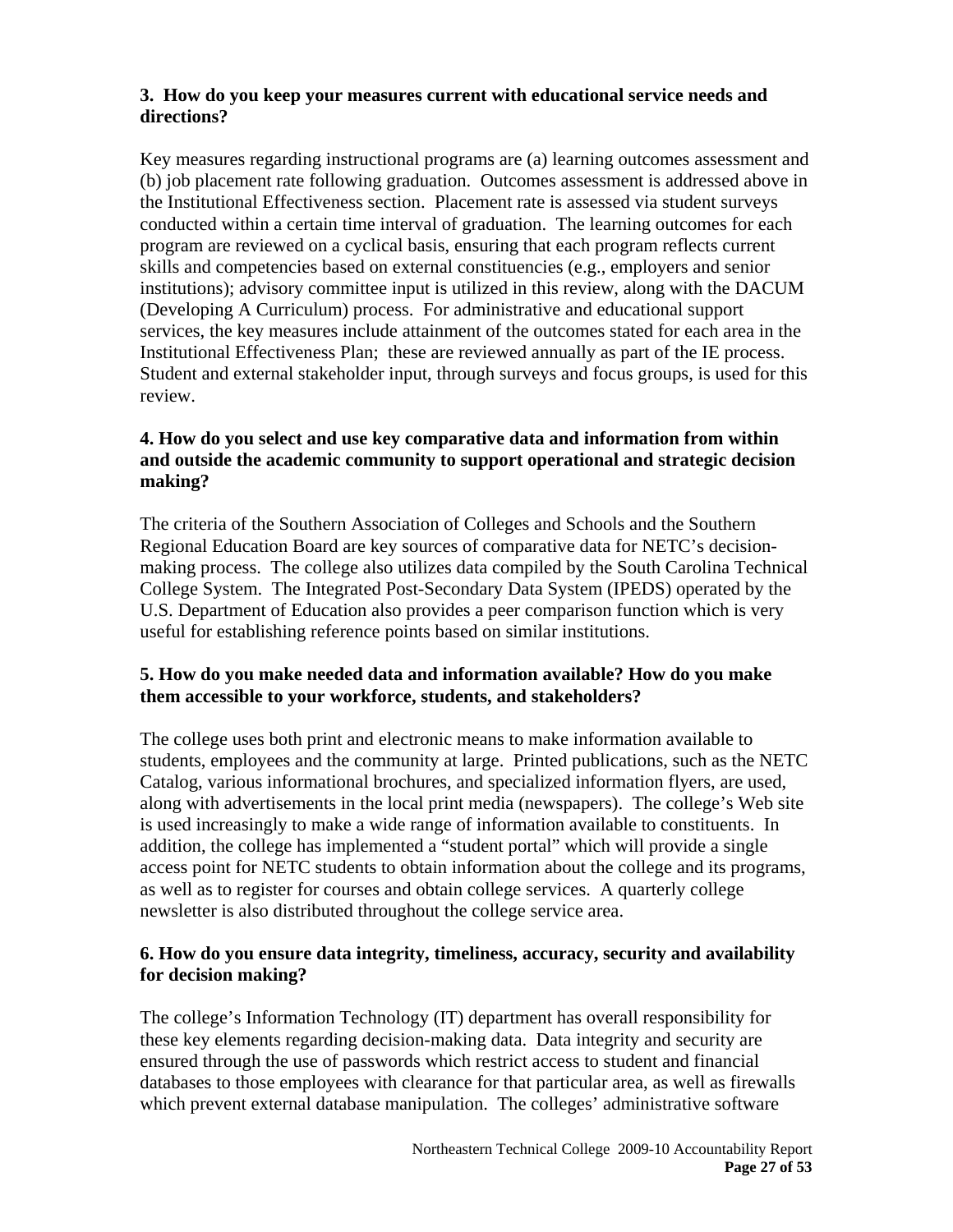system operates in "real time," ensuring that data are timely. Reports are compiled for access by decision-makers at all levels and reflect the specific needs expressed by end users. Data security is maintained physically through restricted access to the server room, as well as off-site backup storage; and electronically through passwords and firewalls as noted above. Data is monitored at entry points to ensure accuracy and timeliness, with errors or other issues immediately reported back to the data entry site. The college makes data available through Web-based and hard-copy reports, and plans are underway to develop a "data dashboard" for enhanced electronic access.

# **7. How do you translate organizational performance review findings into priorities for continuous improvement?**

Organizational review findings generated by the annual operational plan review and institutional effectiveness process are "fed back" into the institutional planning process each year. This process of "closing the loop" combines the results of the previous year's performance with internal and external environmental factors to develop the priorities and goals for the upcoming fiscal year. The process this year began with listing accomplishments for the previous planning cycle so that they could be used as input. The planning team then developed the annual operational plan in light of these accomplishments.

## **8. How do you collect, transfer, and maintain organizational and employee knowledge (knowledge assets)? How do you identify and share best practices?**

Organizational knowledge is collected through the development of operational handbooks in key operational areas, ensuring that continuity can be maintained when personnel change. Employee knowledge is shared and transferred through college-wide and departmental workshops and the college's professional development program. Best practices are identified through formal and informal sharing with peer institutions, both within the S.C. Technical College System and in other states, as well as through employee participation in regional and national workshops (budget permitting), state peer group meetings, and the South Carolina Technical Education Association, along with review of relevant literature.

## **Category 5 – Workforce Focus**

# **1. How do you organize and manage work to enable faculty and staff to develop and utilize their full potential, aligned with the organization's objectives, strategies, and action plans?**

The college organizes work based on the institution's mission and objectives, with overall coordination taking place in the administrative council. This oversight ensures that all divisional and departmental objectives and action plans support the overall goals of the college. With the implementation of a new organizational structure in 2009-10, the college now has full-time deans in four operational areas to organize work. A collegewide Professional Development Committee maintains an ongoing professional development program to provide opportunities for professional advancement and skills development among faculty, staff and administrators. This committee allocates resources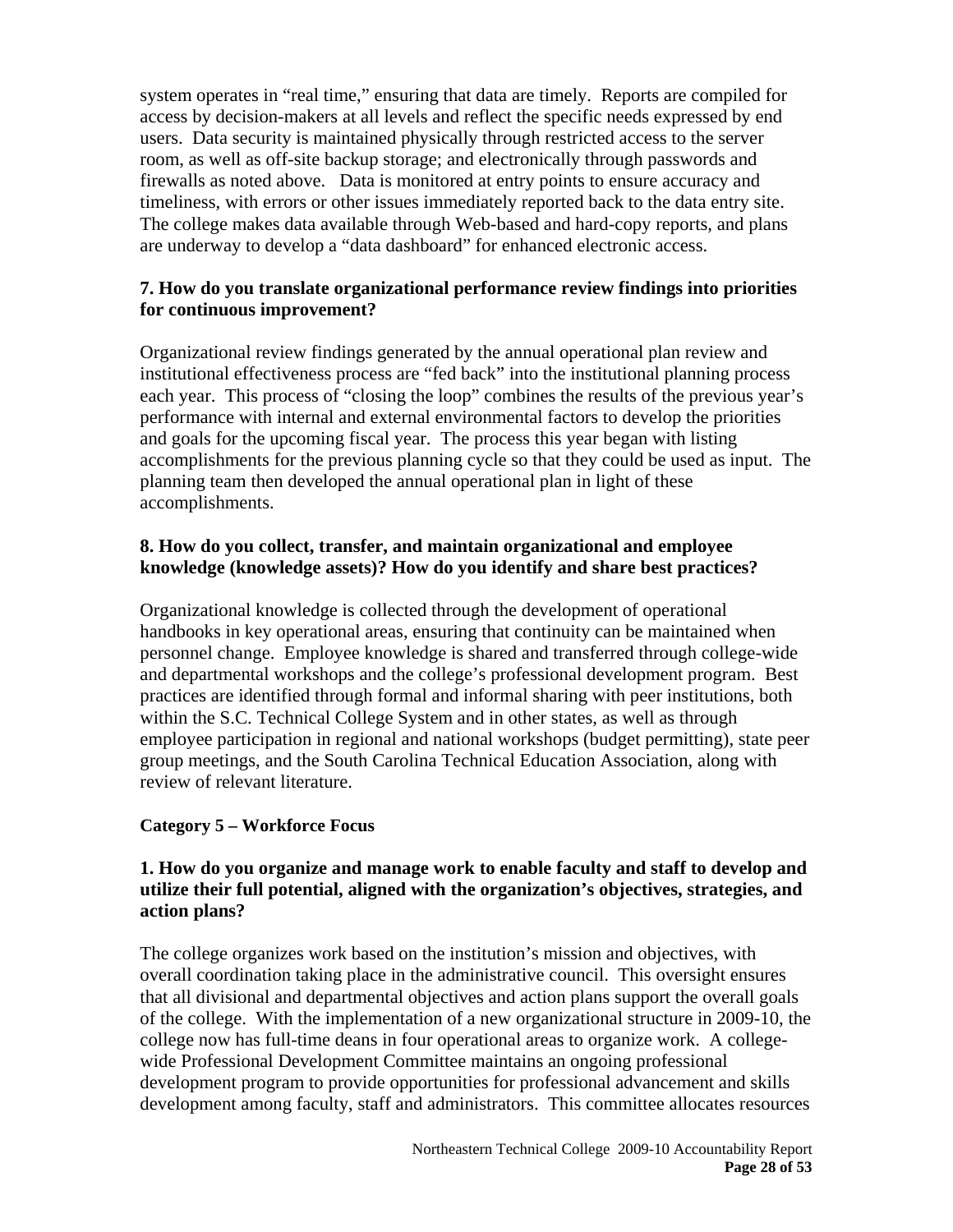(both financial and otherwise) to provide professional training. The college organization and HR processes are evaluated through periodic SWOT analyses as well as through annual institutional effectiveness assessments.

## **2. How do you achieve effective communication and knowledge/skill/best practice sharing across departments, jobs, and locations?**

Campus-wide professional development sessions as well as in-service training programs are used to share information across various divisions of the college. These sessions are conducted at least semi-annually and deal with topics ranging from software skills to customer service. Internal newsletters (both print and electronic) are also used to share information about programs and services throughout the institution. Cross-divisional training is also offered for employees in divisions where close coordination of services is essential; for example, Student Financial Aid and Fiscal Affairs areas. Knowledge sharing also takes place at regular meetings of senior-level administrators, deans, faculty and staff. The president also meets periodically with the faculty assembly.

# **3. How does your workforce performance management system, including feedback to and from individual members of the workforce, support high performance work and contribute to the achievement of your action plans?**

The college utilizes the Employee Performance Management System (EPMS) and the Faculty Performance Management System (FPMS) promulgated by the State of South Carolina. The college uses these systems as a formal means of communicating expectations to employees and evaluating their performance on an annual basis. The objectives included in the EPMS and FPMS "planning stage" for the upcoming evaluation period directly reflect those set forth in the college planning and institutional effectiveness documents, transposing these large-scale objectives to the individual employee level. NETC faculty participated in devising a new FPMS instrument during FY 2009-10. The annual performance review is utilized as an opportunity for two-way exchange between the employee and the manager, with emphasis on performance and communication.

## **4. How do you accomplish effective succession planning? How do you manage effective career progression for all faculty and staff throughout the organization?**

Succession planning is a major issue facing NETC, as well as all state agencies, as the "baby boomers" retire, taking with them a vast store of organizational knowledge. Efforts to provide cross-training in all operational areas continue. Mentoring is also being used to transmit organizational knowledge to younger employees. Professional development activities, both local and statewide (including state-level leadership programs) are also utilized for this purpose.

#### **5. How does your development and learning system for leaders address the following: development of personal leadership attributes; development of organizational knowledge; ethical practices; your core competencies, strategic challenges, and accomplishment of action plans?**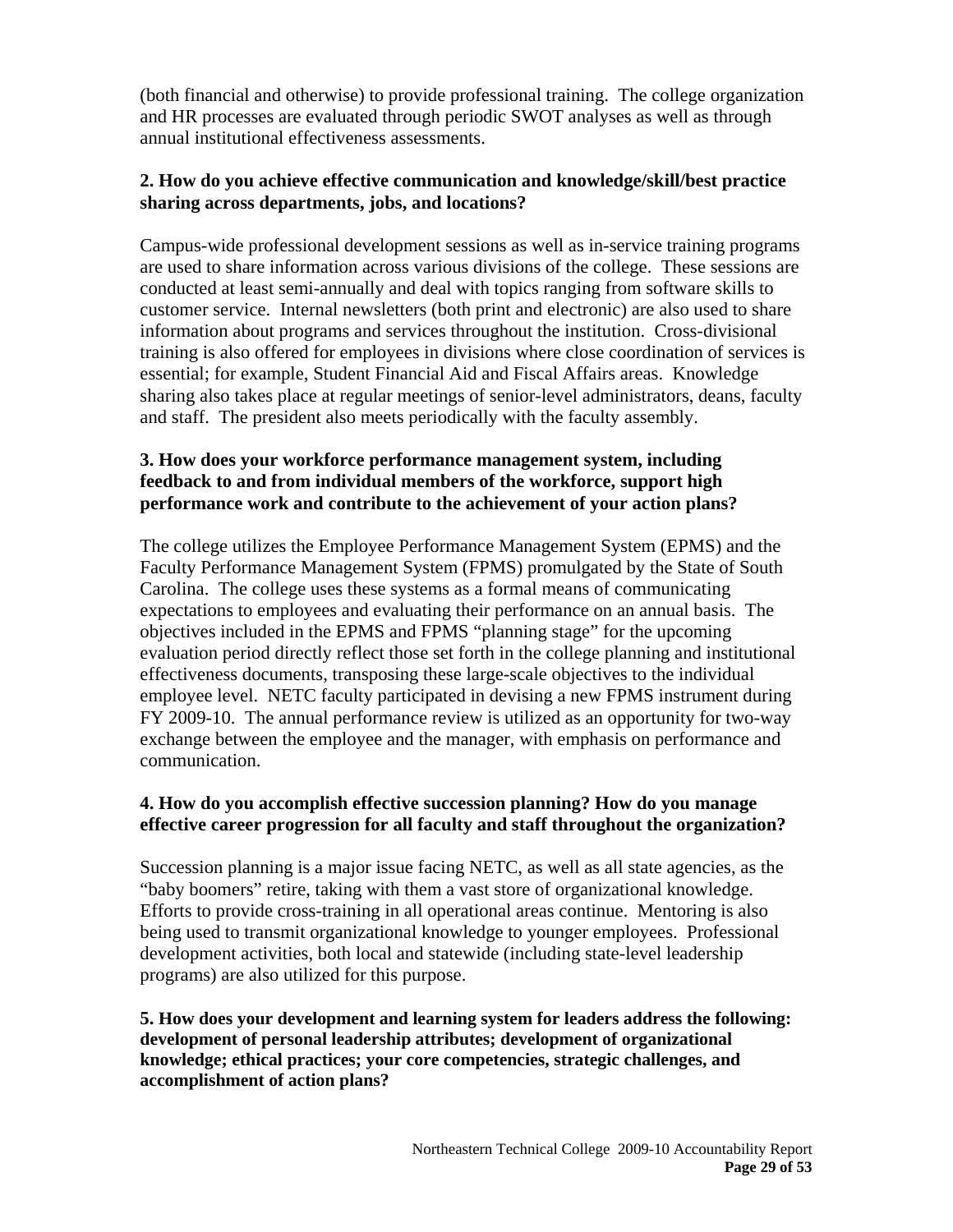Northeastern Technical College's professional development program addresses these factors in a variety of ways. Personal leadership attributes are developed partly through in-house mentoring and partly through participation in state-level leadership academy programs conducted by the State Technical College system. Likewise, internal mentoring and cross-training processes are utilized to share organizational knowledge. The TERI program has allowed the college to plan for transition in key areas and to conduct cross-training in anticipation of workforce changes. Ethical practices are emphasized in all of the college's professional development programs, as are the college's core competencies. These competencies are further addressed at faculty and staff in-service workshops as well as through the use of the Employee Performance Management System and Faculty Performance Management System, both of which include objectives and recommended action plans to address these key areas. The strategic challenges facing the college, as well as the action plans which are need to address them, are reviewed as professional development programs are planned and executed.

#### **6. How do you assess your workforce capability and capacity needs, including skills, competencies, and staffing levels?**

The senior administration of the college conducts a planning workshop each year. During this workshop (which is usually spread over several days), college leaders not only look ahead strategically, but identify the human resources which will be required to carry out the college's goals and objectives. These resources sometimes include additional personnel (for example, to implement a new instructional program which has been identified as a priority), but may also include upgrade training for current personnel. It is significant that this planning workshop is carried out in advance of the annual budget preparation cycle, because the needs which have been identified in the planning process may then be addressed during budget preparation.

The college's Institutional Effectiveness program is another means through which NETC assesses workforce capability and capacity needs. This assessment is based on the attainment of identified outcomes in each instructional and support area of the college. Assessment information resulting from this process (including workforce needs) is fed into the planning and budgeting cycle.

#### **7. How do you recruit, hire, and retain new employees?**

The college follows established personnel guidelines set forth by the state Human Resources Management Office as well as the HR Office of the State Technical College System in all employee recruitment and hiring processes. A particular benefit recently has been the development of a computer-based application process for all state agencies. This process greatly broadens the "reach" of the college's employee recruitment efforts and also assists NETC administrators in reviewing and evaluating applicants. When an employee is hired, he or she receives a thorough orientation to the college in general and his/her job area in particular. Employee retention processes include the professional development activities described above, as well as maintaining an atmosphere of open communication throughout the workplace.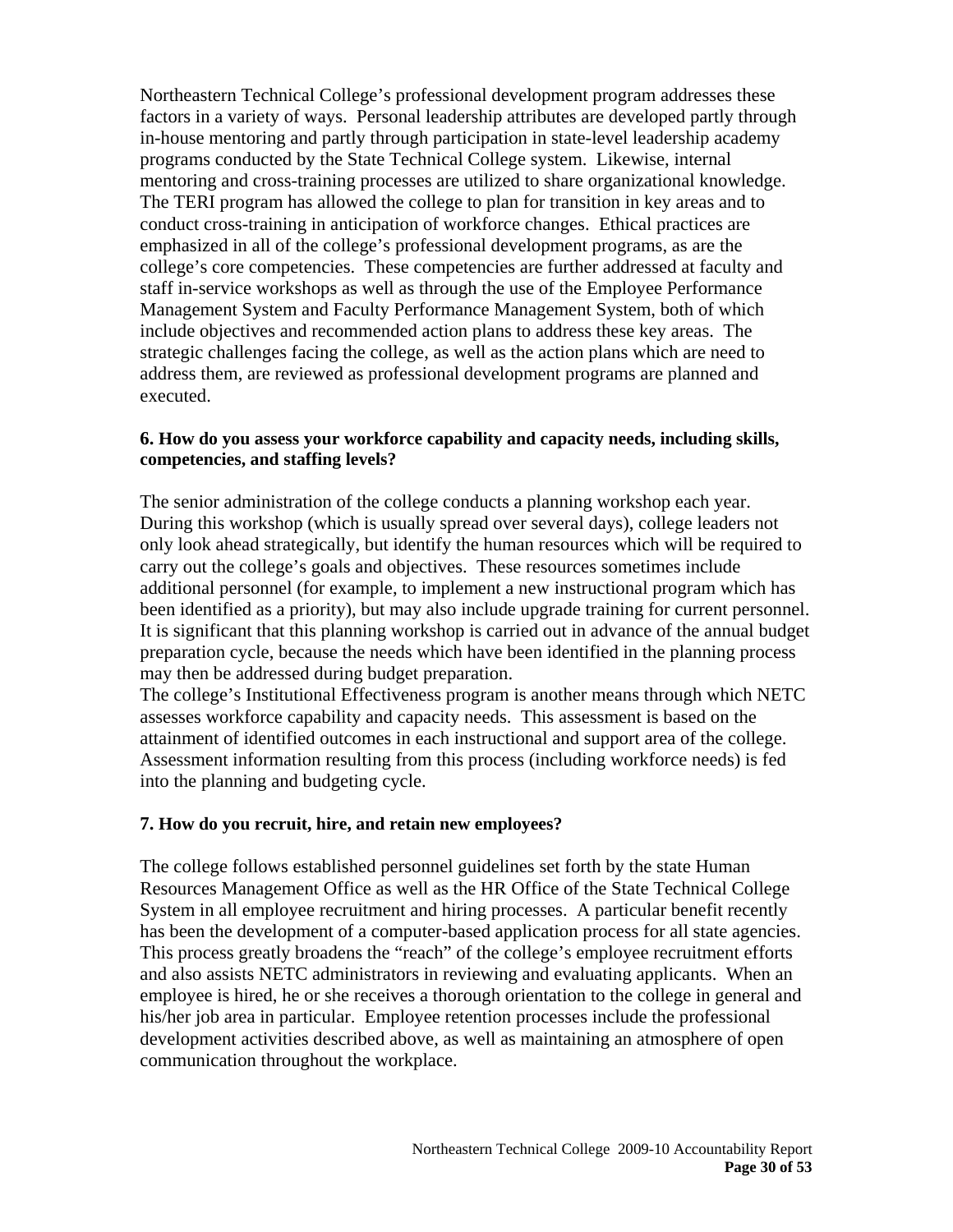### **8.How do your workforce education, training, and development address your key organizational needs? How do you encourage on the job use of new knowledge and skills?**

The NETC Professional Development Committee works with the college leadership to determine critical needs for professional development on an annual basis. In addition, the Professional Development Committee surveys employees and administrators to further determine priorities for training and development. Participants in professional development activities are required to complete evaluation forms; responses are used to modify and improve the training. The college encourages on-the-job use of new knowledge and skills by incorporating professional development into performance objectives (above), as well as providing opportunities for employees to demonstrate and share specialized skills with their peers. Examples include faculty training in, and implementation of, online course development and delivery.

#### **9. How do you evaluate the effectiveness of your workforce and leader training and development systems?**

NETC's workforce and leader training and development systems are evaluated in several ways. First, the individual employee who takes part in the development process completes an evaluation form. The information from this form is reviewed by administration as well as by the professional development committee to ensure that the activity was beneficial to the employee(s) participating. A second, long-term evaluation of these systems is carried out by monitoring the advancement of employees as they utilize the skills they have gained in these activities. (For example, an employee who participates in the state leadership academy and later advances in his/her job area through utilizing the skills gained in the training.

## **10. How do you motivate faculty and staff to develop and utilize their full potential?**

The college cultivates a "team" approach at all levels, from maintenance to top administration. Professional development funding is provided as available, not only through allocation but by employee application. The Northeastern Technical College Foundation has provided limited supplemental funding for professional development. Outstanding employees are recognized each year in three major categories, as previously described in Section 1, Item 6.

## **11. What assessment methods and measures do you use to obtain information on faculty and staff well-being, satisfaction, and motivation?**

The college utilizes SWOT analyses, focus groups and surveys to monitor these important faculty and staff factors. In addition, all supervisors promote an "open-door" policy with their employees. Low-cost health screenings are made available to employees on a semi-annual basis. Periodic meetings are held with the faculty assembly and its officers to discuss such issues.

# **12. How do you use faculty and staff satisfaction assessment findings to identify and determine priorities for improvement?**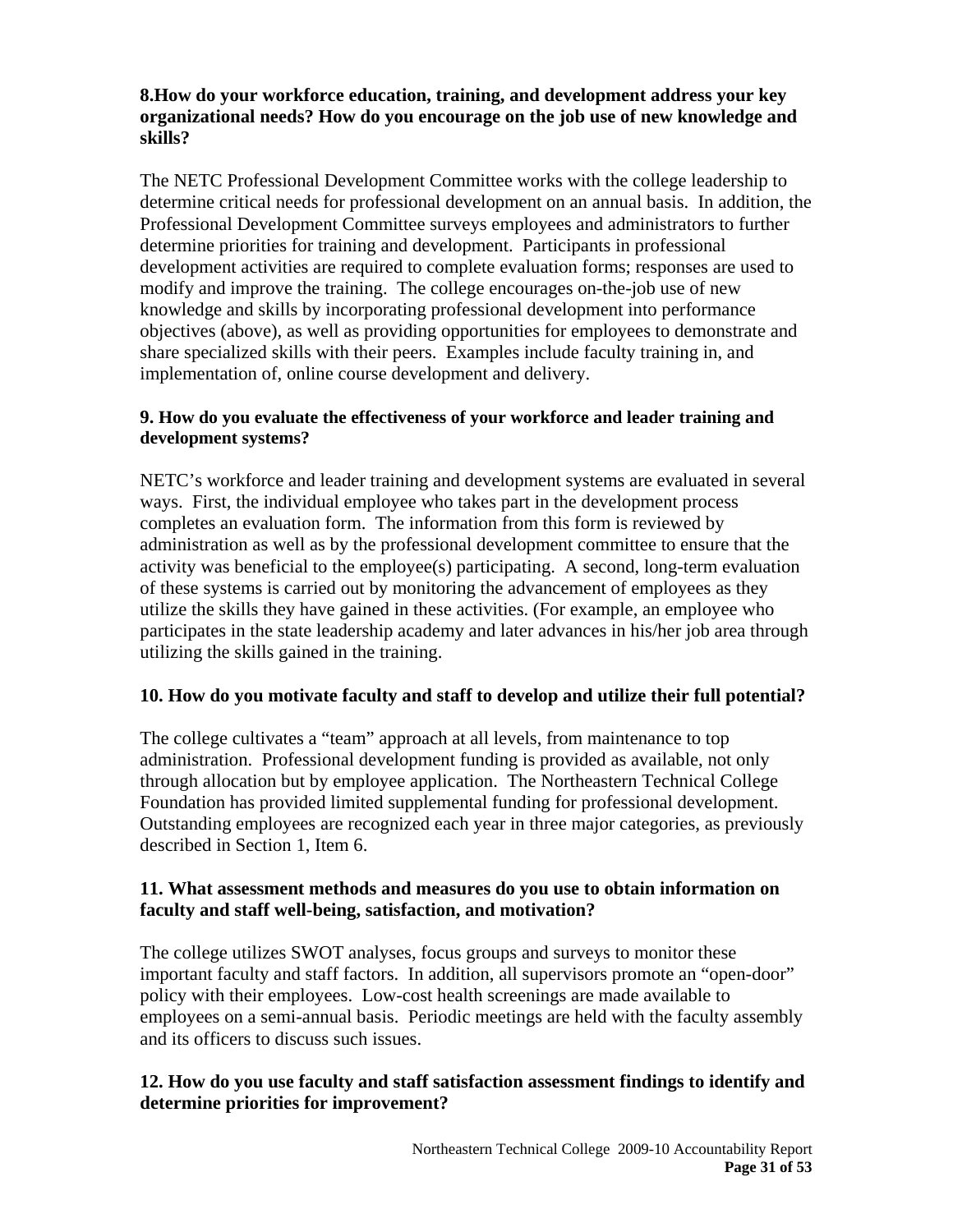All issues and concerns identified through the above approach (Item 9) are referred immediately to the appropriate administrator for action. Follow-up reports are required to determine resolution. When college-wide issues are identified, task forces are often utilized to determine strategies and action plans. These priorities are also discussed at senior-level administration meetings.

### **13. How do you maintain a safe, secure, and healthy work environment? (Include your workplace preparedness for emergencies and disasters.)**

The campus Safety Committee monitors compliance with all applicable safety regulations and conducts awareness-building activities and drills to ensure that all employees are aware of safety procedures. Examples include fire and tornado drills. Safety regulations specific to technical areas (for example, hazardous materials used in labs) are emphasized in employee and student orientations. The college has basic contingency plans for data security and business continuity in the event of major disasters; these are being strengthened and made more comprehensive. All employees and students are required to wear a college-issued ID badge at all times when on campus, ensuring that unauthorized persons are quickly identified. The college contracts with a security firm to provide uniformed security coverage on a 24/7 basis.

## **Category 6 – Process Management**

#### **1. How do you determine, and what are your organization's core competencies, and how do they relate to your mission, competitive environment, and action plans?**

The college uses best practice review, stakeholder input and cost analysis in determining key learning-centered processes for delivery of educational programs and student services. Northeastern has identified accessibility and responsiveness as core competencies.

For maximum accessibility, cost-effectiveness and to address geographic and scheduling barriers, distance learning, online courses, and dual enrollment have proven to be a very effective instructional delivery strategies for Northeastern Technical College. NETC serves a large (3-county), sparsely populated geographic area, and budgetary and logistical considerations make it impossible to utilize conventional classroom delivery for all courses in the college's three community sites (Dillon, Pageland and Bennettsville.) Distance learning technology is used to share these courses among the four locations, with all sites capable of both originating and receiving courses. In the same manner, NETC is able to secure specialized courses from other colleges through a cooperative distance learning network, and also originates courses through the same process. Internet-based (online) courses have been created by NETC faculty in a wide variety of subjects, with more under development at this writing. The "anytime/anyplace" nature of online course delivery has helped NETC achieve major increases in accessibility. Likewise, dual enrollment courses have provided access to college courses for hundreds of area high school students Library services are also provided for the three community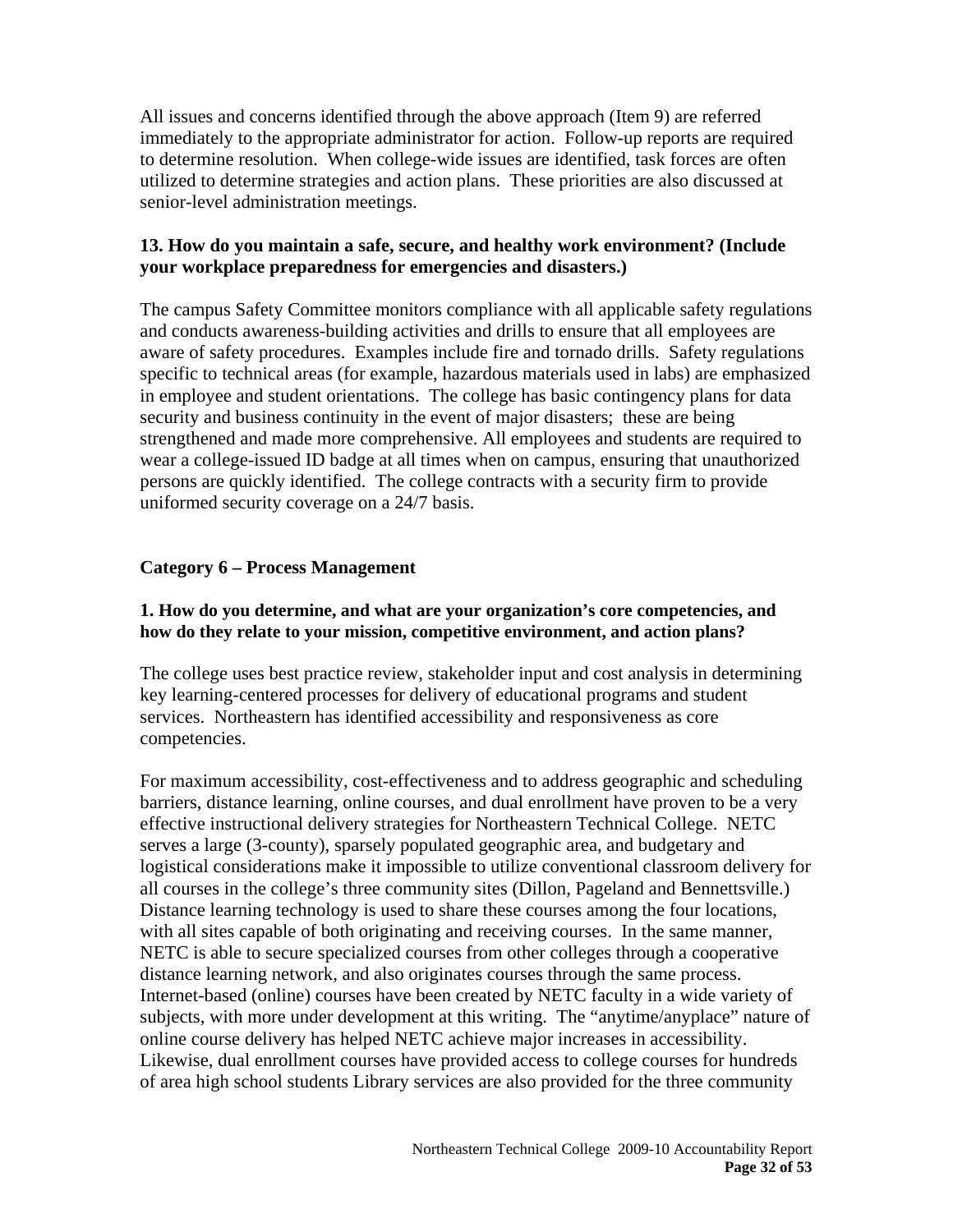campuses through online connections; full text material is available in many cases, and when it is not, materials can be provided overnight using the state courier system.

Time and location are key factors affecting students' access to courses and services, and NETC addresses both of these issues through scheduling. As noted above, the college operates three small community campuses to provide access in key population centers distant from the main campus in Cheraw. Day, evening and some weekend scheduling is also used to overcome time barriers. Student services are offered during both day and evening operational periods. Distance learning connections also make it possible for students at community sites to talk with counselors, financial aid officers, and others to secure services.

NETC's Continuing Education division provides quick-response workforce preparation services, as well as short-term training for specific job categories.

## **2. What are your organization's key work processes?**

NETC's key work processes are credit instruction, continuing education, student services, financial management, facilities management, administrative management, and resource development.

## **3. How do you incorporate input from students, faculty, staff, stakeholders, suppliers, and partners for determining your key work process requirements?**

Student input is gathered through surveys (of both current students and alumni), as well as focus groups. Community stakeholders (especially employers) provide input through advisory committees and surveys. Community forums are held to provide the opportunity for input from employers, educators and individual citizens. Likewise, faculty and staff participate in focus groups, surveys and SWOT analyses to identify changes and improvements needed to learning-centered processes. The administrative planning team reviews these findings and uses them in the planning process for courses and services. An example of change resulting from this type of input was the implementation of a point-of-sale computer system for the NETC bookstore, integrated with the business office and financial aid.

# **4. How do you incorporate organizational knowledge, new technology, cost controls, and other efficiency and effectiveness factors, such as cycle time, into process design and delivery?**

The institutional effectiveness process includes a number of indicators based on responsiveness and efficiency, and these are monitored annually; results are used to change and improve processes. For example, extensive changes have been made in student intake, placement testing and orientation processes based on these indicators. A campus technology committee including representatives of major operational areas monitors emerging technology and recommends resource allocations for implementation in the highest priority areas to improve effectiveness and efficiency.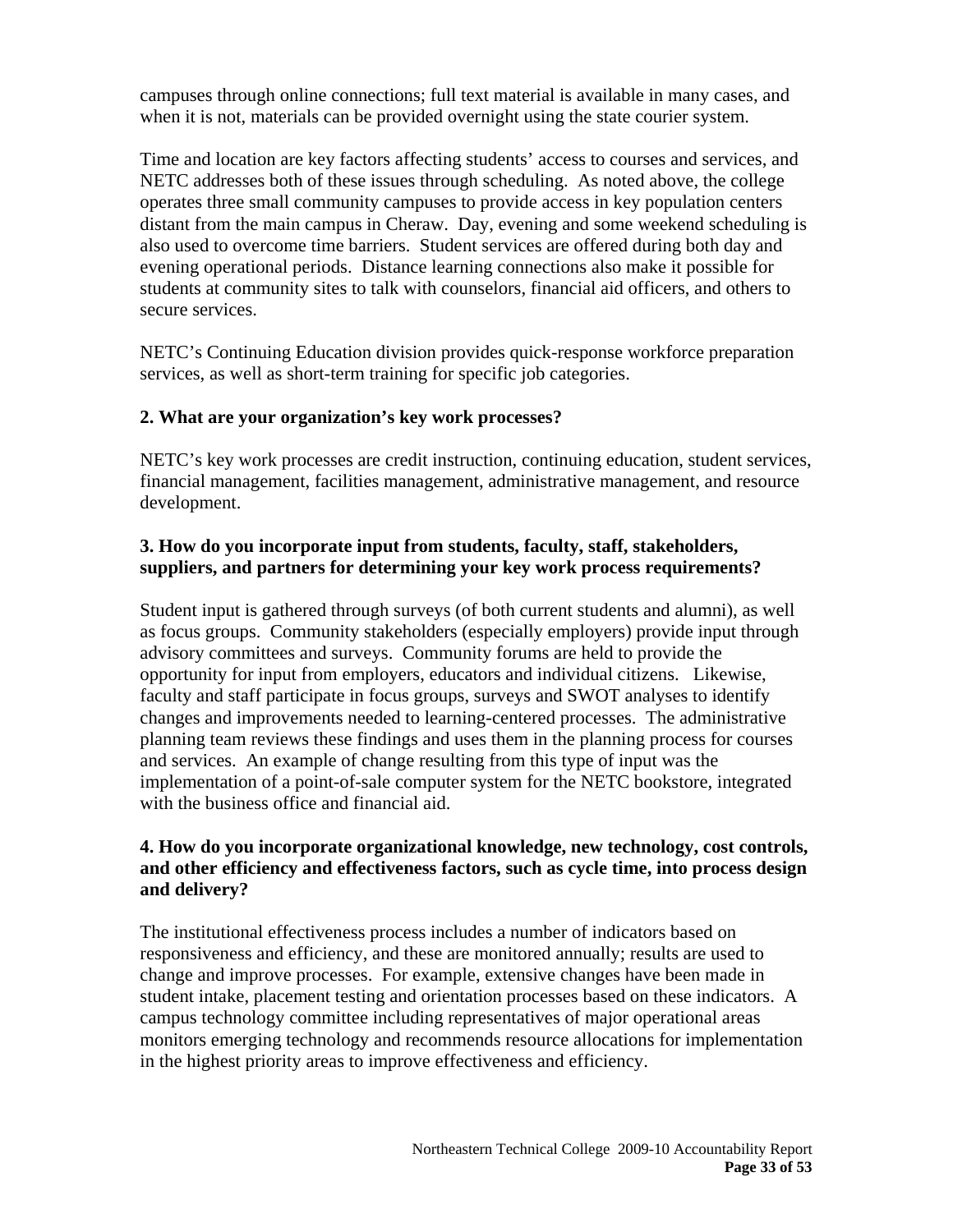# **5. How do you systematically evaluate and improve your learning-centered processes?**

The college-wide institutional effectiveness process, described elsewhere in this report, is the primary tool used to systematically monitor and evaluate learning-centered processes. The use of assessment results is a key step in the institutional effectiveness process, resulting in action steps for improvement at the conclusion of each assessment cycle. Each operating unit establishes objectives and evaluation criteria for the annual evaluation process, which is coordinated by a campus-wide oversight committee.

#### **6. What are your key support processes, and how do you evaluate, improve and update these processes to achieve better performance?**

The key support processes at Northeastern Technical College include financial services, administration, facilities, public affairs/marketing, human resources and resource development. These support services are categorized as "administrative and educational support" programs in NETC's institutional effectiveness process. Objectives and performance evaluation measures are developed for each of these processes and evaluated on an annual basis. The specific nature of the evaluation depends on the service offered. For example, the financial services area includes a low rate of audit exceptions as a key performance criterion (which is consistently attained at NETC). The administrative services area surveys internal and external stakeholder groups regarding their satisfaction with services. Facilities services are evaluated using surveys and by analysis of work order turnaround times. Student support services are evaluated through student surveys and focus groups. PR and marketing efforts are evaluated on the basis of media citations. One key indicator for human resources is the percent of affirmative action goals attained. Finally, total external resources secured and the percentage of requested funds awarded are used as criteria for resource development. These measures are evaluated each year and processes are changed to address shortcomings.

#### **7. How does your organization ensure that adequate budgetary and financial resources are available to support your operations? How do you determine the resources needed to meet current budgetary and financial obligations, as well as new education related initiatives?**

The institutional planning process, outlined earlier in this document, determines institutional priorities and identifies new initiatives to be undertaken by the college in the upcoming fiscal year and beyond. This planning process involves all segments of the college and is the first step in the annual cycle of budget development. Every operational area identifies the resources needed to maintain services as well as those required to improve or expand services as needed. Administrators from each area submit budget requests based on the priorities identified in the planning process. Discussions are held at the administrative level to rank-order these priorities and identify the financial and human resources needed to implement them. Budget decisions are closely coordinated with the finance committee of the NETC Area Commission (board of trustees.). In some cases, the financial review process forms the basis for external funding requests (from public or private sources). For example, the implementation of a new educational program (such as Associate Degree Nursing) requires additional funds over a two-year startup period.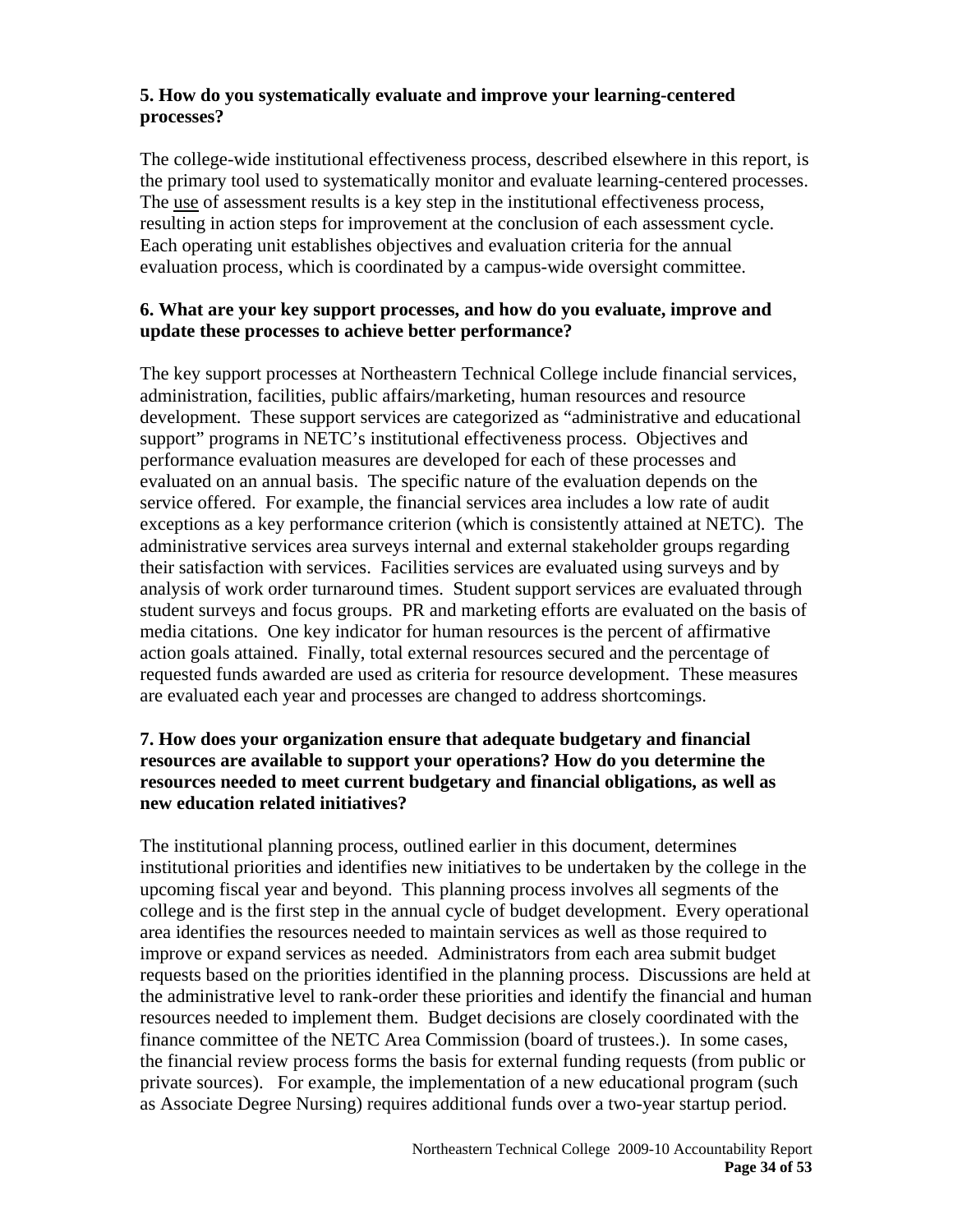This specific need was addressed in the last two planning and budgeting cycles and funding sources have been identified (both external grants and allocation of existing budgetary resources) to address this priority.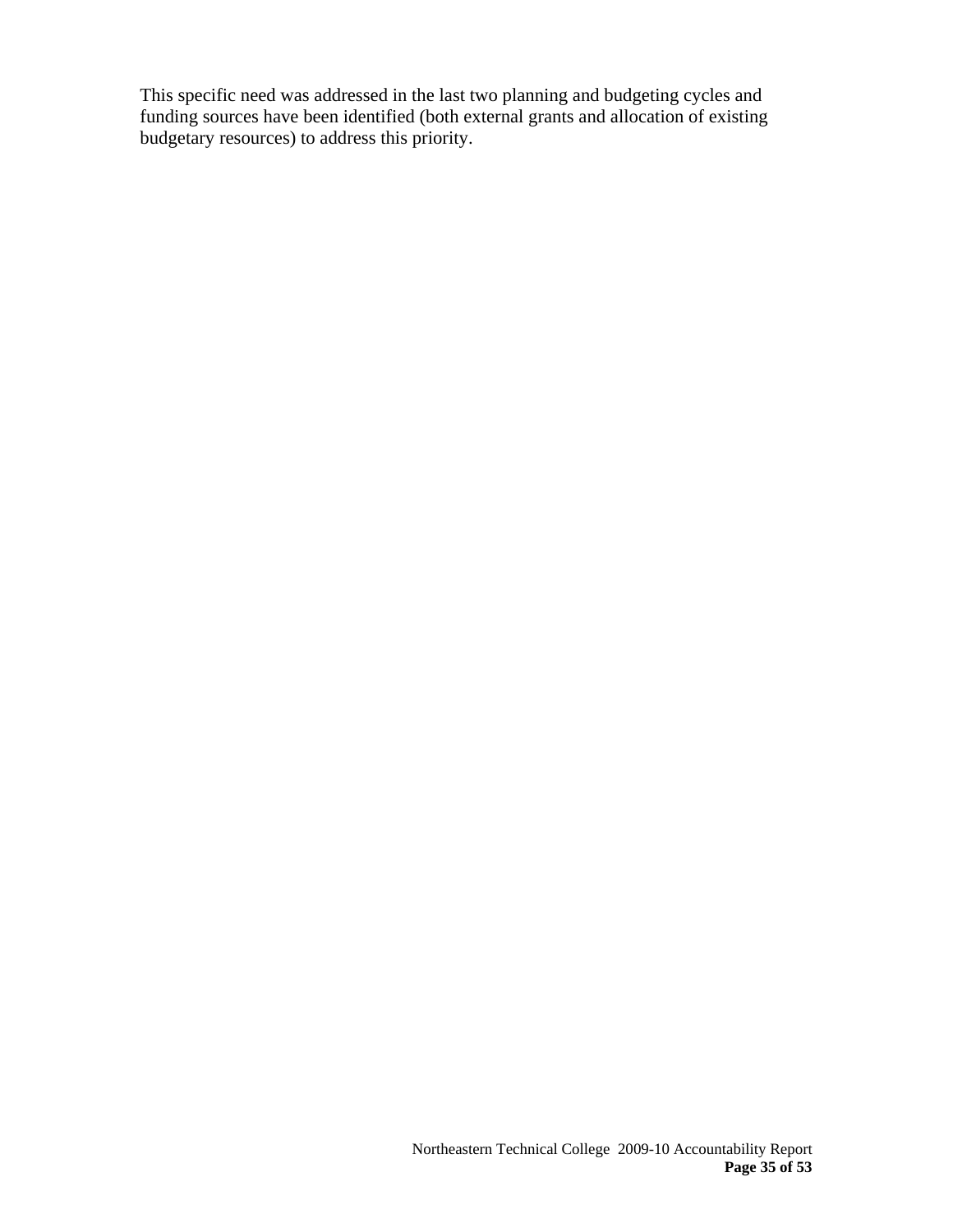#### **Category 7 – Organizational Performance Results**

*Introduction: Northeastern has selected performance criteria which reflect the college's service area, organization, and mission. It should be pointed out that an effort has been made to include information about competitors and/or comparable organizations when available. In many cases, a more meaningful comparison is based on the institution's rating through the Commission on Higher Education's Performance Indicator system; these figures are cited as applicable.* 

#### **Category 7 Report**

**7.1 What are your performance levels and trends for your key measures on student learning, and improvements in student learning? How do your results compare to those of your competitors and comparable organizations?** 

#### **Explanatory Information/Methodology**

Northeastern Technical College has selected five key measures for this criterion: graduate performance on licensure examinations, graduation rate, retention rate, and student recognition/achievement.

#### **Quantitative Data**

## **Table 7.1.1: Performance on Licensure Examinations**

**Pass Rate of NETC Practical Nursing (PN) Graduates on NCLEX Licensing Exam** 

| Year | <b>First Attempt Pass Rate</b> |
|------|--------------------------------|
| 2002 | 70.6%                          |
| 2003 | 93.3%                          |
| 2004 | 92.9%                          |
| 2005 | 86%                            |
| 2006 | 85%                            |
| 2007 | 100%                           |
| 2008 | 87%                            |
| 2009 | 100%                           |
| 2010 | 100%                           |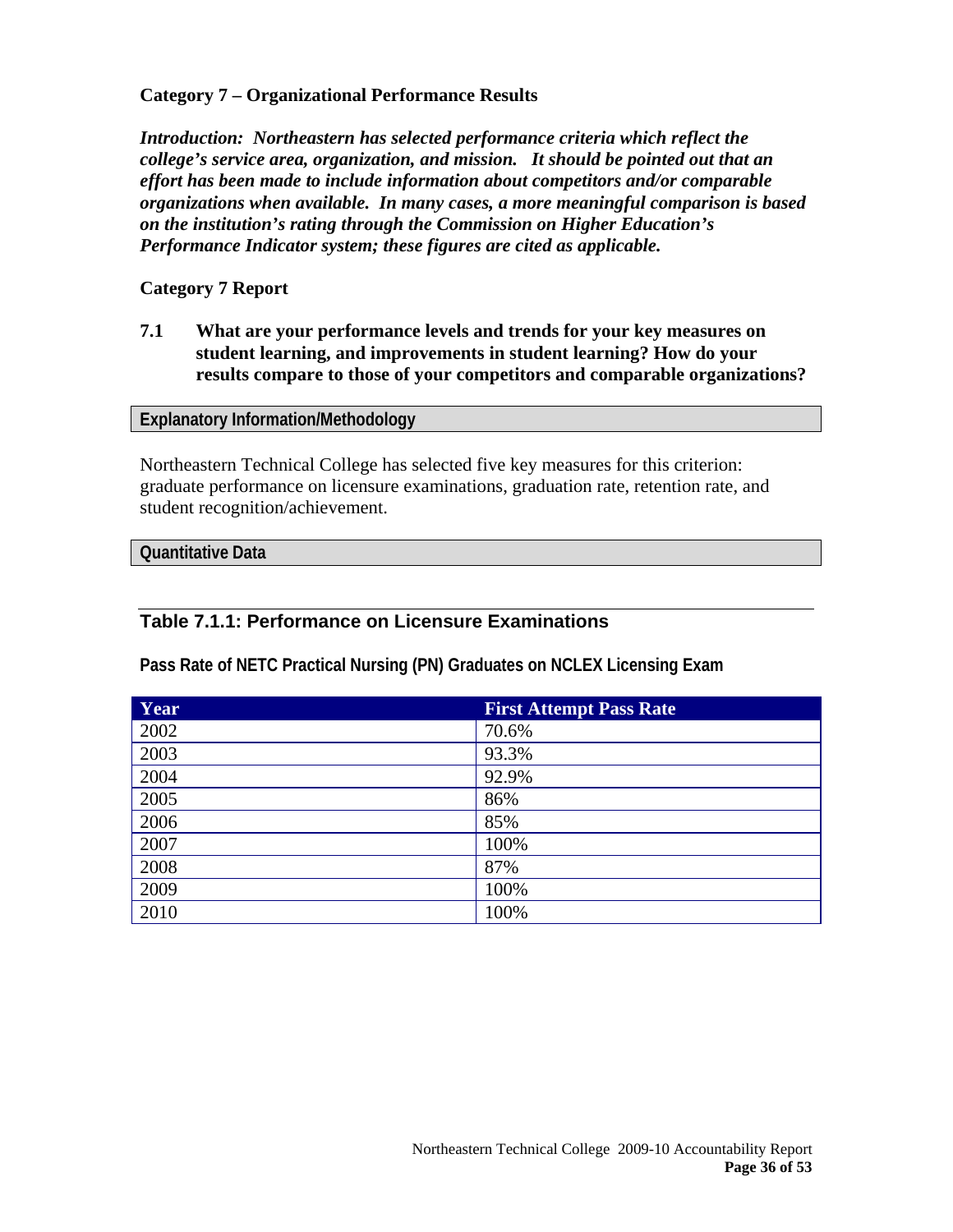# **Table 7.1.2: Graduation Rate**

**First-time, full-time degree seeking student graduation within 150% of normal program time** 

| Year        | <b>Percentage</b> |
|-------------|-------------------|
| 2000 cohort | 10.4%             |
| 2001 cohort | 20.5%             |
| 2002 cohort | 37.3%             |
| 2003 cohort | 33.8%             |
| 2004 cohort | 32.8%             |
| 2005 cohort | 19.2%             |

Based on SC CHE Performance Indicator 7A (target range = 30-45%)

#### **Table 7.1.3 Retention Rate**

| <b>Cohort</b> | <b>Retention Percentage</b> |
|---------------|-----------------------------|
| 2003-04       | 49.4%                       |
| 2004-05       | 46.7%                       |
| 2005-06       | 47.2%                       |
| 2006-07       | 52.3%                       |
| 2007-08       | 44.9%                       |
| 2008-09       | 50%                         |

# **Table 7.1.4: Student Recognition/Achievement**

# **Criterion: NETC students selected for National Technical Honor Society**

| <b>Academic Year</b> | <b>Students Selected</b> |
|----------------------|--------------------------|
| 2002                 | 8                        |
| 2003                 | Ω                        |
| 2004                 | 20                       |
| 2005                 |                          |
| 2006                 | 16                       |
| 2007                 | 10                       |
| 2008                 | 10                       |
| 2009                 | 31                       |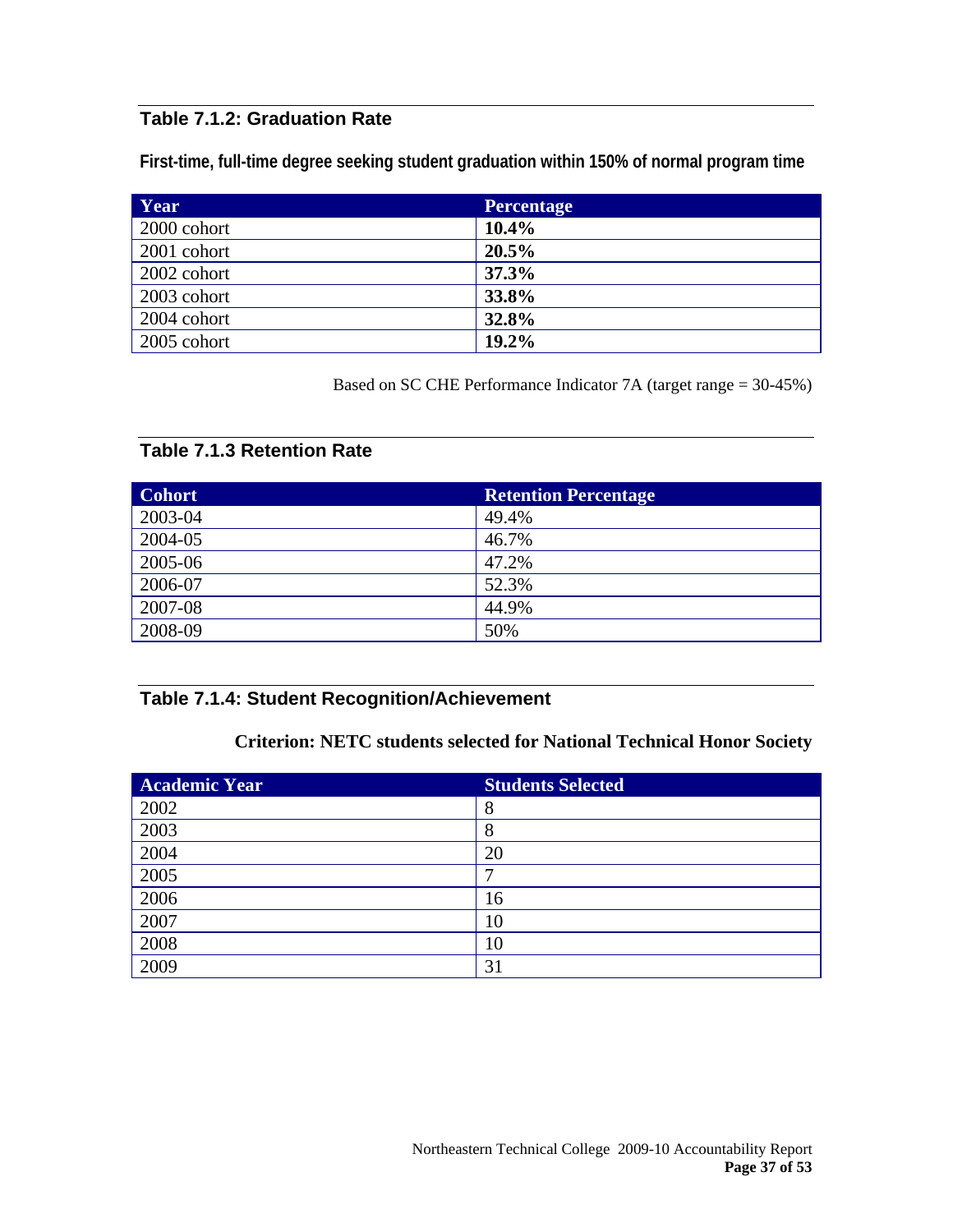# **Table 7.1.5: Graduate Placement Rate**

| Category             | <b>Percentage</b> |
|----------------------|-------------------|
| Placed on job        | $12.6\%$          |
| Continuing education | 24.2%             |

Source: NETC Placement Survey Report – 2007/08 - (most recent data available) *(Does not total 100% because some graduates are employed while continuing their education.)*

#### **7.2 What are your performance levels and trends for your key measures on student and stakeholder satisfaction and dissatisfaction? How do your results compare with competitors and comparable organizations?**

#### **Explanatory Information/Methodology**

This measure is evaluated on the basis of four key data elements: employer satisfaction surveys, curriculum advisory committee information, and alumni surveys. At this time, data on competitors and comparable organizations are not available for analysis.

**Quantitative Data** 

#### **Table 7.2.1: Employer Satisfaction Survey Results**

Degree of employer satisfaction with NETC students or graduates on the job:

| SATISFIED:      | 40.5% |
|-----------------|-------|
| Very Satisfied: | 39.3% |

Likelihood that company will utilize NETC for workforce training in the future:

| LIKELY:      | 35.4%    |
|--------------|----------|
| Very likely: | $51.2\%$ |

Source: 2006 NETC Employer Survey – most recent available (*n=84*)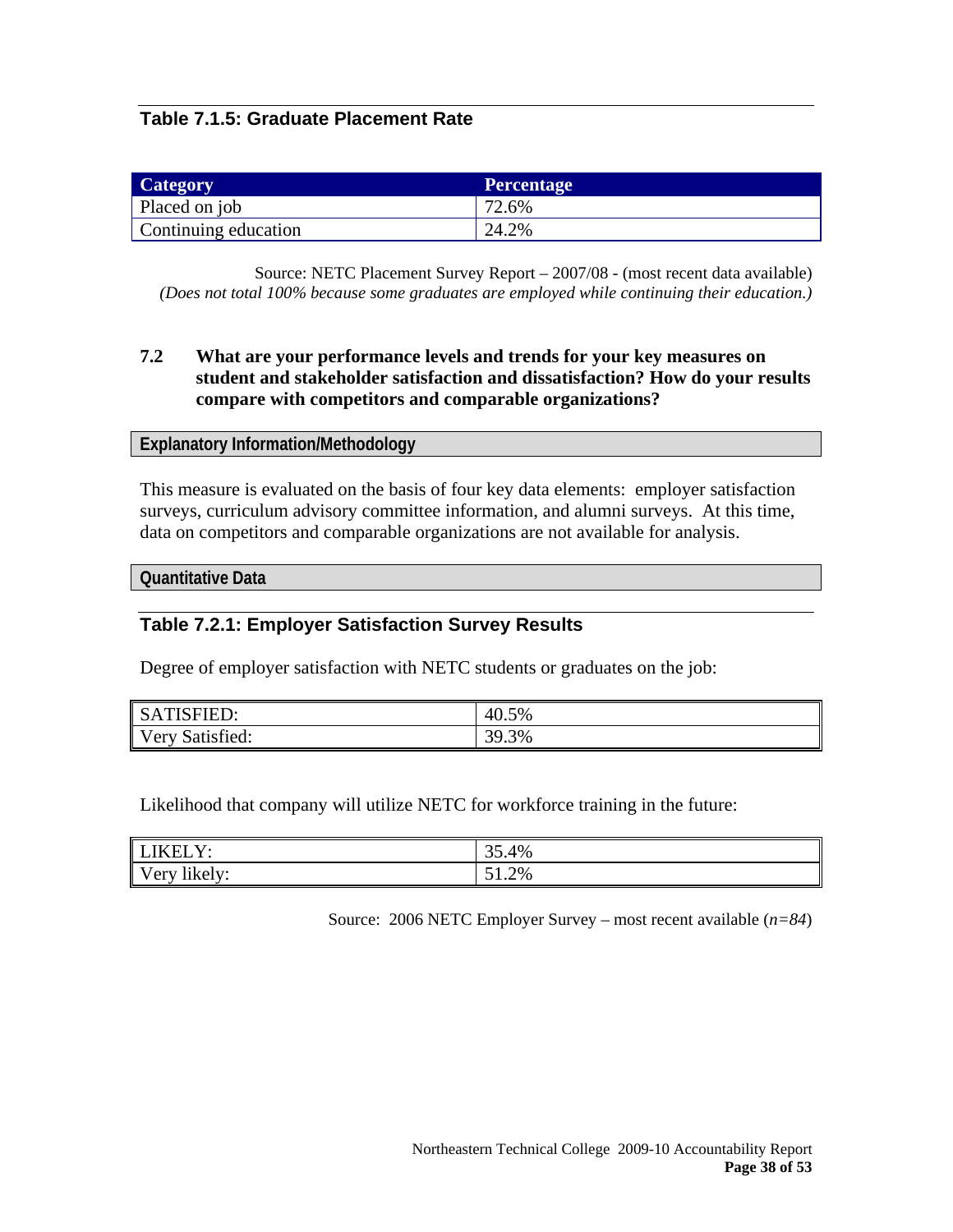# **Table 7.2.2: Curriculum Advisory Committee Information**

Degree to which program advisory committees were strengthened through enhanced involvement of business, industrial and community representatives. Evaluation is based on percent of best practices criteria met by the institution's advisory committees.

| <b>YEAR</b>           | <b>Best Practices Criteria Met</b> |
|-----------------------|------------------------------------|
| 2002/03               | 96.7%                              |
| 2003/04               | 100%                               |
| 2004/05               | 96.7%                              |
| $\vert 2005/06 \vert$ | *Compliance                        |
| 2006/07               | *Compliance                        |
| 2007/08               | *Compliance                        |
| 2008/09               | *Compliance                        |

\**Note – Due to process changes after 2004/05, Commission on Higher Education Reports document that NETC has achieved "compliance" each year for this criterion using same assessment process.* 

#### Source: CHE Performance Indicator 4A/B

# **Table 7.2.3: Alumni Survey Results**

#### **Satisfaction with major**

| Rating                 | Percent |
|------------------------|---------|
| Very satisfied:        | 50%     |
| Satisfied:             | 36.1%   |
| Somewhat satisfied:    | 8.3%    |
| Somewhat dissatisfied: | 2.8%    |
| Dissatisfied:          | 2.8%    |
| Very dissatisfied:     | 0%      |

#### **Satisfaction with overall academic experience**

| Rating                 | Percent |
|------------------------|---------|
| Very satisfied:        | 44.4%   |
| Satisfied:             | 44.4%   |
| Somewhat satisfied:    | 5.6%    |
| Somewhat dissatisfied: | 2.8%    |
| Dissatisfied:          | $0\%$   |
| Very dissatisfied:     | $0\%$   |
| No response            | 0%      |

Source: NETC Alumni Survey Report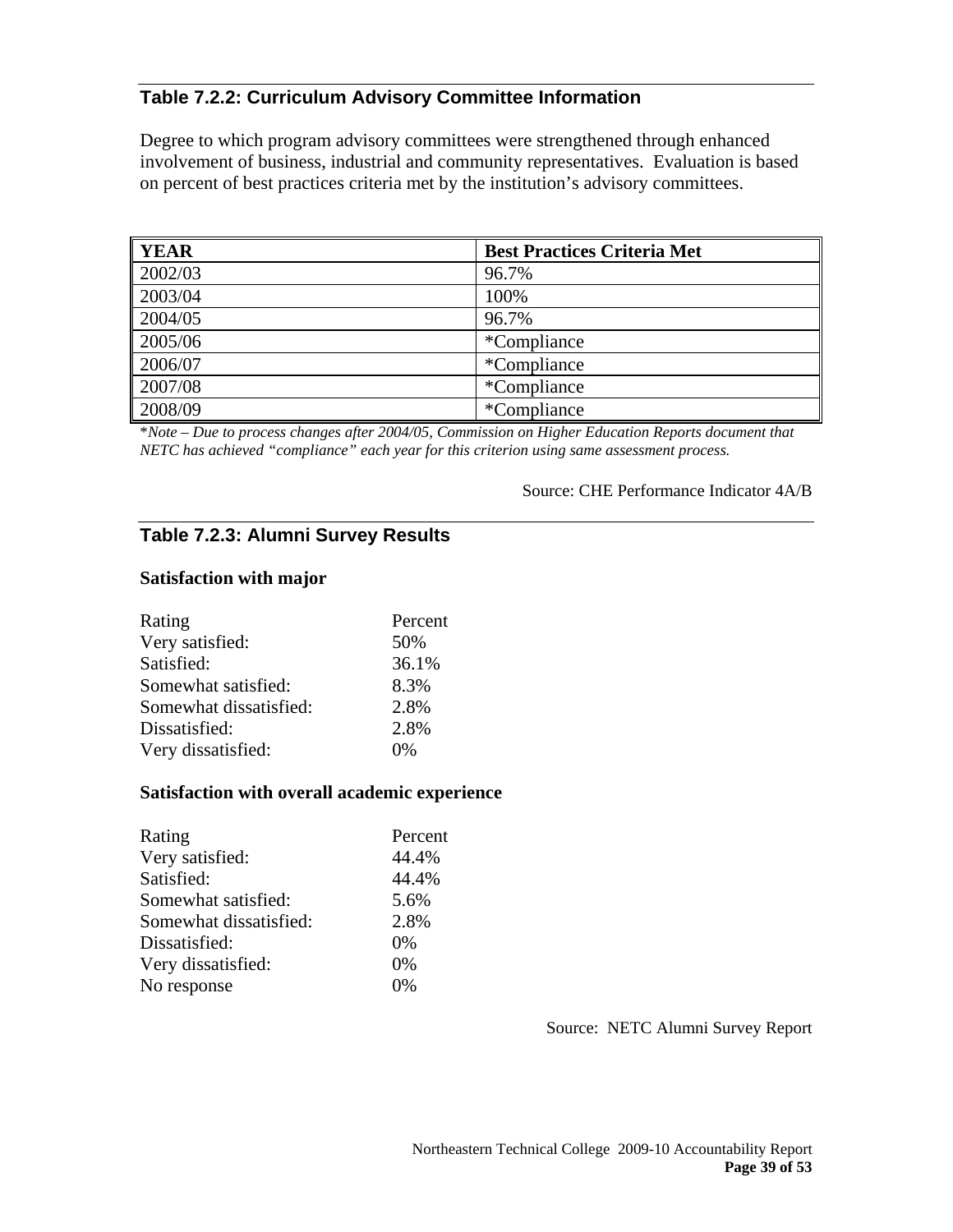**7.3 What are your performance levels for your key measures on budgetary and financial performance, including measures of cost containment, as appropriate?** 

**Explanatory Information/Methodology** 

For this performance measure, the college has chosen several evaluation criteria, including: economic impact of the college on its service area, shifts in revenue sources and development of alternative revenue streams for special projects (including grants), and investment in technology resources to maximize instructional and administrative effectiveness.

**Quantitative Data** 

**Table 7.3.1: Economic Impact of Northeastern Technical College** 

# **Summary of NETC's Economic Impact**

| <b>Direct Budget Expenditures</b>    | <b>\$ 9.35 Million</b> |
|--------------------------------------|------------------------|
| <b>Indirect Multiplier Effect</b>    | <b>\$ 6.82 Million</b> |
| <b>Education-Enhanced Earnings</b>   | <b>\$</b> 9.61 Million |
| <b>Dynamic Investment Attraction</b> | \$25.43 Million        |

**Northeastern Technical College's Estimated Cumulative Economic Impact on its service area: \$51.21 Million**

Source: NETC Economic Impact Study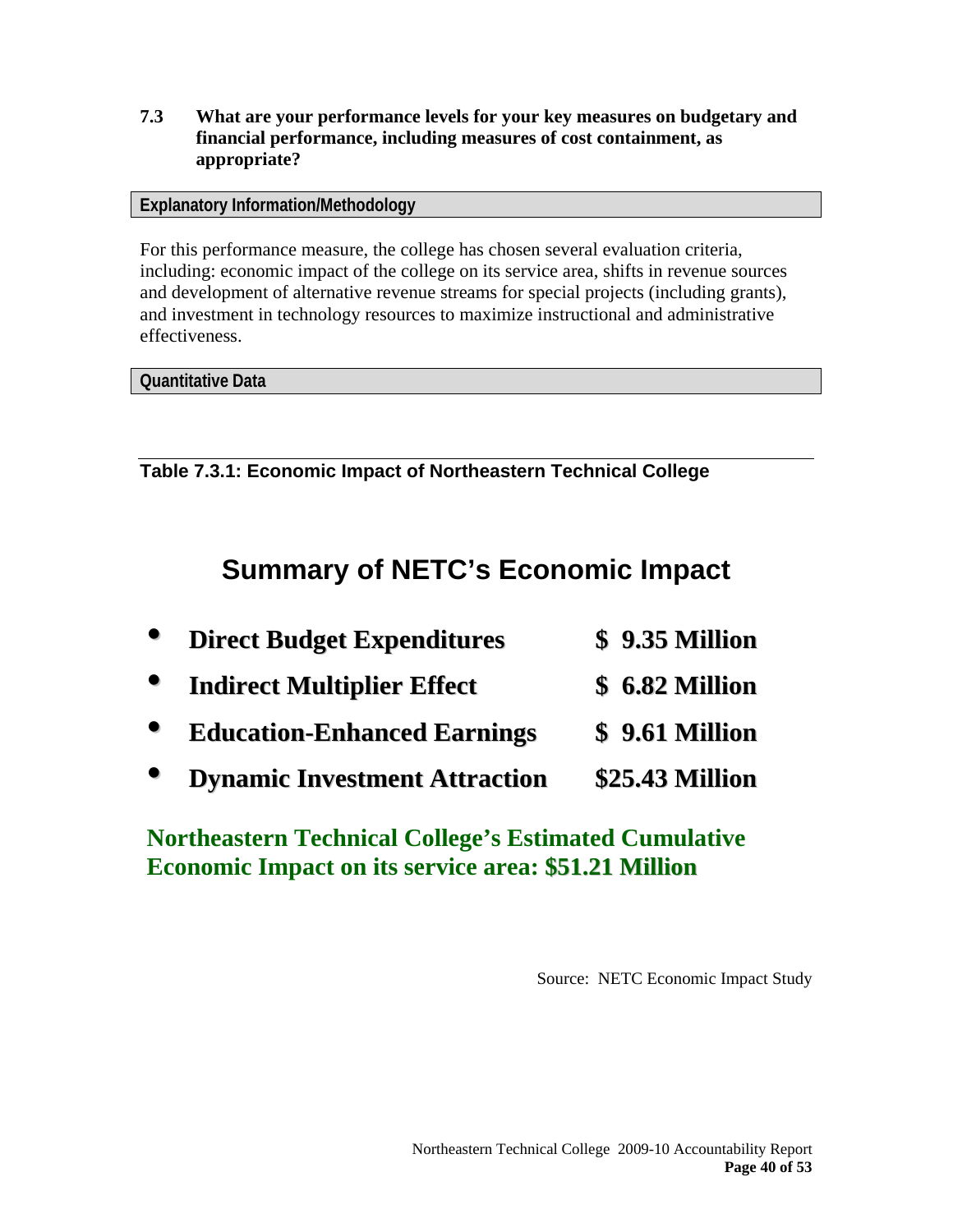

**Sources of Revenue**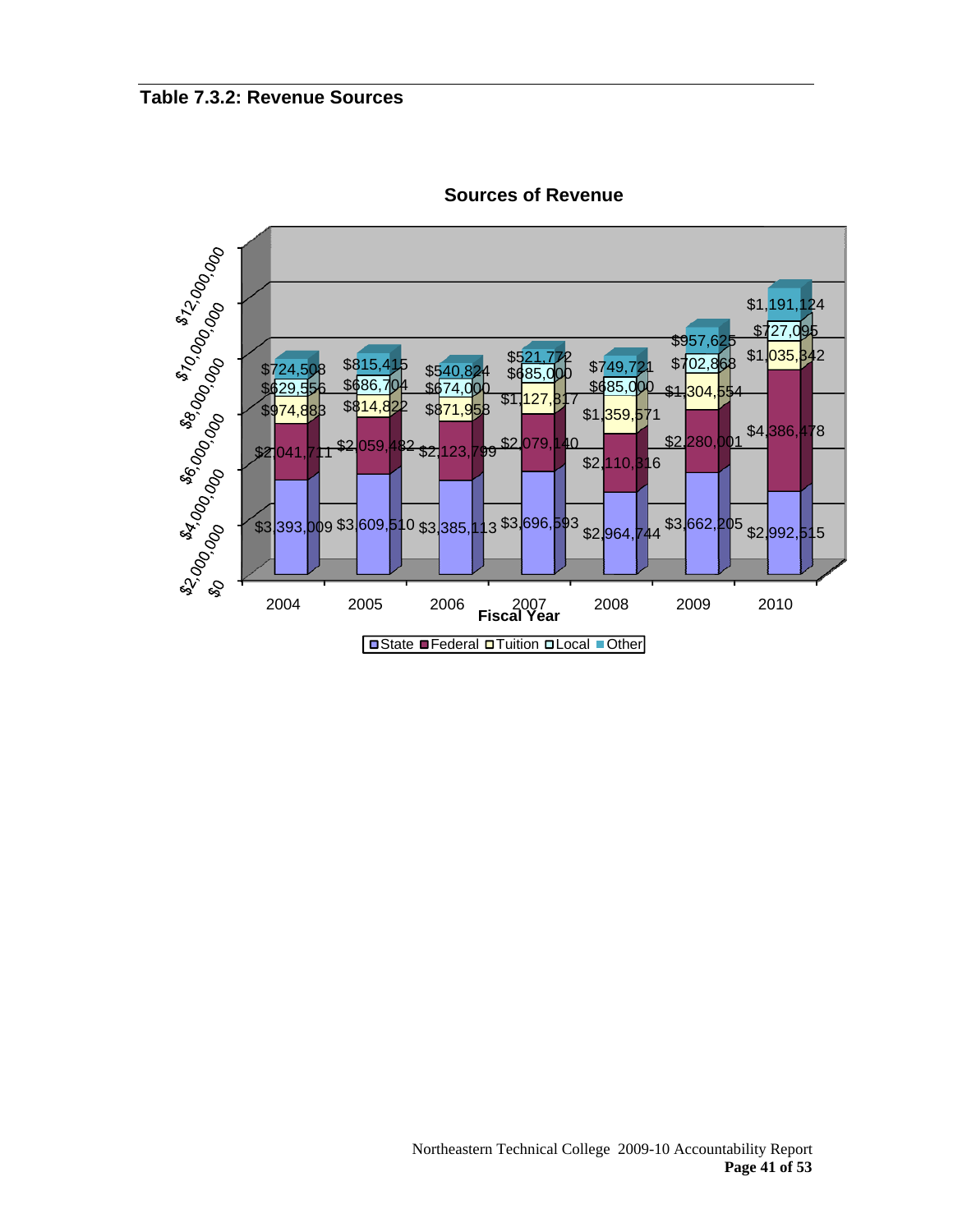# **Table 7.3.3: External Funding for Special Projects**

# **NETC External Funding Report**

The dollar amounts of federal and state grant proposals submitted and awarded during the assessment period were monitored and compiled using a spreadsheet. Figures for FY 2009-10 were compared with those for the previous fiscal year. Here is a summary of this information as of 6/30/2010:

#### **Current year (2009-10):**

Grant dollars applied for:  $$2,469,694$ Grant dollars awarded:  $$660,694$ Grant dollars pending:  $$1,200,000$ Percentage of proposed \$ funded or pending 76% *(Note: reduction due to one new proposal not being selected for funding)* 

| <b>Previous year (2008-09):</b>             |             |
|---------------------------------------------|-------------|
| Grant dollars applied for:                  | \$2,599,857 |
| Grant dollars awarded:                      | \$1,999,112 |
| Grant dollars pending:                      | \$600,745   |
| Percentage of proposed \$ funded or pending | 100\%       |

This information reflects a growing need for external funding to offset decreasing state FTE reimbursement and to foster development of new programs and services.

Source: NETC Grants Office Records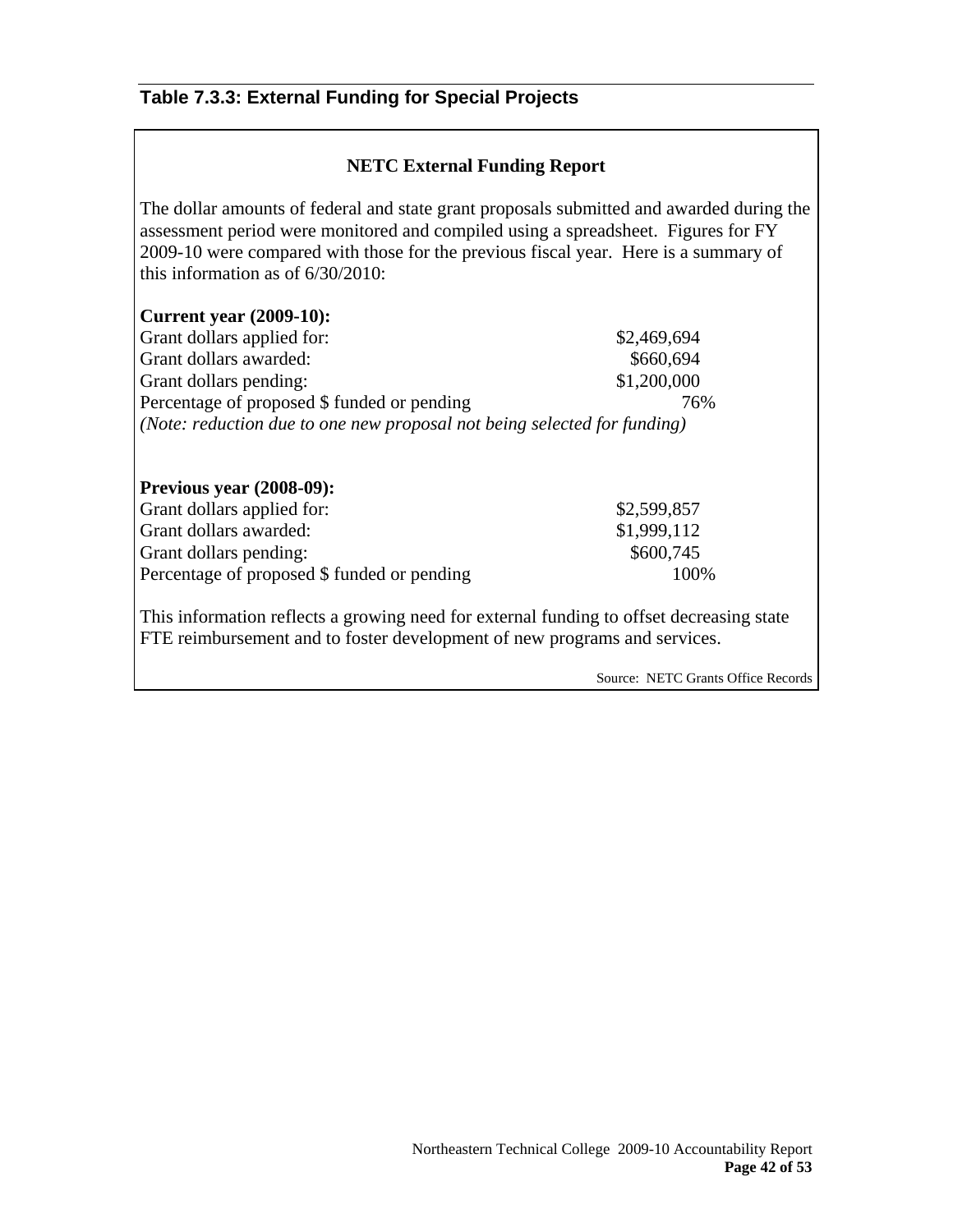# **Table 7.3.4: NETC Technology Investment**



This chart reflects expenditures made by the college for instructional and information technology during each year indicated; fund sources include grants, local funds and lottery technology funding.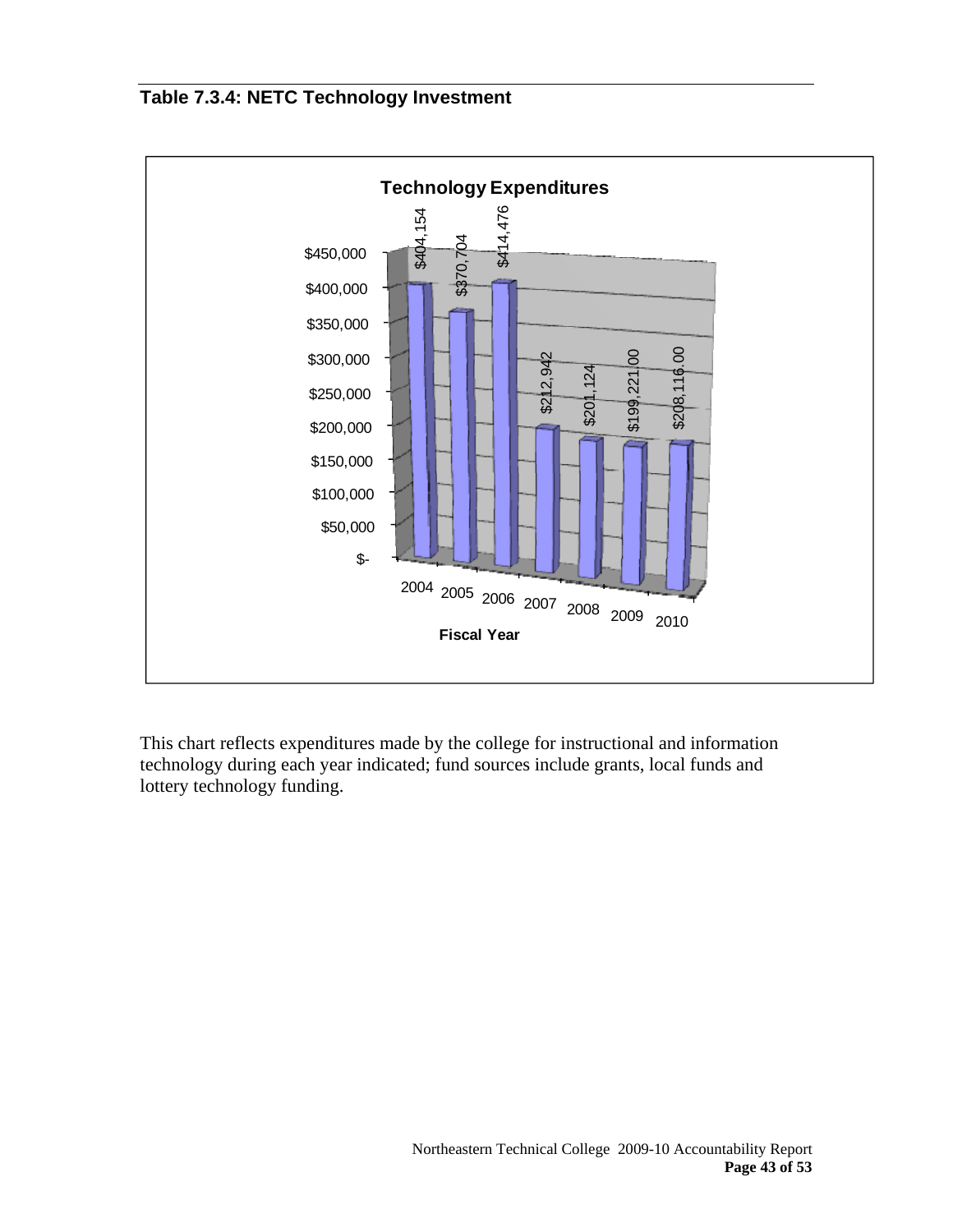**7.4 What are your performance levels and trends for your key measures of workforce engagement, workforce satisfaction, the development of your workforce, including leaders, workforce retention, workforce climate including workplace health, safety, and security?**

#### **Explanatory Information/Methodology**

Northeastern Technical College evaluates this element on the basis of faculty qualifications compared to SACS requirements, and professional development programs for faculty and staff, and internal SWOT analysis results.

#### **Quantitative Data**

## **Table 7.4.1: Qualification of Faculty**

| <b>Academic Year</b> | <b>Pct. Meeting SACS Qualifications</b> |
|----------------------|-----------------------------------------|
| 2003                 | 100%                                    |
| 2004                 | 100%                                    |
| 2005                 | 100%                                    |
| 2006                 | 100%                                    |
| 2007                 | 100%                                    |
| 2008                 | 100%                                    |
| 2009                 | 100%                                    |

Based on SC CHE Performance Indicator 2A

## **Table 7.4.2: Professional Development Opportunities**

| Professional development budget                 | \$5,000 |
|-------------------------------------------------|---------|
| $\sin\left(\text{intational}\right)$ - see note |         |
| Individual employees receiving                  |         |
| institutional professional development          |         |
| funding                                         |         |
| Employees participating in professional         | 25      |
| development funded through departmental         |         |
| budgets                                         |         |
| Number of college-wide (group) activities       |         |

FY 2009/10 Figures Shown Source: NETC HR and Finance Offices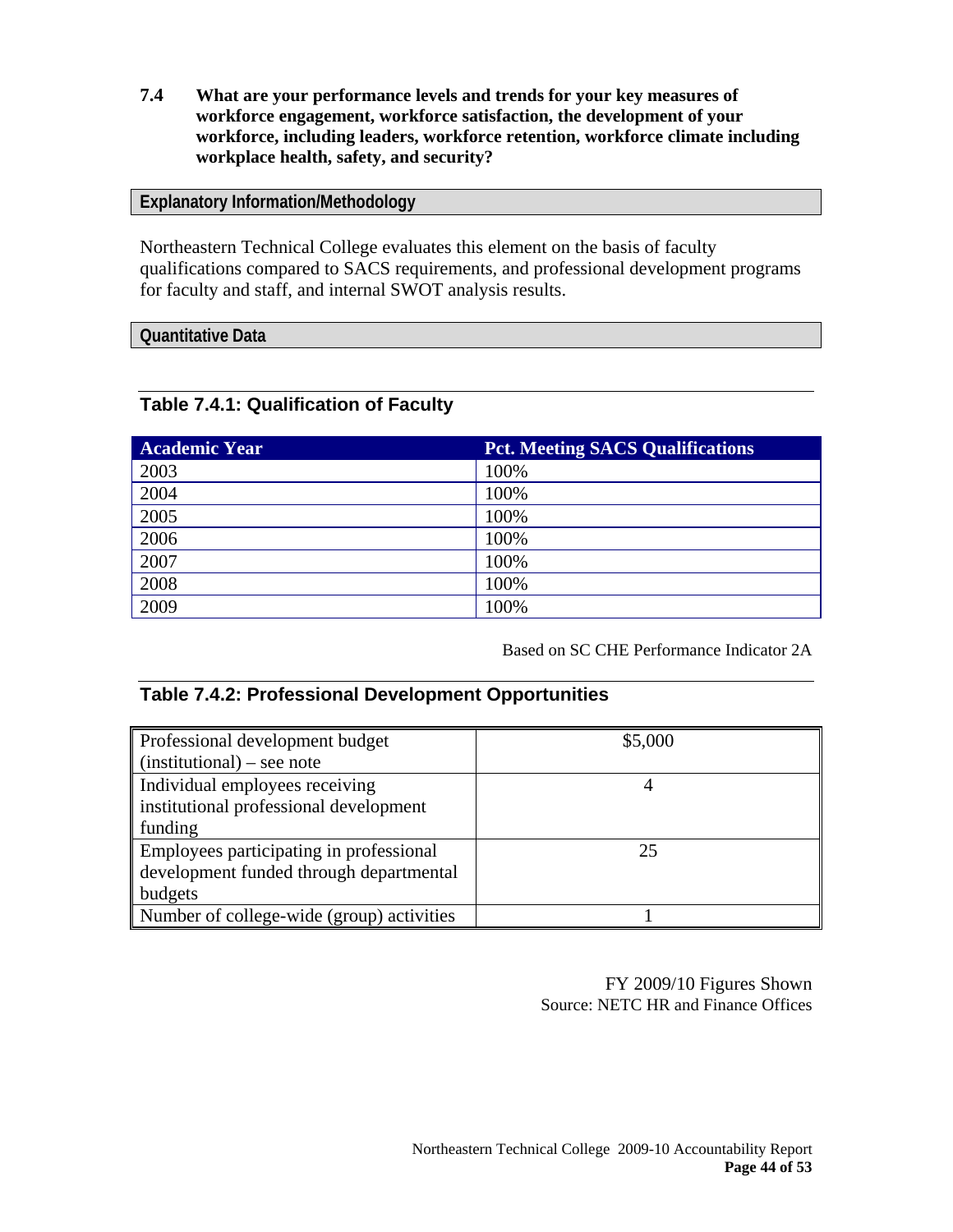# **Table 7.4.3: Employee Satisfaction Based on SWOT Analysis**

NETC periodically analyzes various factors related to the college in the areas of Strengths, Weaknesses, Opportunities and Threats. Information from this SWOT analysis is used for institutional planning purposes. It is also a good indicator of employee satisfaction, as demonstrated in the following table from employee responses to the most recent SWOT Analysis.

| <b>Factor</b>                 | <b>Number Citing As Positive</b> |
|-------------------------------|----------------------------------|
| Positive work environment     |                                  |
| Facilities                    | q                                |
| Positive Image of the college | l Q                              |
| Flexibility                   |                                  |

**7.5 What are your performance levels and trends for your key measures of organizational effectiveness/operational efficiency, and work system performance (these could include measures related to the following: student performance and development; the education climate; responsiveness to student and stakeholder needs; supplier and partner performance; and cycle time).** 

#### **Explanatory Information/Methodology**

This standard is measured based on the following criteria: access to all segments of the community, efficiency in communicating information about the college with stakeholders, and cost-effectiveness in providing support services.

#### **Quantitative Data**

Please see tables on following pages.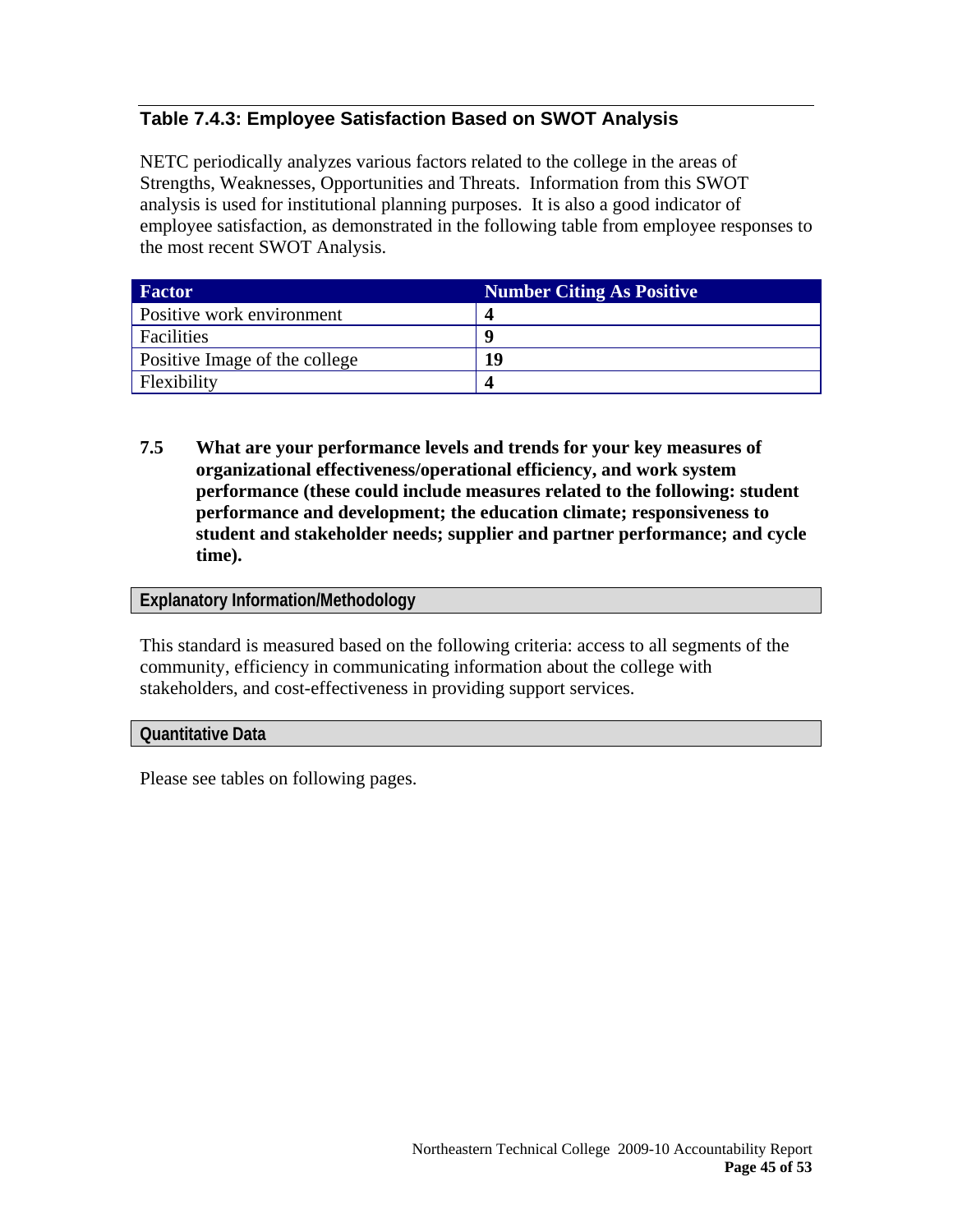**Table 7.5.1: Access / Minority Enrollment** 



Source: S.C. CHE Performance Indicator 8C and local statistics





Source: S.C. CHE Performance Indicator 8C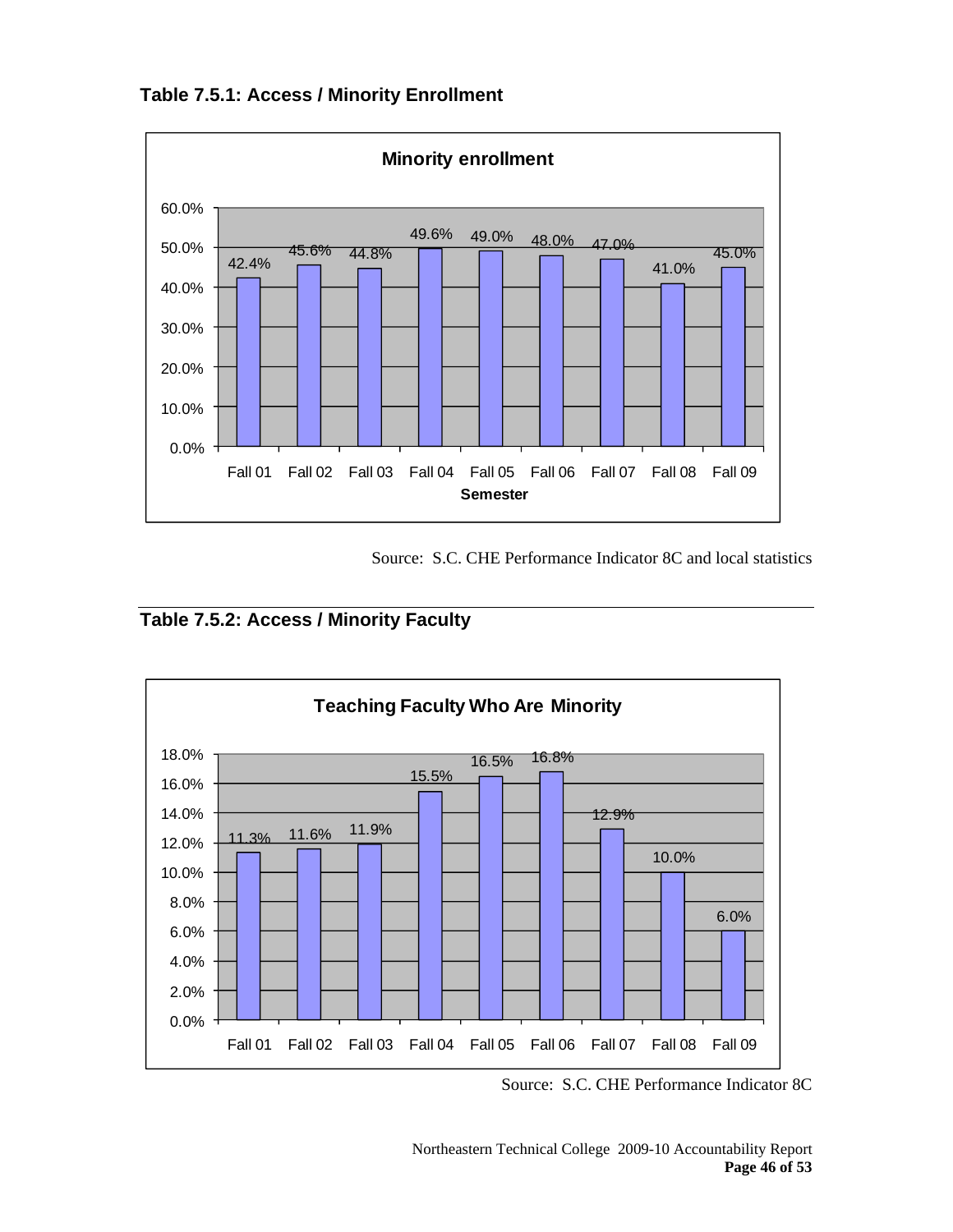![](_page_46_Figure_0.jpeg)

# **Chart 7.5.3: Educational Services for Single Parents and Displaced Homemakers**

# **Chart 7.5.4: Educational Services for Nontraditional Students**

Showing students served by year

![](_page_46_Figure_4.jpeg)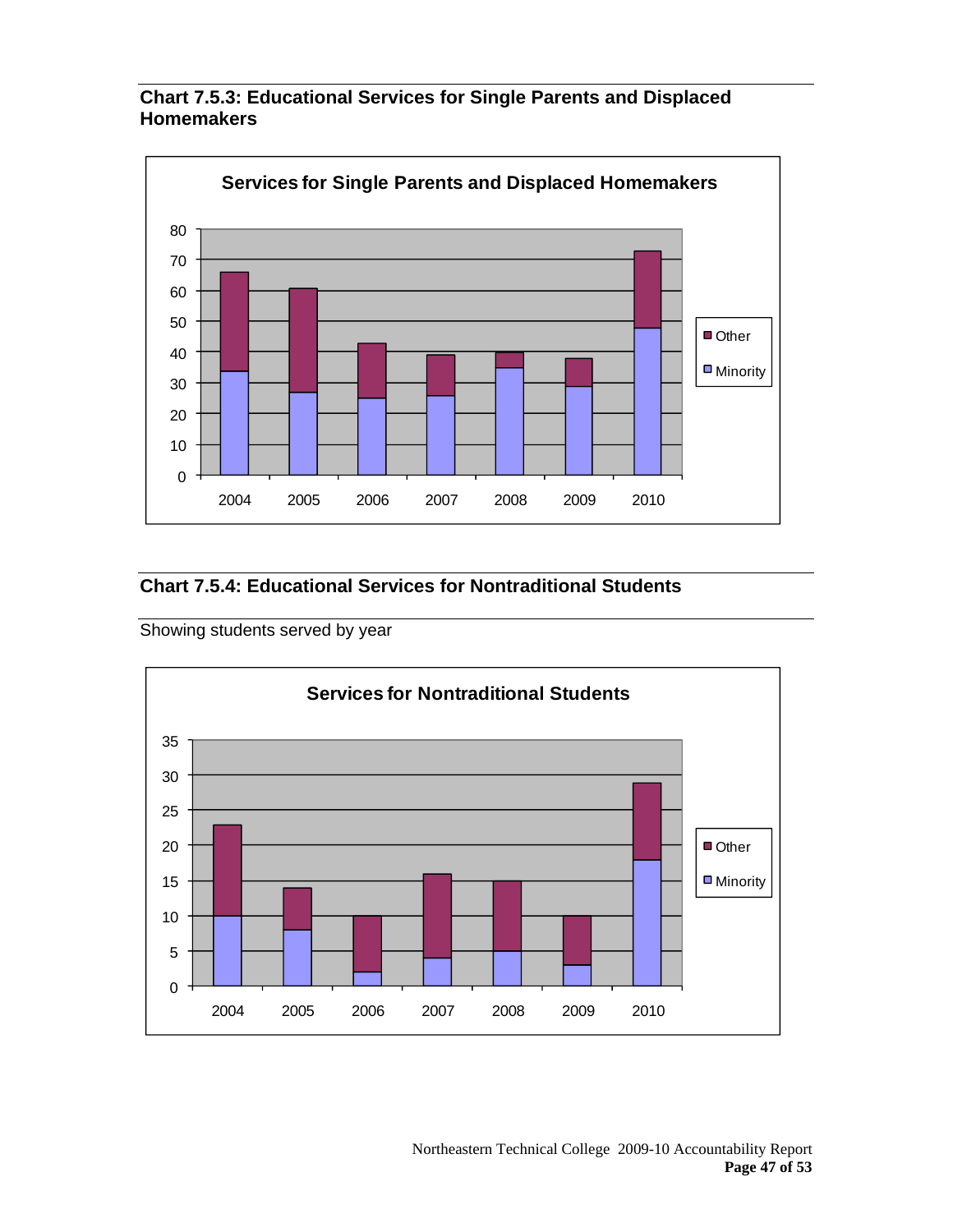**Chart 7.5.5: Special Services to Economically Disadvantaged, First-Generation College Students** 

![](_page_47_Figure_1.jpeg)

Source: Student Support Services Program (Federal TRIO Grant) (*Size of cohort limited by grant regulations)*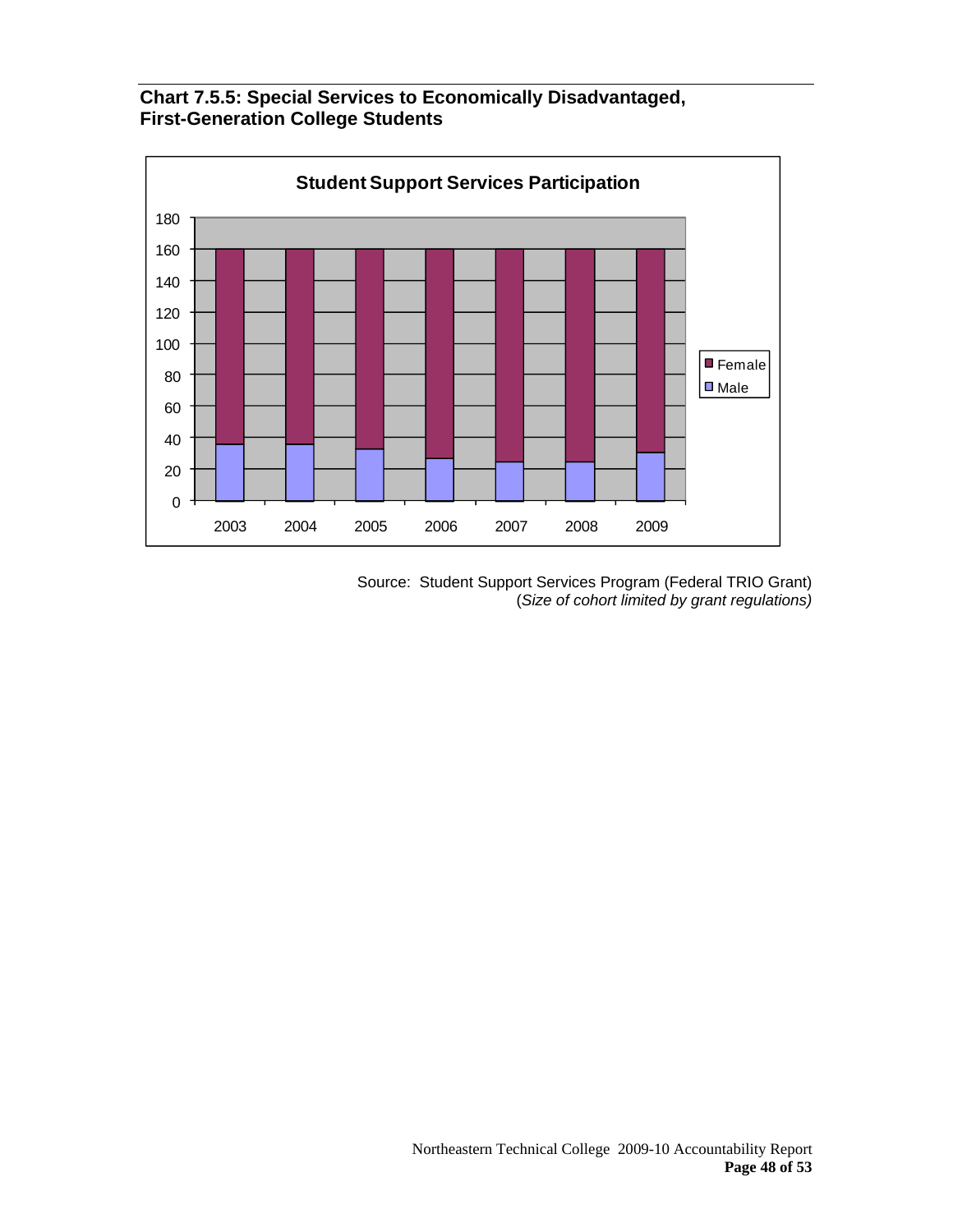# **Table 7.5.6: Efficiency in Communicating With Stakeholders**

*NETC has selected mass media placement statistics as a meaningful indicator or efficiency in communicating with stakeholders. These statistics are maintained as part of the College's ongoing Institutional Effectiveness program.* 

Beginning on July 1, 2009 and ending on June 30, 2010, press releases distributed from the public information office were tracked and monitored for placement in targeted media outlets. Nine community and regional focused newspapers (The Cheraw Chronicle, The Dillon Herald, The Progressive Journal, the Community Times, the Dillon Herald, The Link, The Chesterfield County Shopper and the Florence Morning News) were monitored for stories focusing on or mentioning "Northeastern Technical College" and any of its programs, divisions, people or services.

If any of these sort of references appeared and specifically included "Northeastern Technical College," circulation numbers for that edition were recorded (for each story), the article was "clipped" and further analysis was performed to determine a relative column inch length (how much space it took up in the newspaper). When a column inch amount was determined, that number was multiplied by the per column inch "open rate" to determine a monetary value to the relative size of the story. In other words, the size of the story was compared to the cost of a comparably sized advertisement in the specific media outlet.

During the time frame assessed (July 1, 2009 – June 30, 2010), 321 articles (down 6.4% from last reporting cycle) including information about the college, its programs or its employee or students appeared in the collection of media outlets assessed. Of those stories, 14% (45) were bylined stories (written by media personnel) meaning original content about Northeastern Technical College was produced by sources independent of the college. This is a 55% increase over the number of bylined stories generated during the last reporting cycle (July 1, 2008 – June 30, 2009) and bodes well as a measure indicating an increase in college awareness among local and regional media outlets.

The remaining stories in most cases ran nearly verbatim to the original versions released from the public information office. In total, the 321 made up 5,266.69 column inches (a standard size paper contains roughly 125 column inches per page) with an advertising equivalency of \$55,526.28, a 21% increase over the previous year. The total circulation for all press releases published in targeted media outlets (print only) was 2,602,469.

Source: NETC IE Reports/Public Information and Research Dept.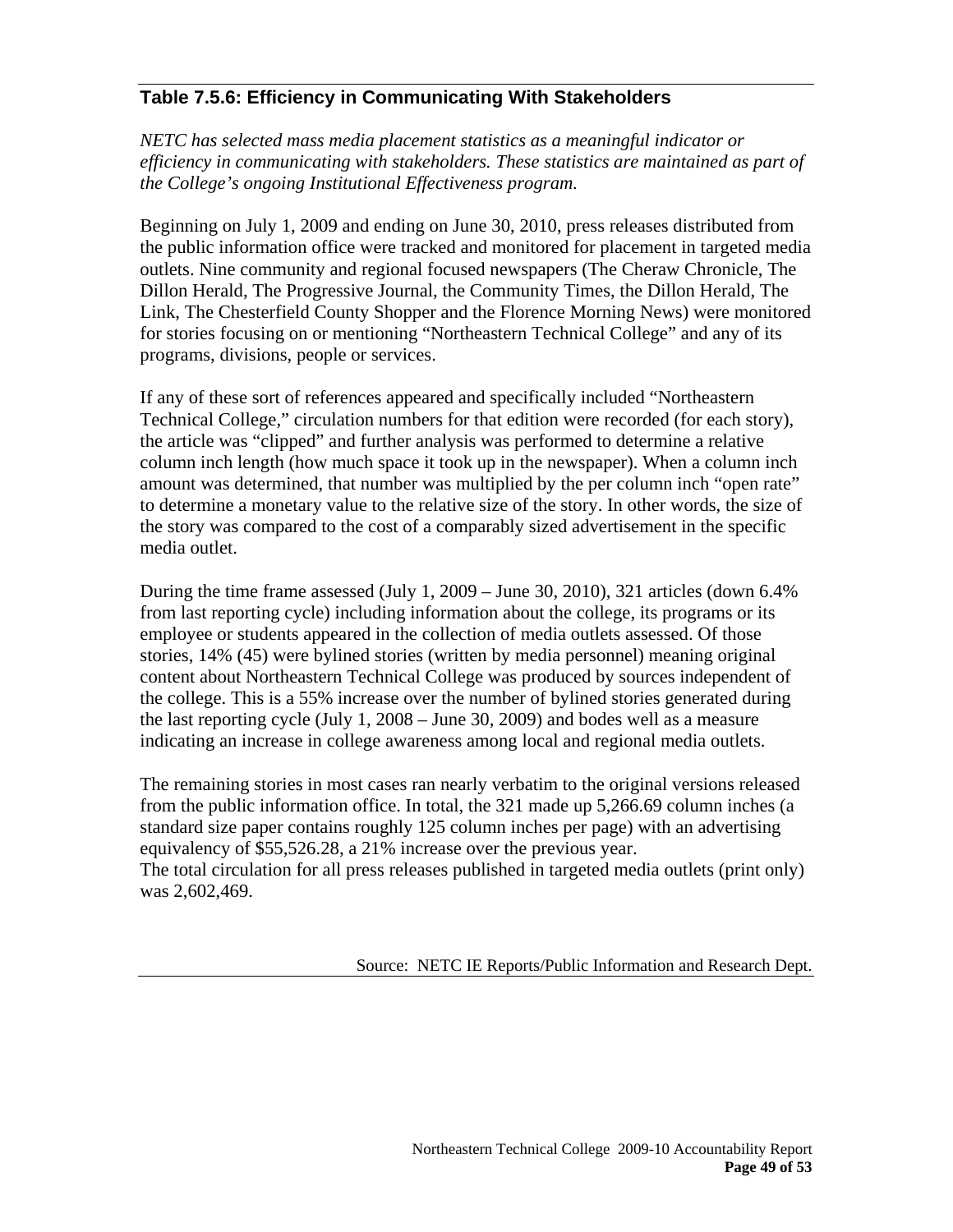# **Table 7.5.7: Use of Contract Outsourcing for Cost Effectiveness**

NETC currently utilizes an outside contractor for campus security services. Estimated cost savings are shown in the following table.

| COST OF SECURITY CONTRACT FOR     | \$86,417  |
|-----------------------------------|-----------|
| $ 2008-09$                        |           |
| Cost of equivalent coverage using | \$112,861 |
| permanent employees:              |           |
| Cost savings realized per year:   | \$26,444  |

#### **7.6 What are your performance levels for your key measures related to leadership and social responsibility:**

- a.) accomplishment of your organizational strategy and action plans
- b.) stakeholder trust in your senior leaders and the governance of your organization
- c.) fiscal accountability; and, regulatory, safety, accreditation, and legal compliance

#### **Explanatory Information/Methodology**

Northeastern Technical College evaluates this measure on the basis of the following data elements related to action plan attainment, community impact, affirmative action, accreditation and future leadership development programs.

#### **Quantitative Data**

#### **Table 7.6.1: Accomplishment of Organizational Strategies**

| Year    | <b>Pct. Goals Attained</b> |
|---------|----------------------------|
| 2004/05 | 98% (55 of 56 goals)       |
| 2005/06 | 98% (54 of 55 goals)       |
| 2006/07 | 98% (54 of 55 goals)       |
| 2007/08 | 98% (54 of 55 goals)       |
| 2008/09 | 98% (54 of 55 goals)       |
| 2009/10 | 98% (54 of 55 goals)       |

Source: NETC Strategic and Operational Plans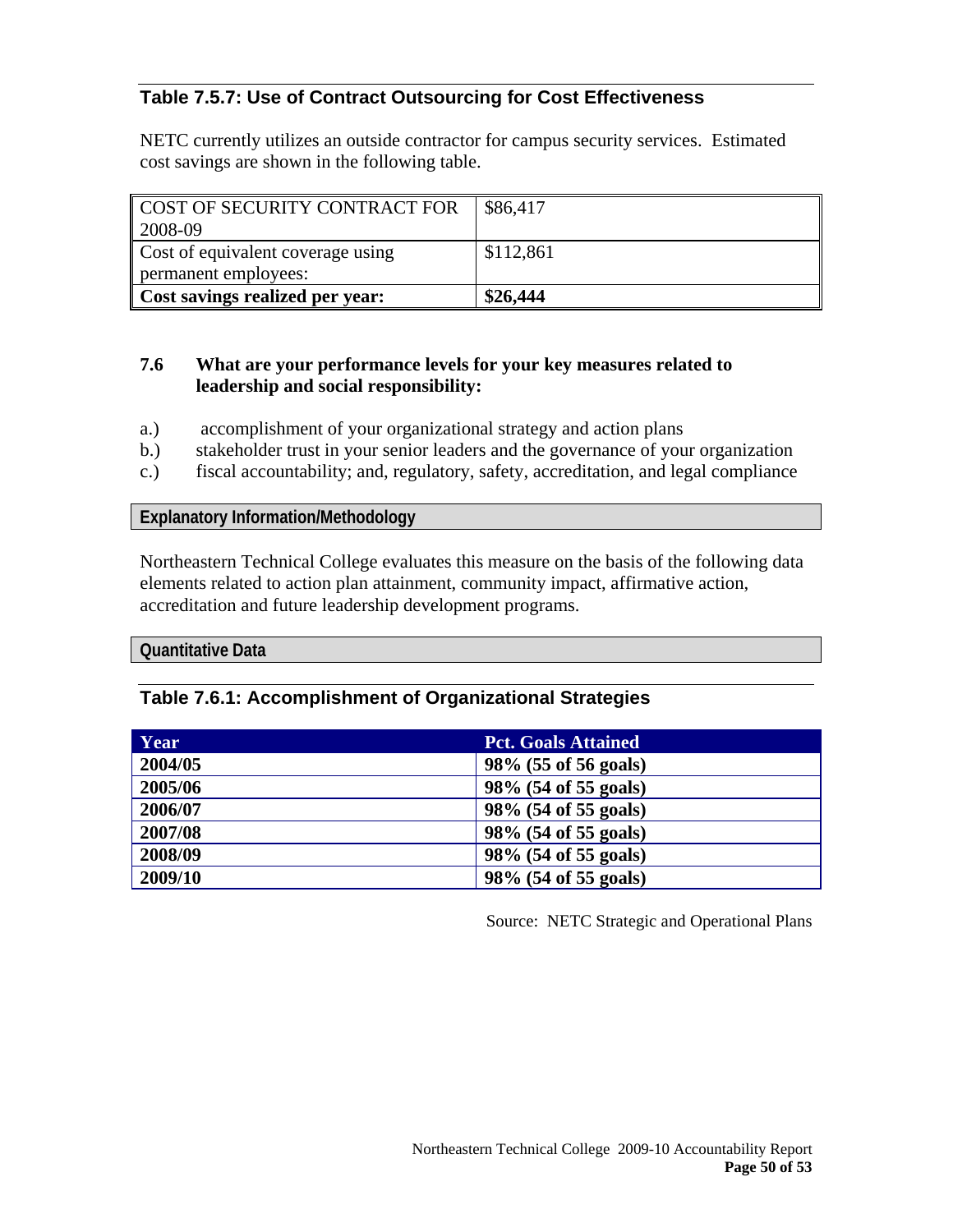## **Table 7.6.2: Impact of NETC on Local Employment Growth**

# **The Three-County NETC Service Area Attracts Economic Investments**

Total industrial investments (Shown in millions) in new & existing businesses from 1994-<br>2002 in the three-county NETC service area: 2002 in the three-county NETC service area:

| 1994                         | \$98.54    |
|------------------------------|------------|
| 1995                         | \$156.41   |
| 1996                         | \$92.24    |
| 1997                         | \$175.76   |
| 1998                         | \$150.69   |
| 1999                         | \$150.92   |
| 2000                         | \$111.12   |
| 2001                         | \$136.89   |
| 2002                         | \$71.92    |
| 9 Year Total (1994-2002)     | \$1,144.49 |
| <b>Average Per Year FY03</b> | \$127.17   |

# **9 Year Capital Investment TOTAL = \$ 1.144 Billion**

**Average Annual Capital Investment = \$127.17 Million**

Source: SC Department of Commerce Capital Investment Report and Economic Development Authorities from Chesterfield, Dillon, and Marlboro Counties

(*Study conducted at approximately 10-year intervals due to cost considerations.*)

# **Table 7.6.3: Affirmative Action Goal Attainment**

| <b>Report Year</b> | <b>Percent of Goals Attained</b> |
|--------------------|----------------------------------|
| 2004               | 90%                              |
| 2005               | 83.1%                            |
| 2006               | 83.8%                            |
| 2007               | 83.5%                            |
| 2008               | 83.5%                            |
| 2009               | 80.6%                            |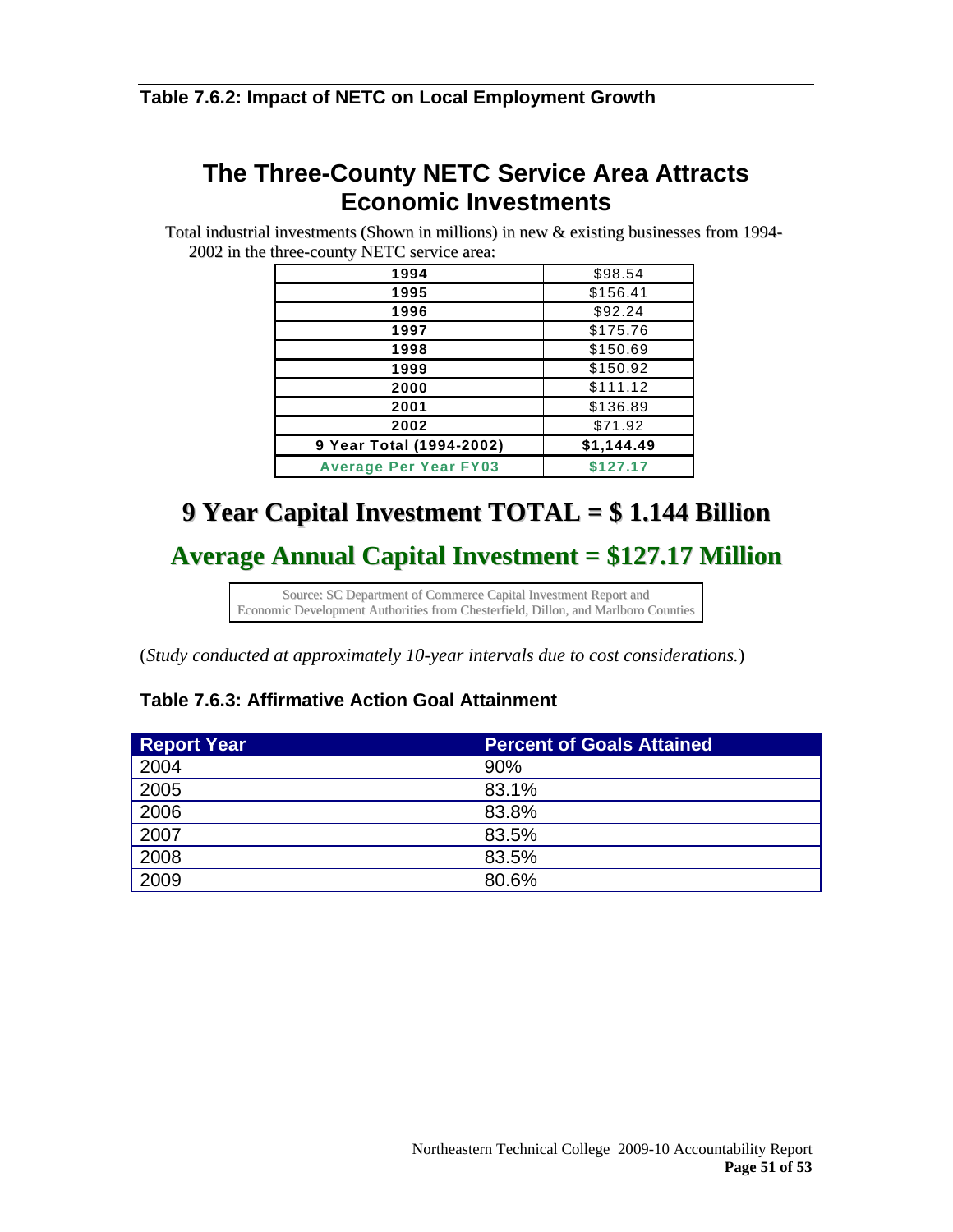# **Table 7.6.4: Accreditation**

#### **Accreditation Status**

Commission on Colleges, Southern Association of Colleges and Schools Decennial Reaffirmation Status

| REAFFIRMATION POINT | <b>STATUS</b> |
|---------------------|---------------|
| 1978                | Reaffirmed    |
| 1988                | Reaffirmed    |
| 1998                | Reaffirmed    |
| 2008                | Reaffirmed    |

# **Table 7.6.5: Future Leadership Development**

# **NETC Faculty/Staff Participating in USC Higher Education Leadership Graduate Program**

| Acad. Yr. | <b>Participants</b> |
|-----------|---------------------|
| 2004      | າ                   |
| 2005      | ◠                   |
| 2006      | ,                   |
| 2007      | n                   |
| 2008      | n                   |
| 2009      |                     |
| 2010      |                     |

*Note: The graduate program is jointly administered by the S.C. Technical College System and the University of South Carolina.* 

## **NETC Faculty/Staff Participating in S.C. Technical College Leadership Academy**

| Acad. Yr. | <b>Participants</b> |
|-----------|---------------------|
| 2004      |                     |
| 2005      |                     |
| 2006      |                     |
| $2007*$   |                     |
| $2008*$   | n*                  |
| 2009      |                     |
| 2010      |                     |

*Note: The Leadership Academy is operated by the S.C. Technical College System for the specific purpose of developing future leaders for the System.*